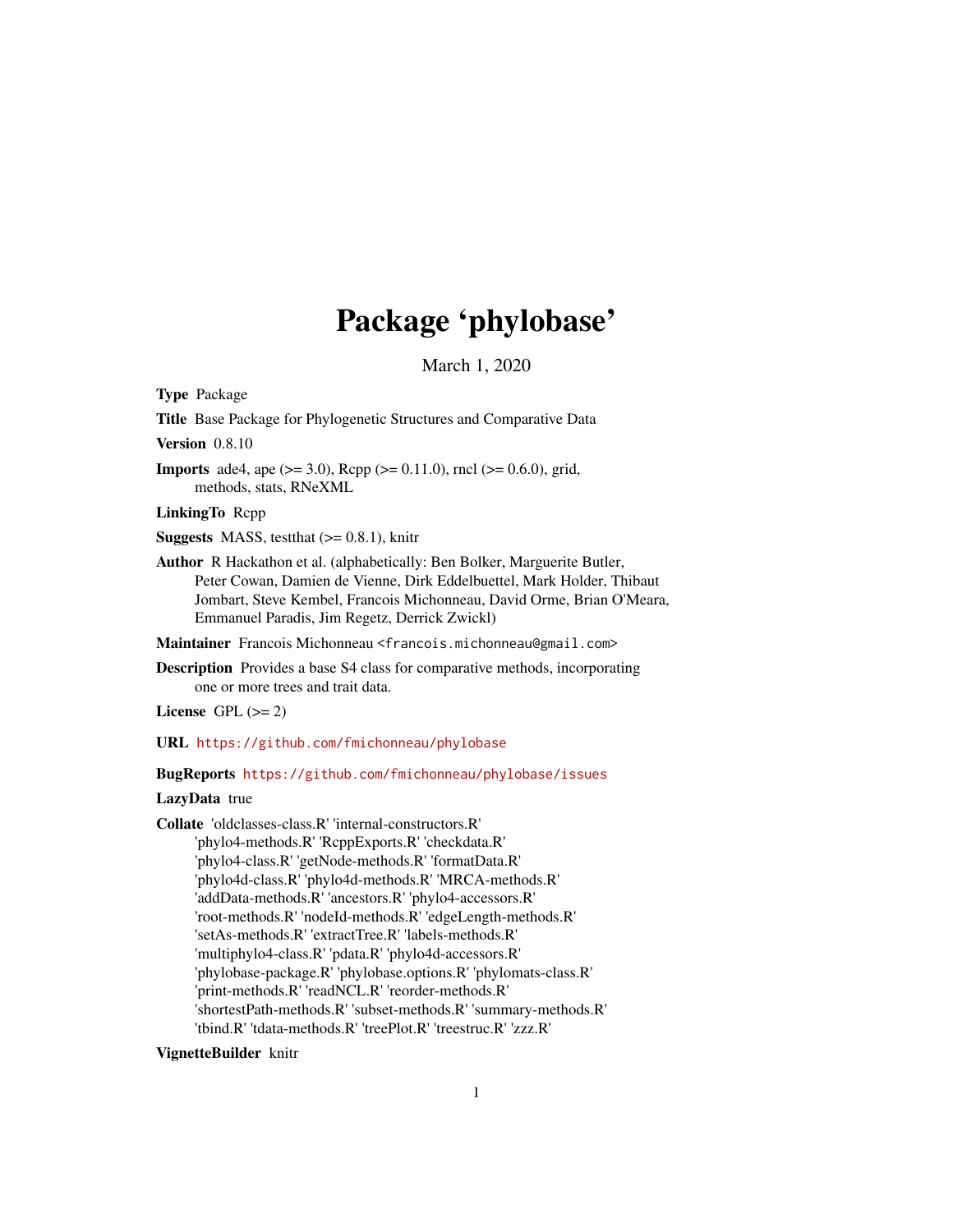**RoxygenNote** 7.0.2.9000 **Encoding UTF-8 NeedsCompilation** yes Repository CRAN Date/Publication 2020-03-01 08:00:06 UTC

# R topics documented:

| 3                                                                                                                  |
|--------------------------------------------------------------------------------------------------------------------|
| $\overline{4}$                                                                                                     |
| 5                                                                                                                  |
| $\overline{7}$                                                                                                     |
| 8<br>edges                                                                                                         |
| 9                                                                                                                  |
| 10                                                                                                                 |
| 12                                                                                                                 |
| 13                                                                                                                 |
| 15<br>has Edge Length $\ldots \ldots \ldots \ldots \ldots \ldots \ldots \ldots \ldots \ldots \ldots \ldots \ldots$ |
| 17                                                                                                                 |
| 19                                                                                                                 |
| 20                                                                                                                 |
| 23                                                                                                                 |
| 24                                                                                                                 |
| 25                                                                                                                 |
| 25                                                                                                                 |
| 26                                                                                                                 |
| 27                                                                                                                 |
| 27                                                                                                                 |
| 28                                                                                                                 |
| 29                                                                                                                 |
| 29                                                                                                                 |
| 32                                                                                                                 |
| 34                                                                                                                 |
| 35                                                                                                                 |
| $phylobase. options \ldots \ldots \ldots \ldots \ldots \ldots \ldots \ldots \ldots \ldots \ldots \ldots$<br>40     |
| 41                                                                                                                 |
| 42                                                                                                                 |
| 43                                                                                                                 |
| 44                                                                                                                 |
| 46                                                                                                                 |
| 48                                                                                                                 |
| 49                                                                                                                 |
| 50                                                                                                                 |
| 51                                                                                                                 |
| 54                                                                                                                 |
| 56                                                                                                                 |

 $\overline{2}$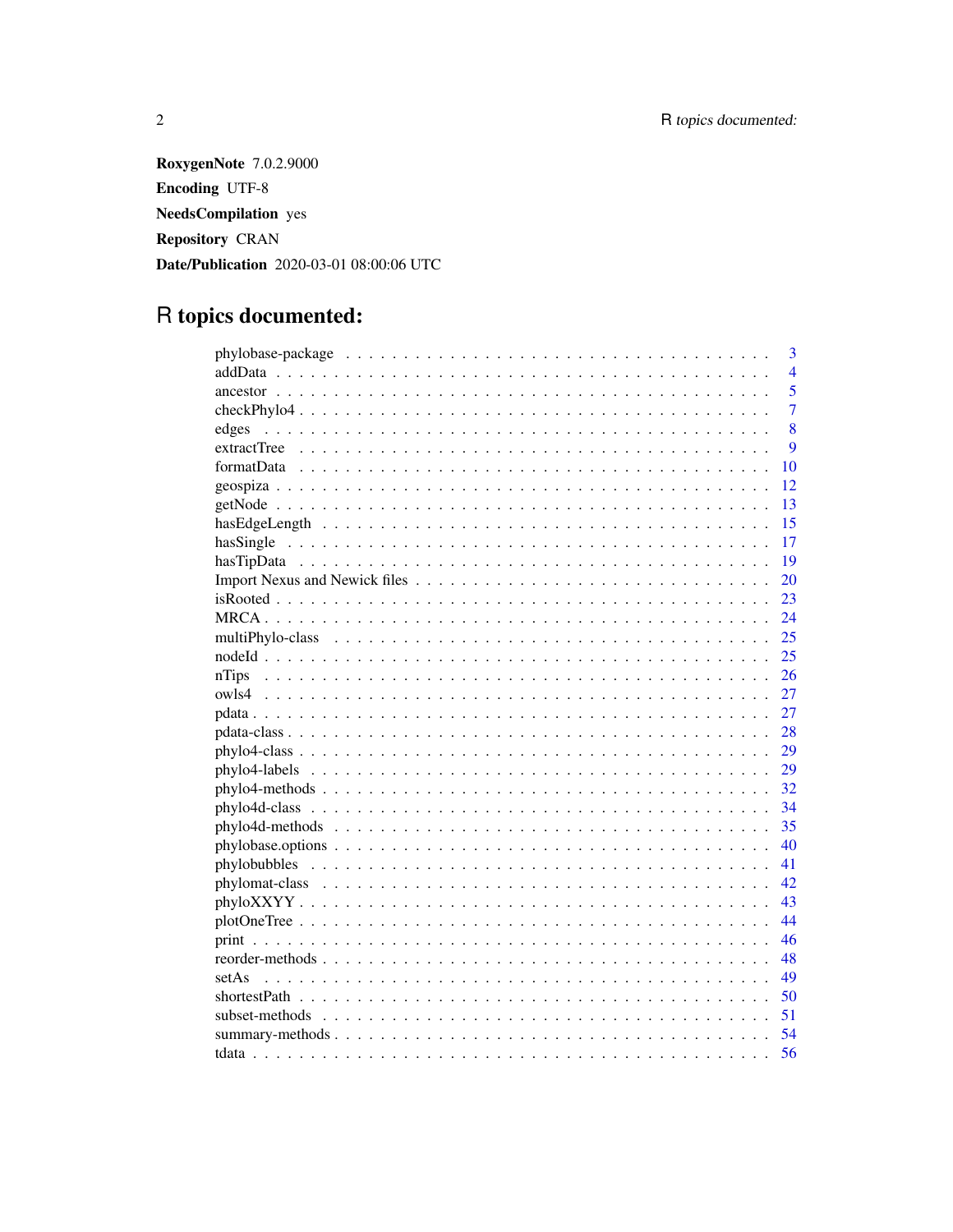<span id="page-2-0"></span>phylobase-package 3

| Index |  |  |  |  |  |  |  |  |  |  |  |  |  |  |  |  |
|-------|--|--|--|--|--|--|--|--|--|--|--|--|--|--|--|--|

phylobase-package *Utilities and Tools for Phylogenetics*

#### Description

Base package for phylogenetic structures and comparative data.

### Details

phylobase provides a set of functions to associate and manipulate phylogenetic information and data about the species/individuals that are in the tree.

phylobase intends to be robust, fast and efficient. We hope other people use the data structure it provides to develop new comparative methods in R.

With phylobase it is easy to ensure that all your data are represented and associated with the tips or the internal nodes of your tree. phylobase provides functions to:

- prune (subset) your trees, find ancestor(s) a descendant(s)
- find the most common recent ancestor of 2 nodes (MRCA)
- calculate the distance of a given node from the tip or between two nodes in your tree
- robust functions to import data from NEXUS and Newick files using the NEXUS Class Library (<https://github.com/mtholder/ncl/>)

#### **History**

phylobase was started during a Hackathlon at NESCent on December 10-14 2007.

Peter Cowan was a Google Summer of Code fellow in 2008 and developed all the code for plotting.

In December 2008, a mini-virtual Hackathlon was organized to clean up and make the code more robust.

In the spring and summer of 2009, Jim Regetz made several contributions that made the code faster (in particular with the re-ordering parts), found many bugs, and wrote most of the testing code.

phylobase was first released on CRAN on November 1st, 2009 with version 0.5.

Since then, several releases have followed adding new functionalities: better support of NEXUS files, creation of phylobase.options() function that controls the phylo4 validator, rewrite of the validator in C++.

Starting with 0.6.8, Francois Michonneau succeeds to Ben Bolker as the maintainer of the package.

#### More Info

See the help index help(package="phylobase") and run vignette("phylobase","phylobase") for further details and examples about how to use phylobase.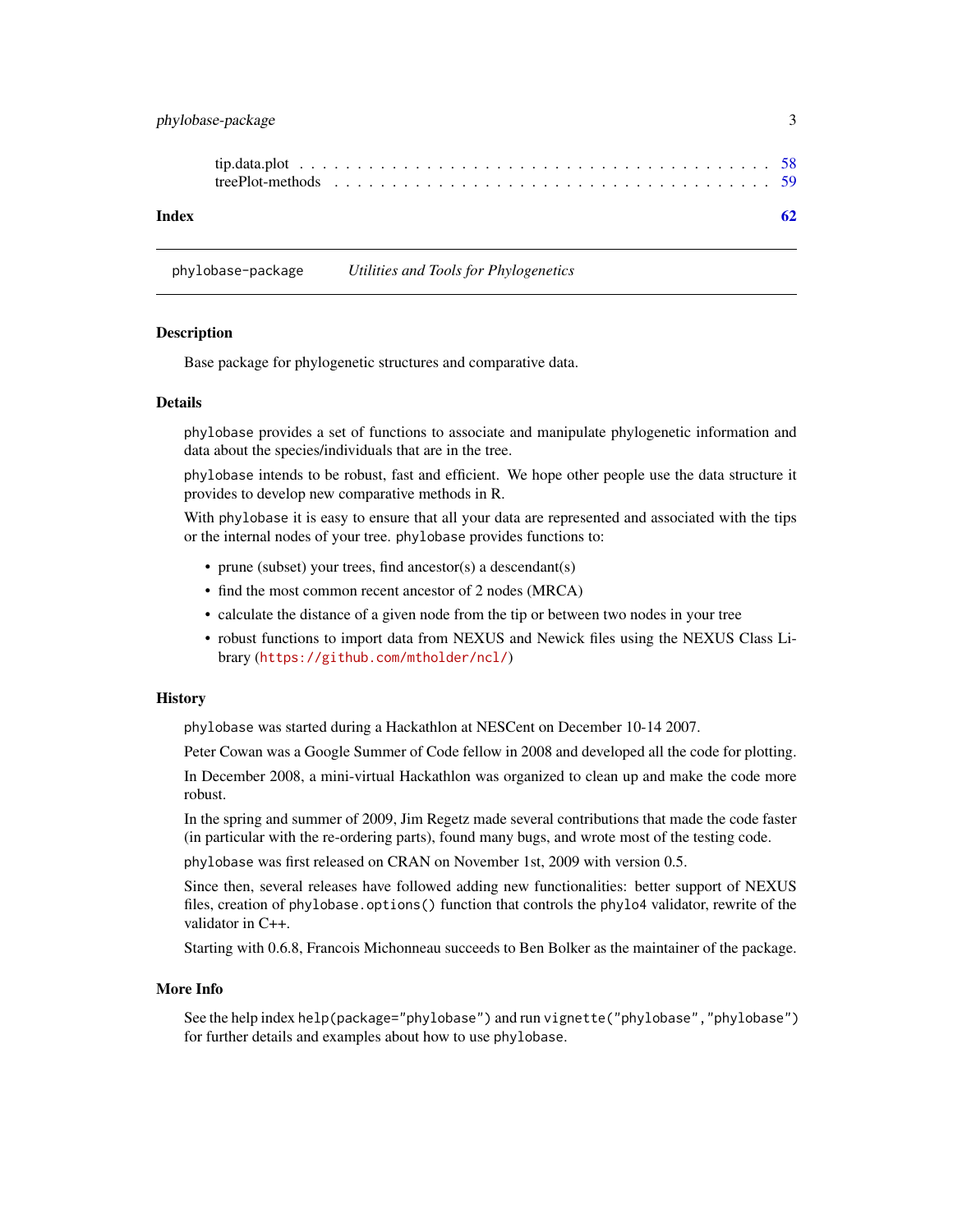<span id="page-3-0"></span>

### Description

addData adds data to a phylo4 (converting it in a phylo4d object) or to a phylo4d object

### Usage

```
addData(x, ...)
## S4 method for signature 'phylo4d'
addData(
  x,
  tip.data = NULL,node.data = NULL,
 all.data = NULL,
 merge.data = TRUE,
 pos = c("after", "before"),
  ...
\overline{\phantom{a}}## S4 method for signature 'phylo4'
addData(
 x,
  tip.data = NULL,
 node.data = NULL,
 all.data = NULL,
 merge.data = TRUE,
 pos = c("after", "before"),
  ...
)
```
### Arguments

| $\mathsf{x}$ | a phylo4 or a phylo4d object                                                                                                                                                                                                                                                                                                                                  |
|--------------|---------------------------------------------------------------------------------------------------------------------------------------------------------------------------------------------------------------------------------------------------------------------------------------------------------------------------------------------------------------|
| .            | additional arguments to control how matching between data and tree (see Details<br>section of phylo4d-methods for more details).                                                                                                                                                                                                                              |
| tip.data     | a data frame (or object to be coerced to one) containing only tip data                                                                                                                                                                                                                                                                                        |
| node.data    | a data frame (or object to be coerced to one) containing only node data                                                                                                                                                                                                                                                                                       |
| all.data     | a data frame (or object to be coerced to one) containing both tip and node data                                                                                                                                                                                                                                                                               |
| merge.data   | if both tip. data and node. data are provided, it determines whether columns<br>with common names will be merged together (default TRUE). If FALSE, columns<br>with common names will be preserved separately, with ".tip" and ".node" ap-<br>pended to the names. This argument has no effect if tip. data and node. data<br>have no column names in common. |
| pos          | should the new data provided be bound before or after the pre-existing data?                                                                                                                                                                                                                                                                                  |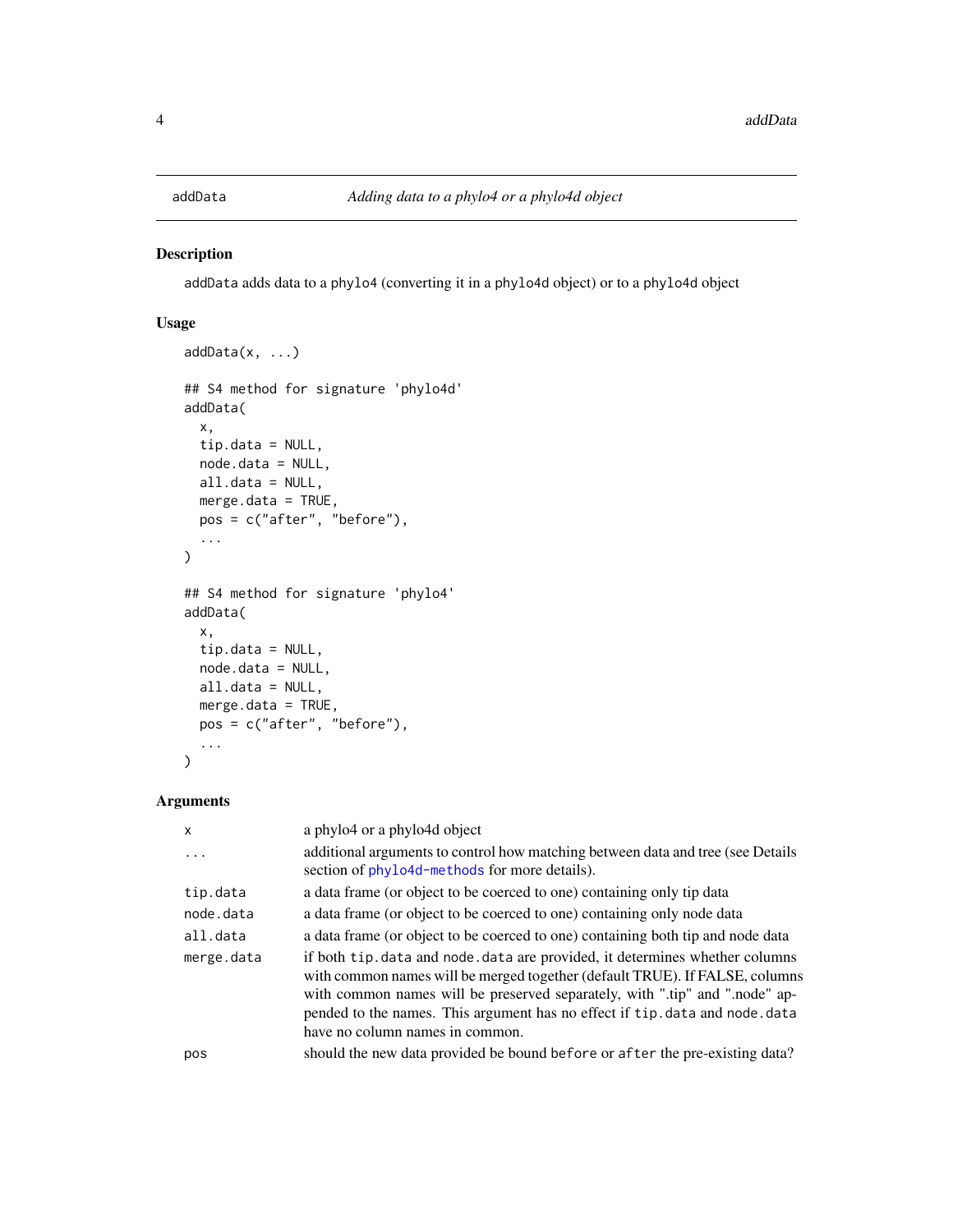#### <span id="page-4-0"></span>ancestor 5

#### Details

Rules for matching data to tree nodes are identical to those used by the [phylo4d-methods](#page-34-1) constructor.

If any column names in the original data are the same as columns in the new data, ".old" is appended to the former column names and ".new" is appended to the new column names.

The option pos is ignored (silently) if x is a phylo4 object. It is provided for compatibility reasons.

### Value

addData returns a phylo4d object.

#### Author(s)

Francois Michonneau

### See Also

[tdata](#page-55-1) for extracting or updating data and [phylo4d-methods](#page-34-1) constructor.

#### Examples

```
data(geospiza)
nDt <- data.frame(a=rnorm(nNodes(geospiza)), b=1:nNodes(geospiza),
                  row.names=nodeId(geospiza, "internal"))
t1 <- addData(geospiza, node.data=nDt)
```
<span id="page-4-2"></span>ancestor *Tree traversal and utility functions*

### <span id="page-4-1"></span>Description

Functions for describing relationships among phylogenetic nodes (i.e. internal nodes or tips).

#### Usage

```
ancestor(phy, node)
children(phy, node)
descendants(phy, node, type = c("tips", "children", "all", "ALL"))
siblings(phy, node, include.self = FALSE)
ancestors(phy, node, type = c("all", "parent", "ALL"))
```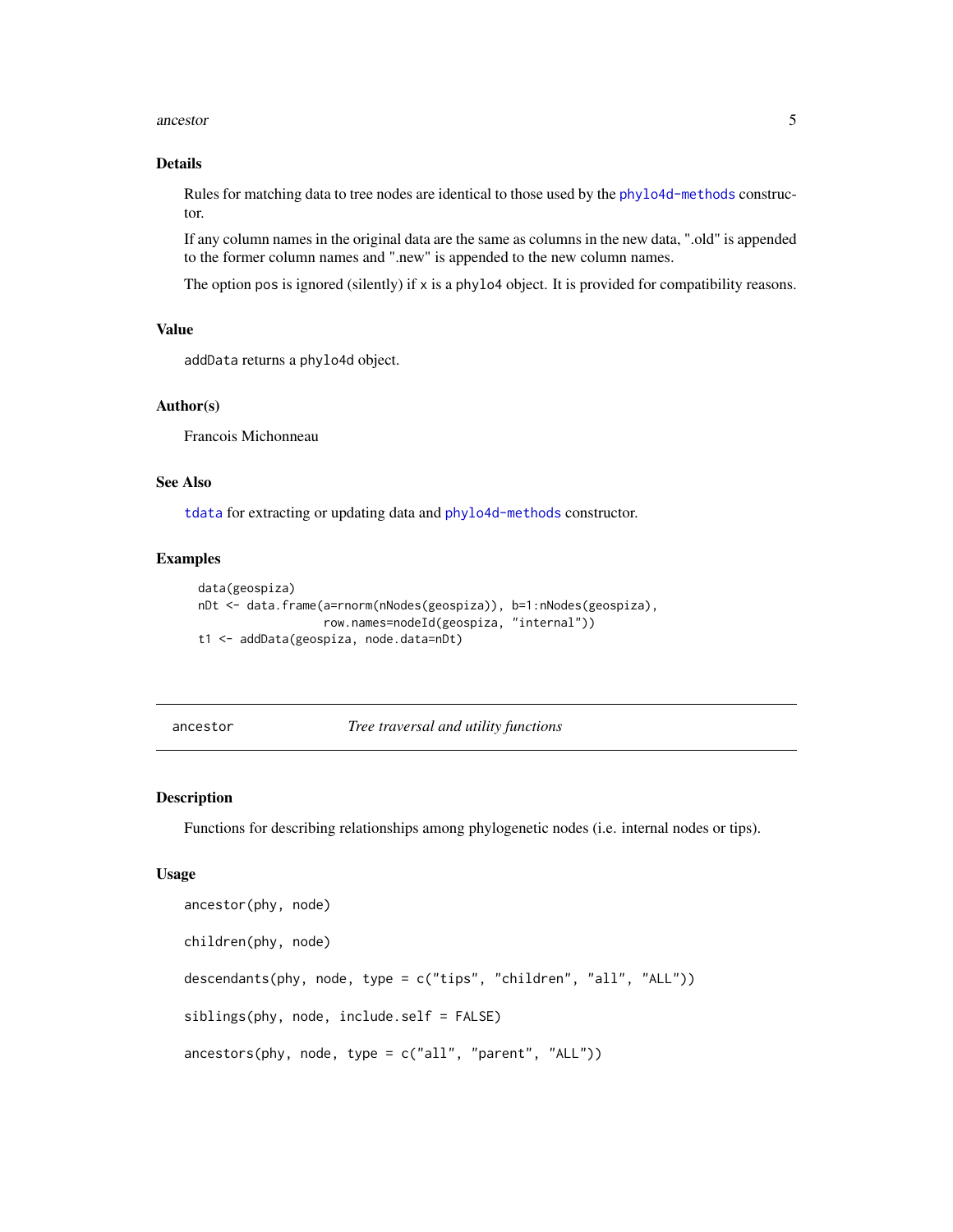#### <span id="page-5-0"></span>Arguments

| phy          | a phylo4 object (or one inheriting from phylo4, e.g. a phylo4d object)                                                                                                                                                                                                                                                                                          |
|--------------|-----------------------------------------------------------------------------------------------------------------------------------------------------------------------------------------------------------------------------------------------------------------------------------------------------------------------------------------------------------------|
| node         | either an integer corresponding to a node ID number, or a character correspond-<br>ing to a node label; for ancestors and descendants, this may be a vector of<br>multiple node numbers or names                                                                                                                                                                |
| type         | (ancestors) specify whether to return just direct ancestor ("parent"), all ances-<br>tor nodes ("all"), or all ancestor nodes including self ("ALL"); (descendants)<br>specify whether to return just direct descendants ("children"), all extant descen-<br>dants ("tips"), or all descendant nodes ("all") or all descendant nodes including<br>self ("ALL"). |
| include.self | whether to include self in list of siblings                                                                                                                                                                                                                                                                                                                     |

#### Details

ancestors and descendants can take node vectors of arbitrary length, returning a list of output vectors if the number of valid input nodes is greater than one. List element names are taken directly from the input node vector.

If any supplied nodes are not found in the tree, the behavior currently varies across functions.

- Invalid nodes are automatically omitted by ancestors and descendants, with a warning.
- ancestor will return NA for any invalid nodes, with a warning.
- Both children and siblings will return an empty vector, again with a warning.

#### Value

- ancestors return a named vector (or a list of such vectors in the case of multiple input nodes) of the ancestors and descendants of a node
- descendants return a named vector (or a list of such vectors in the case of multiple input nodes) of the ancestors and descendants of a node
- ancestor ancestor is analogous to ancestors(...{},type="parent") (i.e. direct ancestor only), but returns a single concatenated vector in the case of multiple input nodes
- children is analogous to descendants(...{},type="children") (i.e. direct descendants only), but is not currently intended to be used with multiple input nodes
- siblings returns sibling nodes (children of the same parent)

#### See Also

[mrca](#page-0-0), in the ape package, gives a list of all subtrees

#### Examples

```
data(geospiza)
nodeLabels(geospiza) <- LETTERS[1:nNodes(geospiza)]
plot(as(geospiza, "phylo4"), show.node.label=TRUE)
ancestor(geospiza, "E")
children(geospiza, "C")
```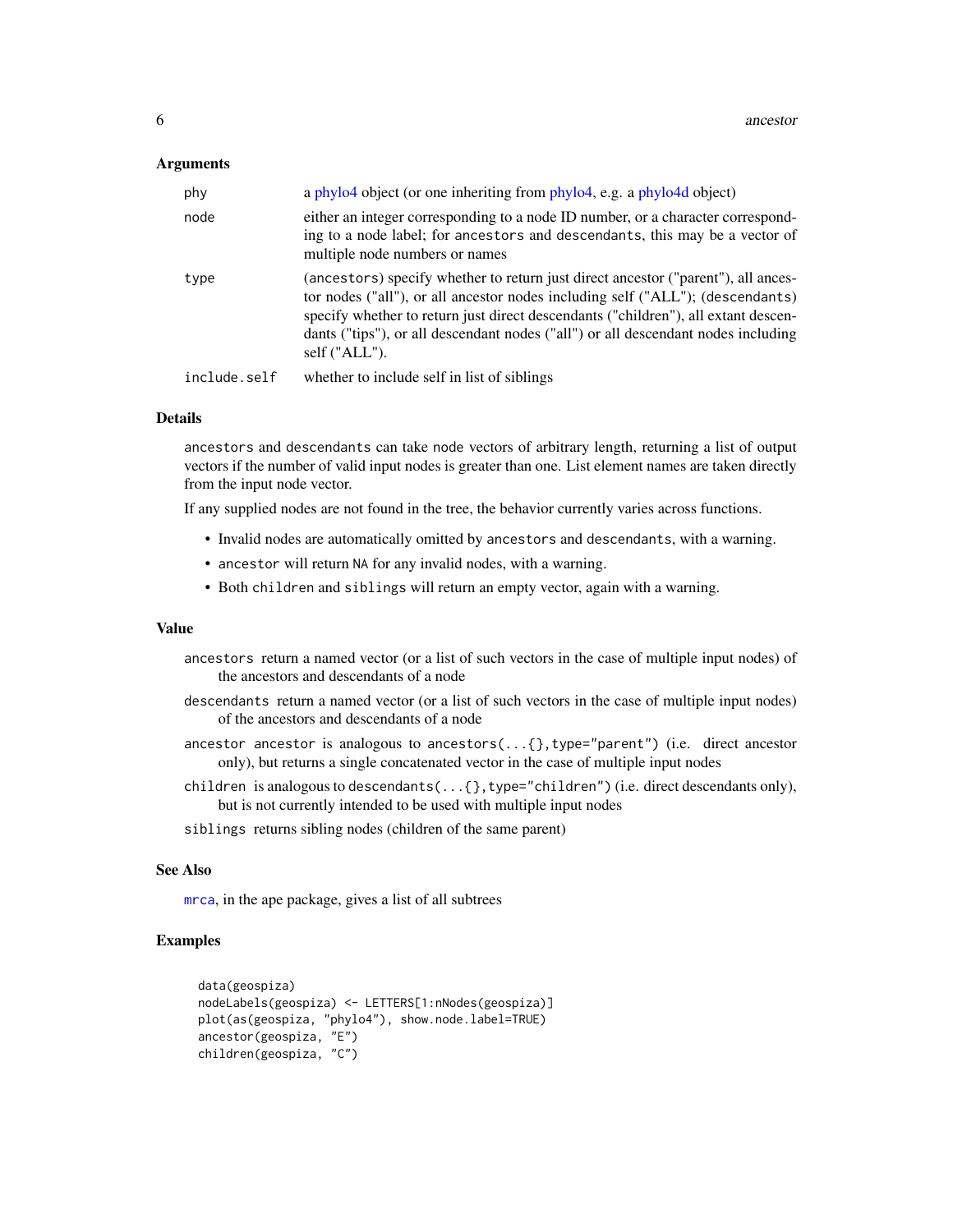### <span id="page-6-0"></span>checkPhylo4 7

```
descendants(geospiza, "D", type="tips")
descendants(geospiza, "D", type="all")
ancestors(geospiza, "D")
MRCA(geospiza, "conirostris", "difficilis", "fuliginosa")
MRCA(geospiza, "olivacea", "conirostris")
## shortest path between 2 nodes
shortestPath(geospiza, "fortis", "fuliginosa")
shortestPath(geospiza, "F", "L")
## branch length from a tip to the root
sumEdgeLength(geospiza, ancestors(geospiza, "fortis", type="ALL"))
```
<span id="page-6-1"></span>checkPhylo4 *Validity checking for phylo4 objects*

#### Description

Basic checks on the validity of S4 phylogenetic objects

#### Usage

checkPhylo4(object)

### **Arguments**

object A prospective phylo4 or phylo4d object

### Value

As required by [validObject](#page-0-0), returns an error string (describing problems) or TRUE if everything is OK.

#### **Note**

These functions are only intended to be called by other phylobase functions.

checkPhylo4 is an (inflexible) wrapper for checkTree. The rules for phylo4 objects essentially follow those for phylo objects from the ape package, which are in turn defined in [http://ape-package](http://ape-package.ird.fr/misc/FormatTreeR_24Oct2012.pdf). [ird.fr/misc/FormatTreeR\\_24Oct2012.pdf](http://ape-package.ird.fr/misc/FormatTreeR_24Oct2012.pdf). These are essentially that:

- if the tree has edge lengths defined, the number of edge lengths must match the number of edges;
- the number of tip labels must match the number of tips;
- in a tree with ntips tips and nnodes (total) nodes, nodes 1 to ntips must be tips
- if the tree is rooted, the root must be node number ntips+1 and the root node must be the first row of the edge matrix
- tip labels, node labels, edge labels, edge lengths must have proper internal names (i.e. internal names that match the node numbers they document)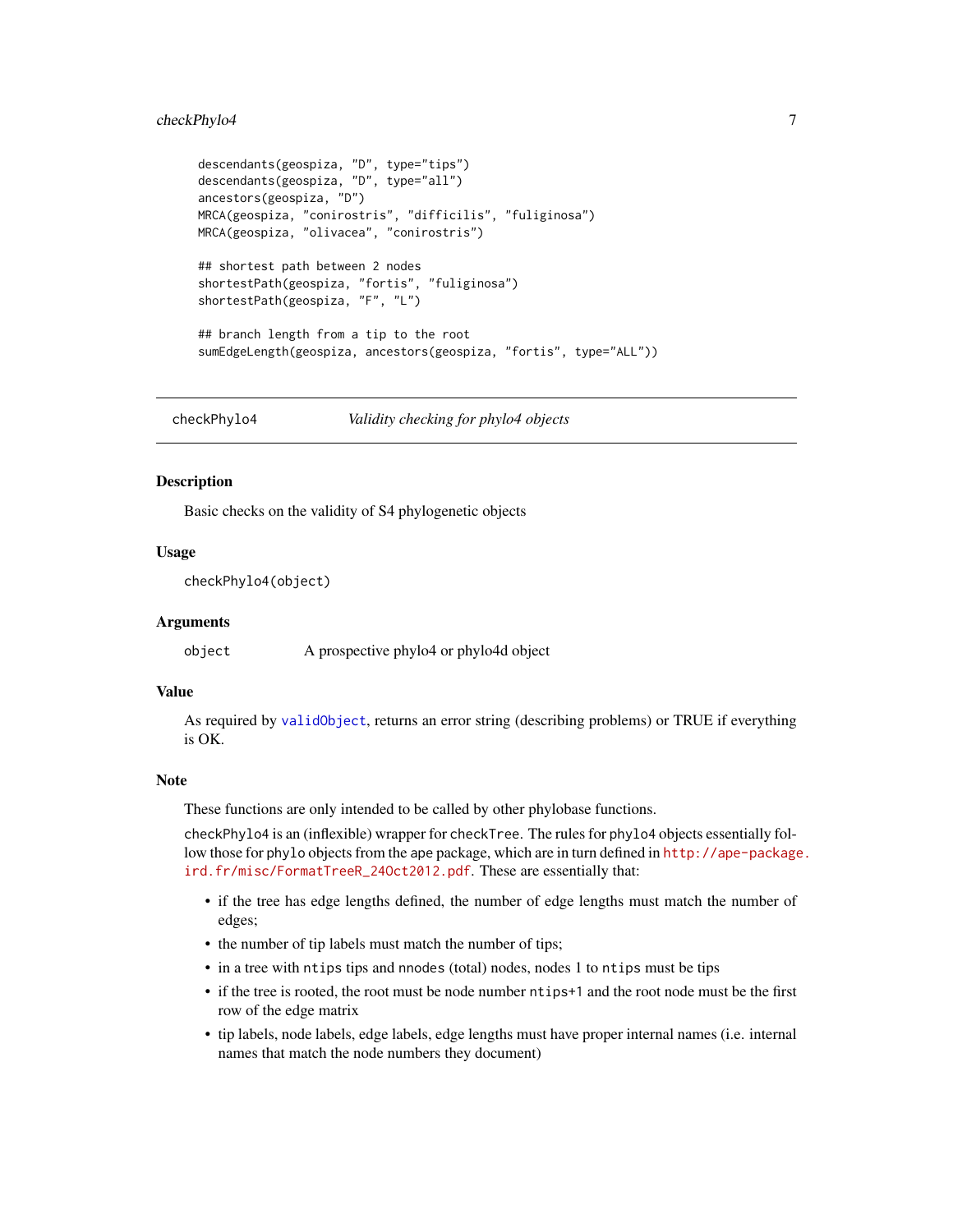<span id="page-7-0"></span>• tip and node labels must be unique

You can alter some of the default options by using the function phylobase.options.

For phylo4d objects, checkTree also calls checkPhylo4Data to check the validity of the data associated with the tree. It ensures that (1) the data associated with the tree have the correct dimensions, (2) that the row names for the data are correct.

#### Author(s)

Ben Bolker, Steven Kembel, Francois Michonneau

### See Also

the [phylo4](#page-31-1) constructor and [phylo4](#page-28-1) class; the [phylo4d-methods](#page-34-1) constructor and the [phylo4d](#page-33-1) class do checks for the data associated with trees. See [coerce-methods](#page-0-0) for translation functions and [phylobase.options](#page-39-1) to change some of the default options of the validator.

### edges *Edges accessors*

#### Description

Access or modify information about the edges.

#### Usage

```
edges(x, \ldots)## S4 method for signature 'phylo4'
edges(x, drop(root = FALSE)
```
edgeOrder(x, ...)

## S4 method for signature 'phylo4' edgeOrder(x)

```
internalEdges(x)
```
## S4 method for signature 'phylo4' internalEdges(x)

terminalEdges(x)

## S4 method for signature 'phylo4' terminalEdges(x)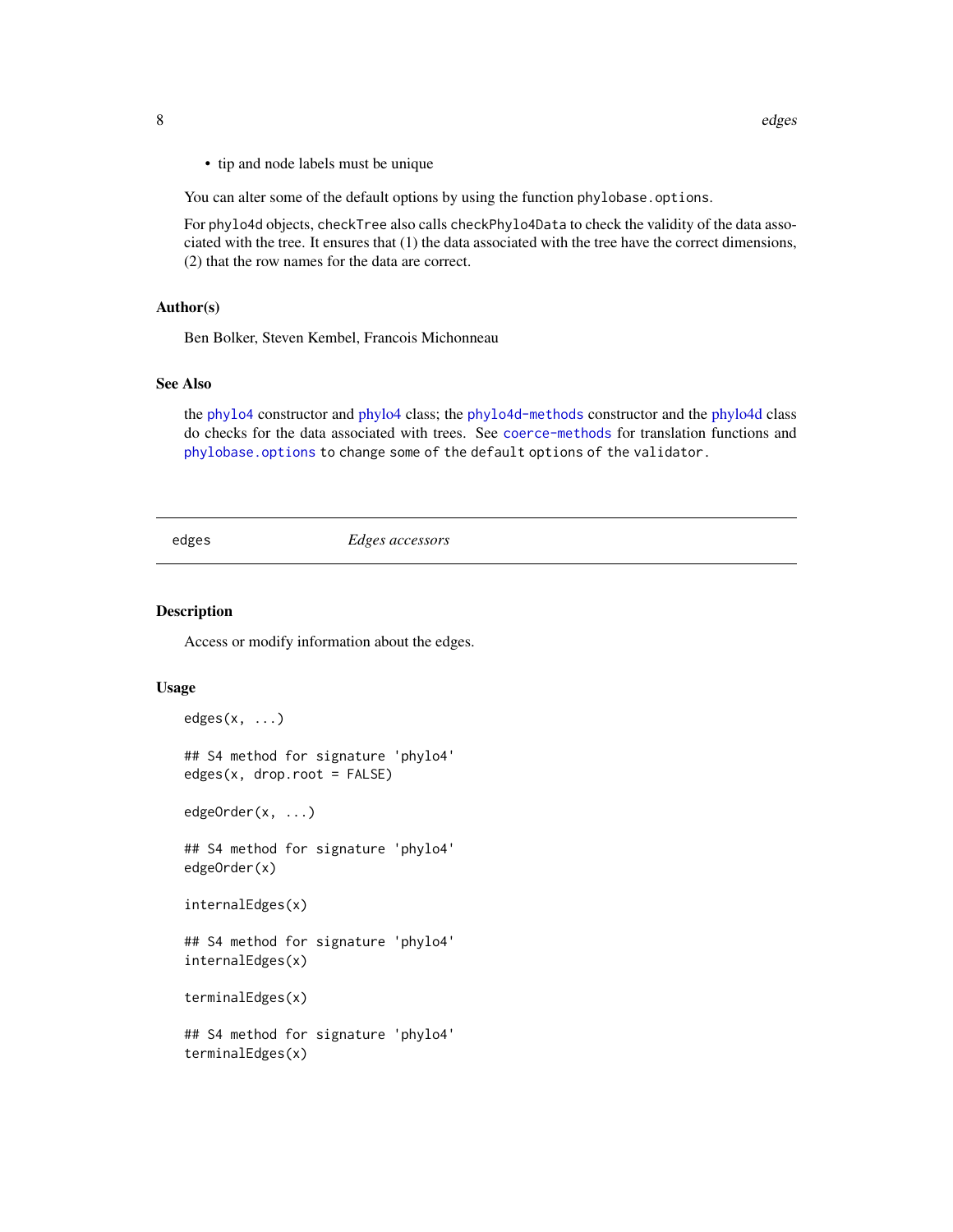#### <span id="page-8-0"></span>extractTree 9

#### **Arguments**

|           | a phylo4 or phylo4d object.                                                                     |
|-----------|-------------------------------------------------------------------------------------------------|
| $\ddotsc$ | Optional arguments used by specific methods. (None used at present).                            |
| drop.root | logical (default FALSE), should the edge connecting the root be included in the<br>edge matrix? |

#### Value

edges returns the edge matrix that represent the ancestor-descendant relationships among the nodes of the tree.

edgeOrder returns the order in which the edge matrix is in.

- internalEdges returns a logical vector indicating internal edges (edges that connect an internal node to another). This vector is named with the edgeId.
- terminalEdges returns a logical vector indicating terminal edges (edges that connect an internal node to a tip). This vector is named with the edgeId

#### Author(s)

Ben Bolker, Francois Michonneau, Thibaut Jombart

#### See Also

reorder, edgeId

### Examples

```
data(geospiza)
edges(geospiza)
edgeOrder(geospiza)
geoPost <- reorder(geospiza, "postorder")
edgeOrder(geoPost)
## with a binary tree this should always be true
identical(!terminalEdges(geospiza), internalEdges(geospiza))
```
<span id="page-8-1"></span>extractTree *Get tree from tree+data object*

### Description

Extracts a phylo4 tree object from a phylo4d tree+data object.

#### Usage

extractTree(from)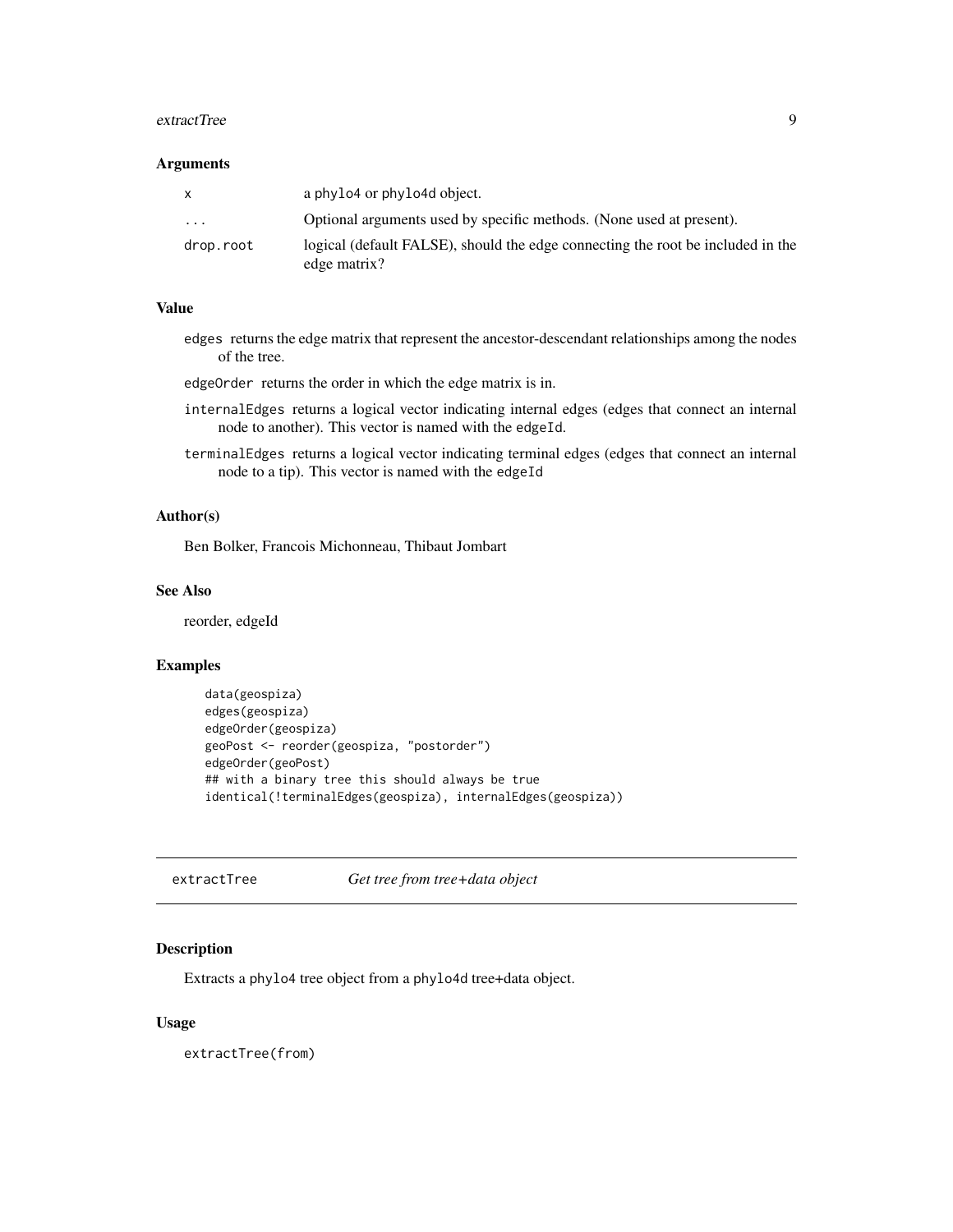#### <span id="page-9-0"></span>Arguments

from a phylo4d object, containing a phylogenetic tree plus associated phenotypic data. Created by the phylo4d() function.

#### Details

extractTree extracts just the phylogeny from a tree+data object. The phylogeny contains the topology (how the nodes are linked together), the branch lengths (if any), and any tip and/or node labels. This may be useful for extracting a tree from a phylo4d object, and associating with another phenotypic dataset, or to convert the tree to another format.

### Author(s)

Ben Bolker

### See Also

[phylo4-methods](#page-31-2), [phylo4d-methods](#page-34-1), [coerce-methods](#page-0-0) for translation functions.

### Examples

```
tree.phylo \leq ape:: read.tree(text = "((a,b),c);")
tree <- as(tree.phylo, "phylo4")
plot(tree)
tip.data <- data.frame(size = c(1, 2, 3), row.names = c("a", "b", "c"))
(treedata <- phylo4d(tree, tip.data))
plot(treedata)
(tree1 <- extractTree(treedata))
plot(tree1)
```
formatData *Format data for use in phylo4d objects*

#### Description

Associates data with tree nodes and applies consistent formatting rules.

#### Usage

```
formatData(
  phy,
  dt,
  type = c("tip", "internal", "all"),match.data = TRUE,
  rownamesAsLabels = FALSE,
  label.type = c("rownames", "column"),
  label.column = 1,
```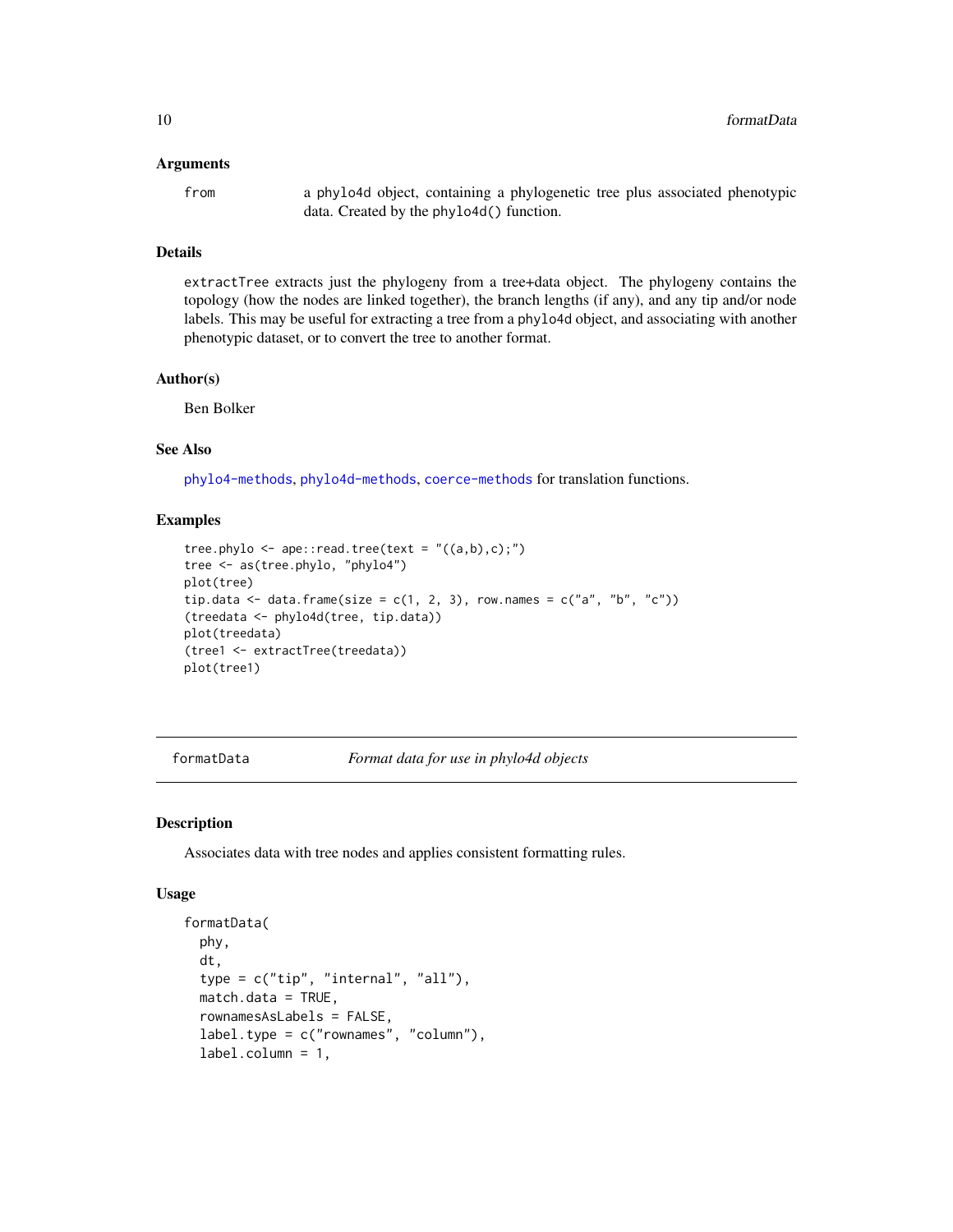#### formatData 11

```
missing.data = c("fail", "warn", "OK"),
extra.data = c("warn", "OK", "fail"),keep.al1 = TRUE
```
#### Arguments

 $\lambda$ 

| phy              | a valid phylo4 object                                                                                                                                                                                   |
|------------------|---------------------------------------------------------------------------------------------------------------------------------------------------------------------------------------------------------|
| dt               | a data frame, matrix, vector, or factor                                                                                                                                                                 |
| type             | type of data to attach                                                                                                                                                                                  |
| match.data       | (logical) should the rownames of the data frame be used to be matched against<br>tip and internal node identifiers? See details.                                                                        |
| rownamesAsLabels |                                                                                                                                                                                                         |
|                  | (logical), should the row names of the data provided be matched only to labels<br>(TRUE), or should any number-like row names be matched to node numbers<br>(FALSE and default)                         |
| label.type       | character, rownames or column: should the labels be taken from the row names<br>of dt or from the label.column column of dt?                                                                            |
| label.column     | if label. type=="column", column specifier (number or name) of the column<br>containing tip labels                                                                                                      |
| missing.data     | action to take if there are missing data or if there are data labels that don't match                                                                                                                   |
| extra.data       | action to take if there are extra data or if there are labels that don't match                                                                                                                          |
| keep.all         | (logical), should the returned data have rows for all nodes (with NA values for<br>internal rows when type='tip', and vice versa) (TRUE and default) or only rows<br>corresponding to the type argument |

#### Details

formatData is an internal function that should not be called directly by the user. It is used to format data provided by the user before associating it with a tree, and is called internally by the phylo4d, tdata, and addData methods. However, users may pass additional arguments to these methods in order to control how the data are matched to nodes.

Rules for matching rows of data to tree nodes are determined jointly by the match.data and rownamesAsLabels arguments. If match.data is TRUE, data frame rows will be matched exclusively against tip and node labels if rownamesAsLabels is also TRUE, whereas any all-digit row names will be matched against tip and node numbers if rownamesAsLabels is FALSE (the default). If match.data is FALSE, rownamesAsLabels has no effect, and row matching is purely positional with respect to the order returned by nodeId(phy, type).

formatData (1) converts labels provided in the data into node numbers, (2) makes sure that the data are appropriately matched against tip and/or internal nodes, (3) checks for differences between data and tree, (4) creates a data frame with the correct dimensions given a tree.

#### Value

formatData returns a data frame having node numbers as row names. The data frame is also formatted to have the correct dimension given the phylo4 object provided.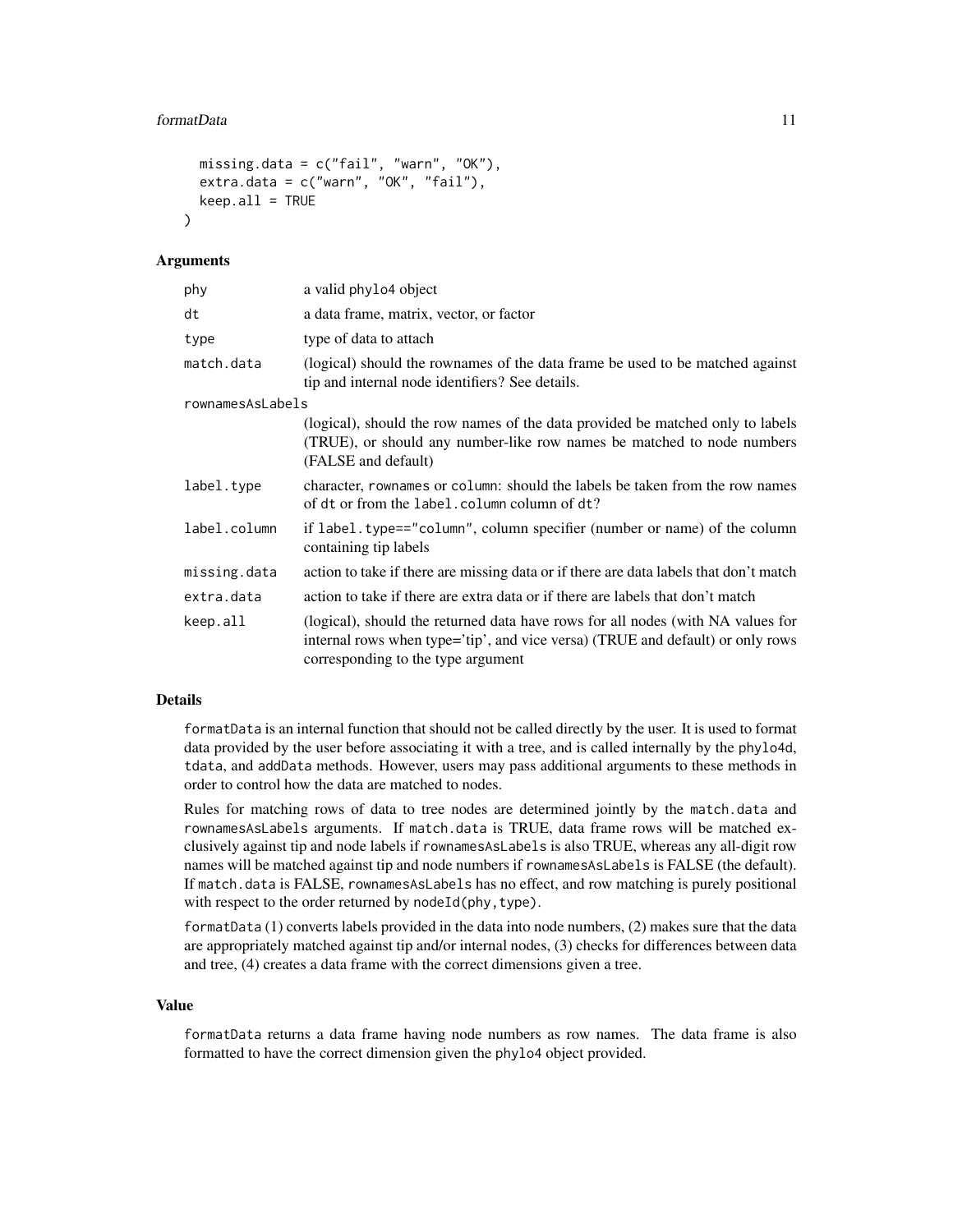### <span id="page-11-0"></span>Author(s)

Francois Michonneau

### See Also

the [phylo4d-methods](#page-34-1) constructor, the [phylo4d](#page-33-1) class. See [coerce-methods](#page-0-0) for translation functions.

geospiza *Data from Darwin's finches*

### Description

Phylogenetic tree and morphological data for Darwin's finches, in different formats

### Format

geospiza is a phylo4d object; geospiza\_raw is a list containing tree, a phylo object (the tree), data, and a data frame with the data (for showing examples of how to merge tree and data)

#### Note

Stolen from Luke Harmon's Geiger package, to avoid unnecessary dependencies

#### Source

Dolph Schluter via Luke Harmon

### Examples

data(geospiza) plot(geospiza)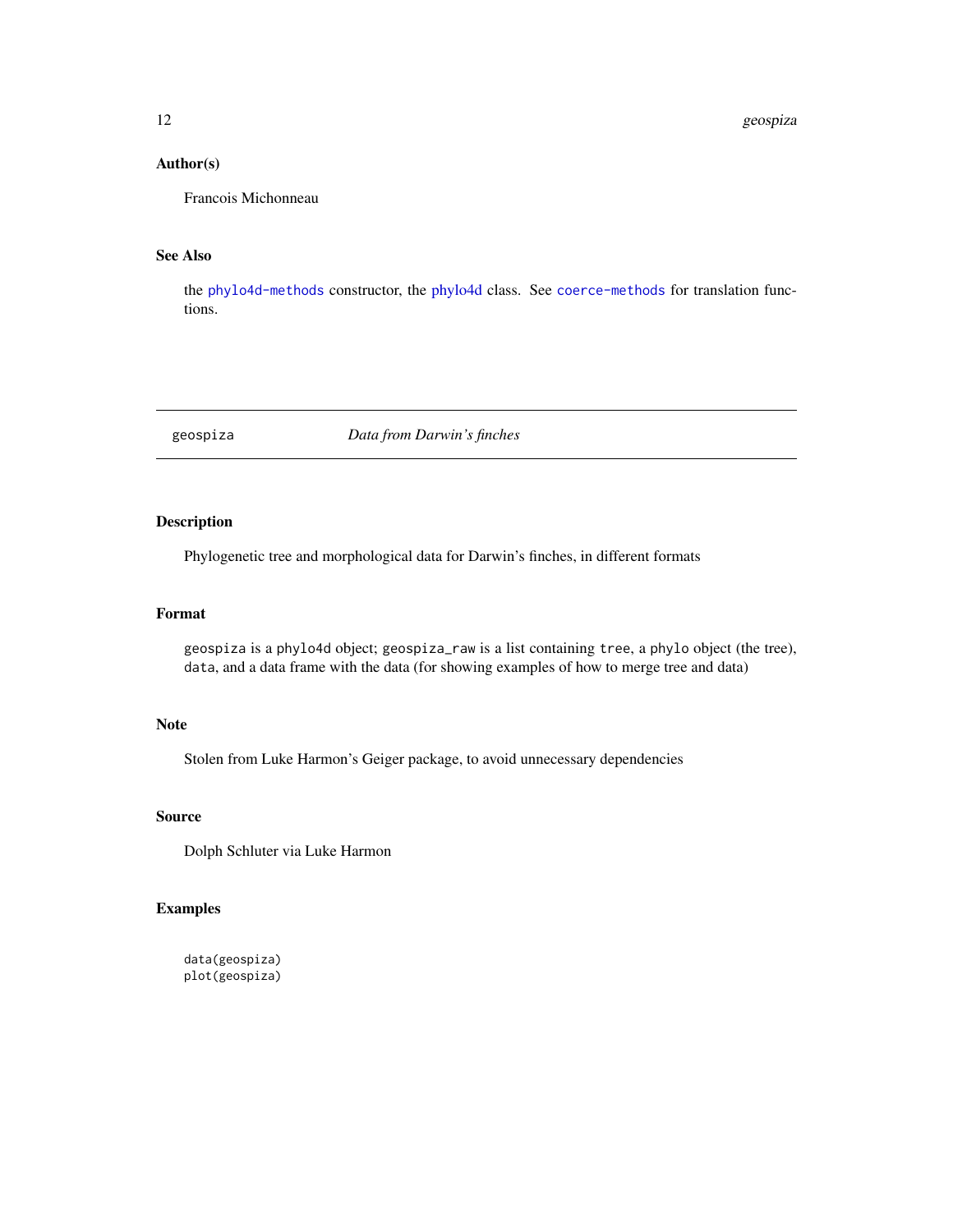<span id="page-12-0"></span>

### Description

Functions for retrieving node and edge IDs (possibly with corresponding labels) from a phylogenetic tree.

#### Usage

```
getNode(
  x,
  node,
  type = c("all", "tip", "internal"),missing = c("warn", "OK", "fail")
)
## S4 method for signature 'phylo4'
getNode(
  x,
 node,
  type = c("all", "tip", "internal"),
 missing = c("warn", "OK", "fail")
\lambdagetEdge(
  x,
  node,
  type = c("descendant", "ancestor"),
 missing = c("warn", "OK", "fail")
\lambda## S4 method for signature 'phylo4'
getEdge(
  x,
  node,
  type = c("descendant", "ancestor"),
 missing = c("warn", "OK", "fail")
)
```
### Arguments

x a [phylo4](#page-28-1) object (or one inheriting from [phylo4,](#page-28-1) e.g. a [phylo4d](#page-33-1) object)

node either an integer vector corresponding to node ID numbers, or a character vector corresponding to node labels; if missing, all nodes appropriate to the specified type will be returned by getNode, and all edges appropriate to the specified type will be returned by getEdge.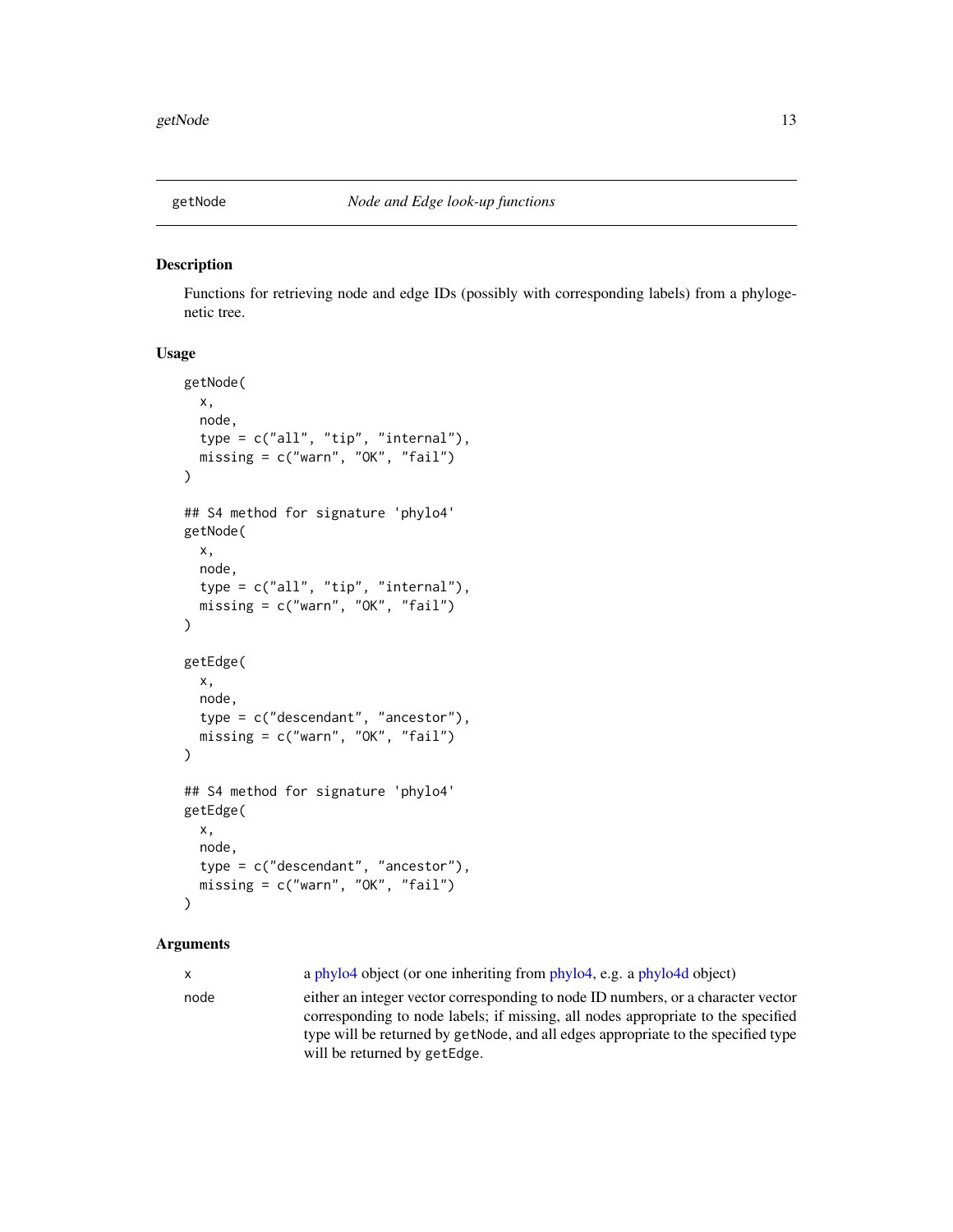| type    | (getNode) specify whether to return nodes matching "all" tree nodes (default),                                                    |
|---------|-----------------------------------------------------------------------------------------------------------------------------------|
|         | only "tip" nodes, or only "internal" nodes; (node Id, edge Id) specify whether to                                                 |
|         | return "all" tree nodes, or only those corresponding to "tip", "internal", or "root"                                              |
|         | nodes; (getEdge) specify whether to look up edges based on their descendant<br>node ("descendant") or ancestral node ("ancestor") |
| missing | what to do if some requested node IDs or names are not in the tree: warn, do                                                      |
|         | nothing, or stop with an error                                                                                                    |

#### Details

getNode and getEdge are primarily intended for looking up the IDs either of nodes themselves or of edges associated with those nodes. Note that they behave quite differently. With getNode, any input nodes are looked up against tree nodes of the specified type, and those that match are returned as numeric node IDs with node labels (if they exist) as element names. With getEdge, any input nodes are looked up against edge ends of the specified type, and those that match are returned as character edge IDs with the corresponding node ID as element names.

If missing is "warn" or "OK", NA is returned for any nodes that are unmatched for the specified type. This can provide a mechanism for filtering a set of nodes or edges.

nodeId provides similar output to getNode in the case when no node is supplied, but it is faster and returns an unnamed vector of the numeric IDs of all nodes of the specified node type. Similarly, edgeId simply returns an unnamed vector of the character IDs of all edges for which the descendant node is of the specified node type.

#### Value

| list("getNode") |                                                                                                                     |
|-----------------|---------------------------------------------------------------------------------------------------------------------|
|                 | returns a named integer vector of node IDs, in the order of input nodes if pro-<br>vided, otherwise in nodeId order |
| list("getEdge") |                                                                                                                     |
|                 | returns a named character vector of edge IDs, in the order of input nodes if<br>provide, otherwise in nodeld order  |
|                 | list ("nodeId") returns an unnamed integer vector of node IDs, in ascending order                                   |
| list("getEdge") |                                                                                                                     |
|                 | returns an unnamed character vector of edge IDs, in edge matrix order                                               |

### Examples

```
data(geospiza)
nodeLabels(geospiza) <- LETTERS[1:nNodes(geospiza)]
plot(as(geospiza, "phylo4"), show.node.label=TRUE)
getNode(geospiza, 18)
getNode(geospiza, "D")
getEdge(geospiza, "D")
getEdge(geospiza, "D", type="ancestor")
## match nodes only to tip nodes, flagging invalid cases as NA
getNode(geospiza, c(1, 18, 999), type="tip", missing="OK")
```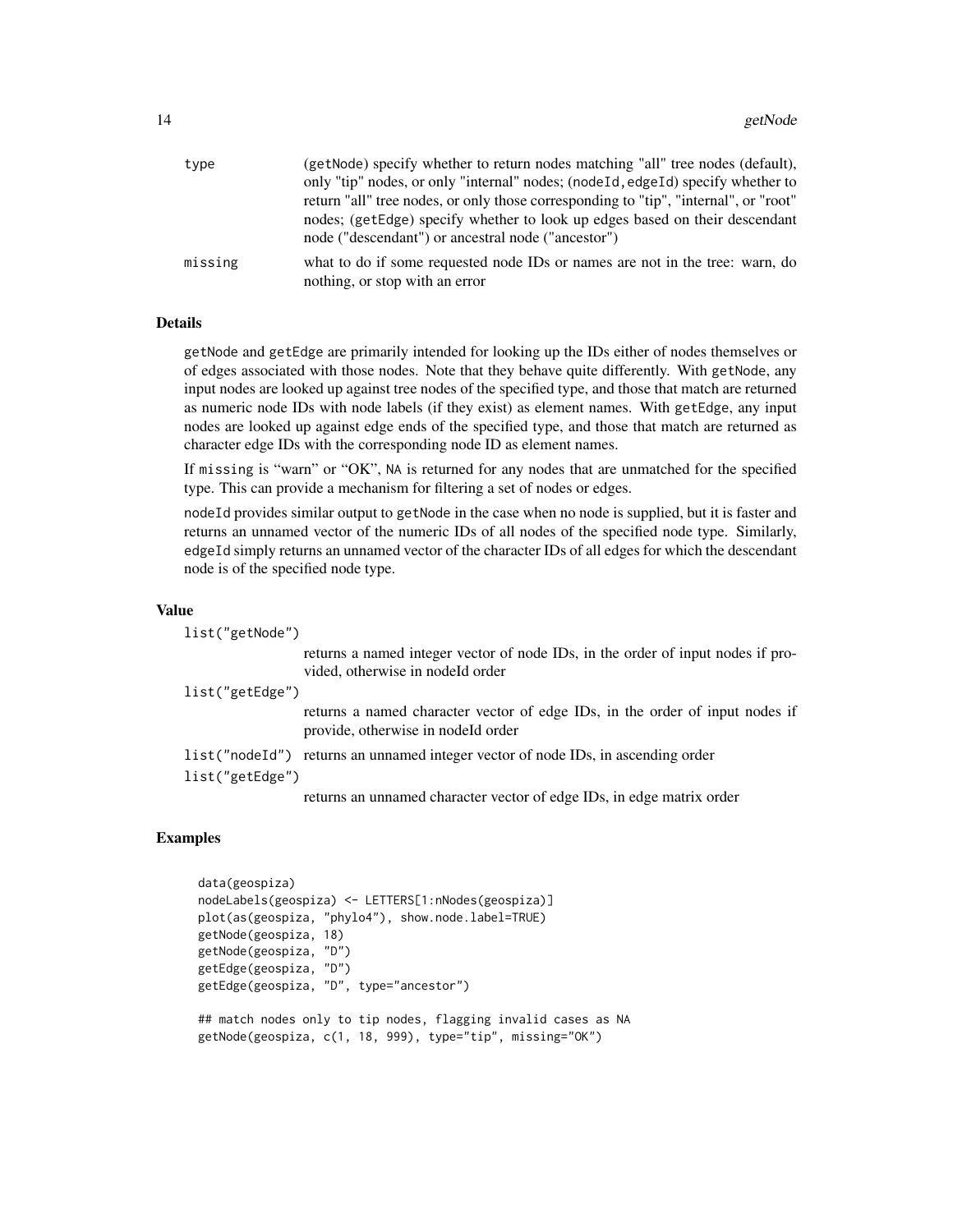### <span id="page-14-0"></span>hasEdgeLength 15

```
## get all edges that descend from internal nodes
getEdge(geospiza, type="ancestor")
## identify an edge from its terminal node
getEdge(geospiza, c("olivacea", "B", "fortis"))
getNode(geospiza, c("olivacea", "B", "fortis"))
edges(geospiza)[c(26, 1, 11),]
## quickly get all tip node IDs and tip edge IDs
nodeId(geospiza, "tip")
edgeId(geospiza, "tip")
```
hasEdgeLength *edgeLength methods*

#### Description

These functions give information about and allow replacement of edge lengths.

#### Usage

```
hasEdgeLength(x)
## S4 method for signature 'phylo4'
hasEdgeLength(x)
edgeLength(x, ...)
## S4 method for signature 'phylo4'
edgeLength(x, node)
edgeLength(x, use.names = TRUE, \ldots) <- value
## S4 replacement method for signature 'phylo4'
edgeLength(x, use.names = TRUE, \ldots) <- value
depthTips(x)
## S4 method for signature 'phylo4'
depthTips(x)
nodeDepth(x, node)
## S4 method for signature 'phylo4'
nodeDepth(x, node)
nodeHeight(x, node, from)
```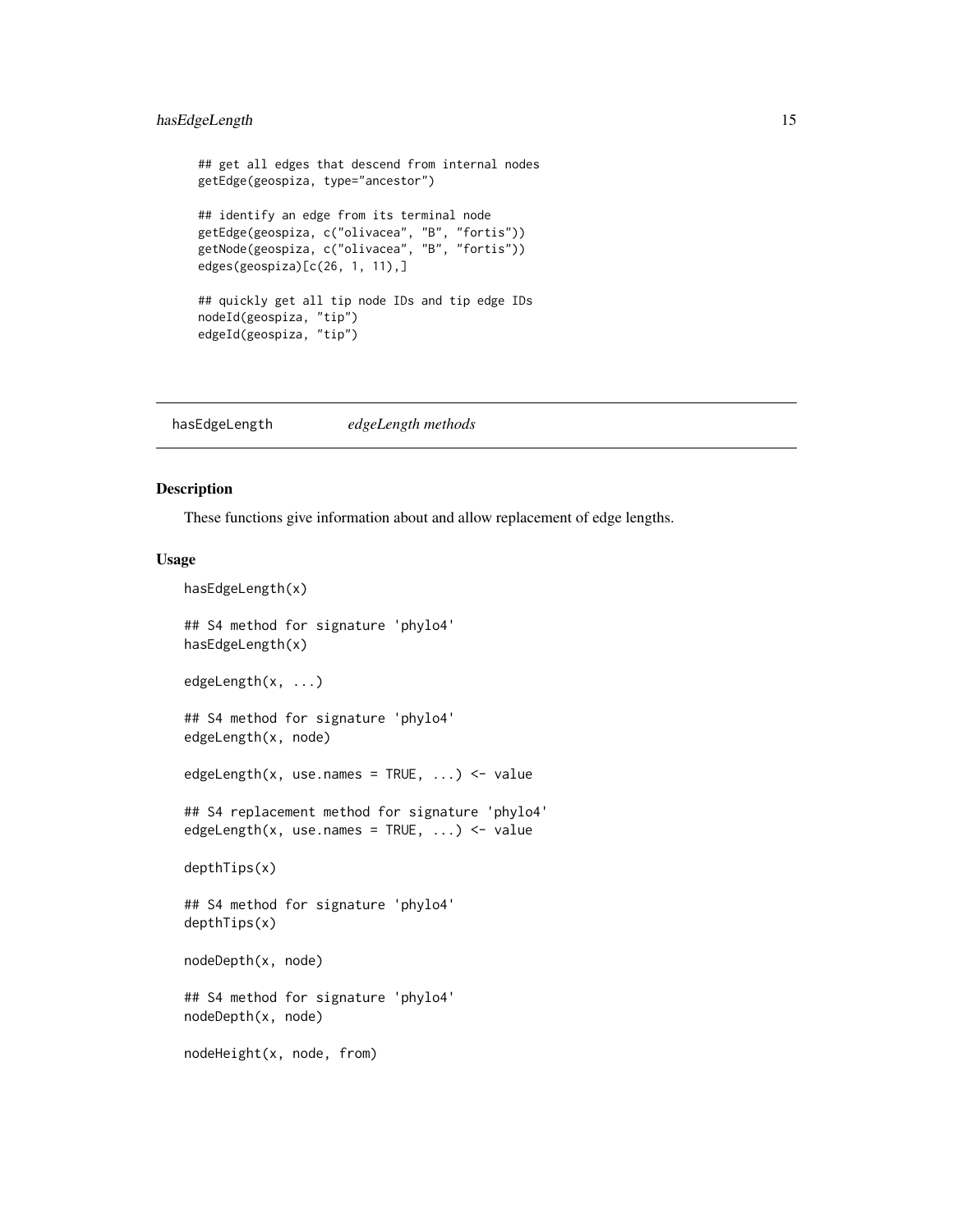```
## S4 method for signature 'phylo4'
nodeHeight(x, node, from = c("root", "all_tip", "min_tip", "max_tip"))
sumEdgeLength(x, node)
## S4 method for signature 'phylo4'
sumEdgeLength(x, node)
isultrametric(x, tol = .Machine$double.eps^0.5)## S4 method for signature 'phylo4'
isultrametric(x, tol = .Machine$double.eps^0.5)
```
### Arguments

| $\mathsf{x}$ | a phylo4 or phylo4d object.                                                                                                                                                                                                                                                                                                                                                                                                                                                                                                             |
|--------------|-----------------------------------------------------------------------------------------------------------------------------------------------------------------------------------------------------------------------------------------------------------------------------------------------------------------------------------------------------------------------------------------------------------------------------------------------------------------------------------------------------------------------------------------|
| $\cdots$     | optional arguments (none used at present).                                                                                                                                                                                                                                                                                                                                                                                                                                                                                              |
| node         | optional numeric or character vector indicating the nodes for which edge                                                                                                                                                                                                                                                                                                                                                                                                                                                                |
| use.names    | should the the name attributes of value be used to match the length to a given<br>edge.                                                                                                                                                                                                                                                                                                                                                                                                                                                 |
| value        | a numeric vector indicating the new values for the edge lengths                                                                                                                                                                                                                                                                                                                                                                                                                                                                         |
| from         | The point of reference for calculating the height of the node, root calculates the<br>distance between the root of the tree and the node. all_tip return the distance<br>between the node and all the tips descending from it. min_tip the distance<br>between the node and its closest tip. max_tip the distance between the node and<br>its farther tip. min_tip and max_tip will be identical if the tree is ultrametric.<br>If more than one tip is equidistant from the node, the tip with the lowest node id<br>will be returned. |
| tol          | the tolerance to decide whether all the tips have the same depth to test if the tree<br>is ultrametric. Default is . Machine\$double.eps^0.5.                                                                                                                                                                                                                                                                                                                                                                                           |

### Details

The edgeLength function returns the edge length in the same order as the edges in the matrix.

#### Value

hasEdgeLength whether or not the object has edge lengths (logical)

edgeLength a named vector of the edge length for the object

- isUltrametric whether or not the tree is ultrametric (all the tips are have the same depth (distance from the root) (logical)
- sumEdgeLength the sum of the edge lengths for a set of nodes (intended to be used with ancestors or descendants)
- nodeHeight the distance between a node and the root or the tips. The format of the result will depend on the options and the number of nodes provided, either a vector or a list.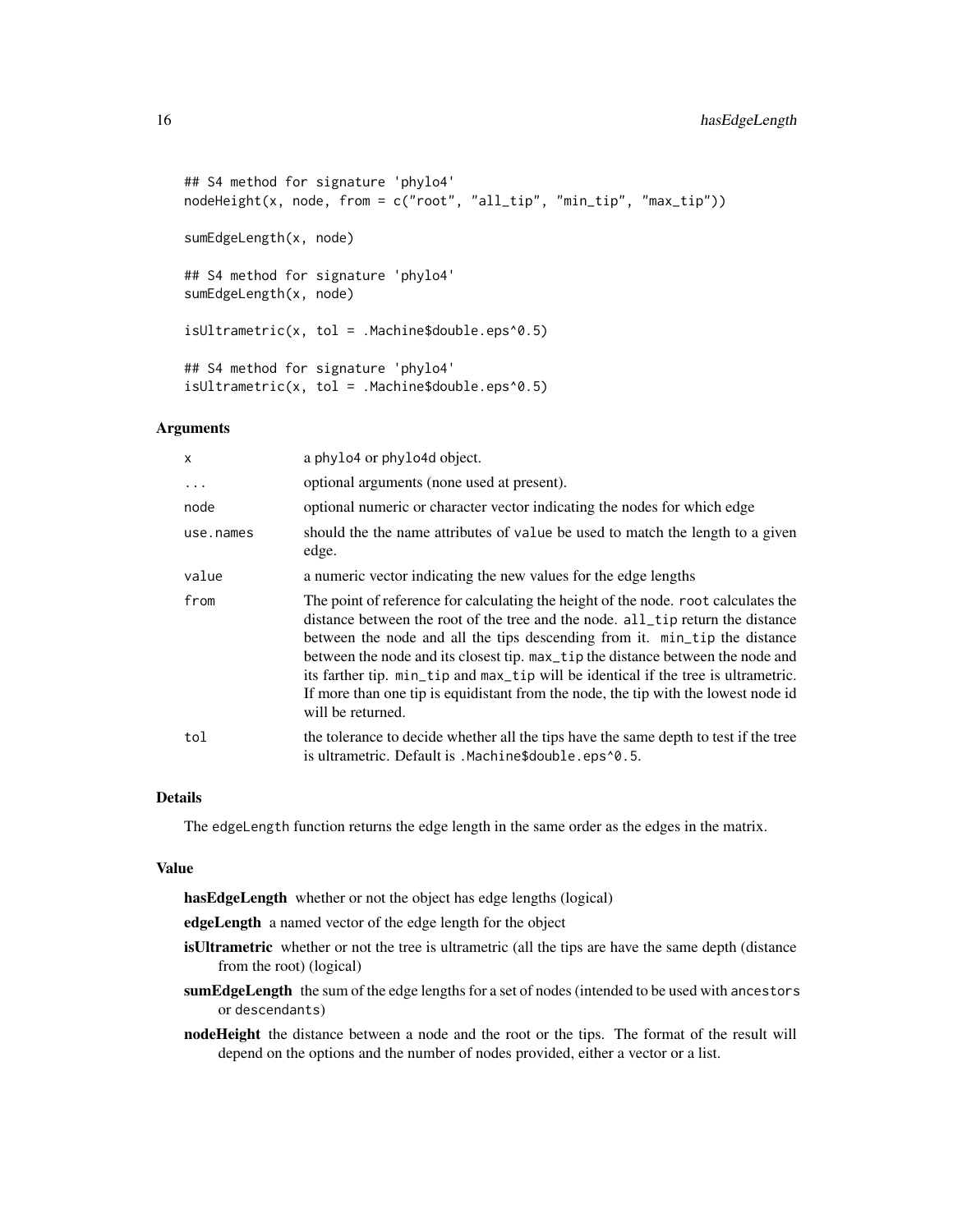#### <span id="page-16-0"></span>hasSingle 17

nodeDepth Deprecated, now replaced by nodeHeight. A named vector indicating the "depth" (the distance between the root and a given node).

depthTip Deprecated, now replaced by nodeHeight.

#### See Also

ancestors, descendants, .Machine for more information about tolerance.

#### Examples

```
data(geospiza)
hasEdgeLength(geospiza) # TRUE
topoGeo <- geospiza
edgeLength(topoGeo) <- NULL
hasEdgeLength(topoGeo) # FALSE
edgeLength(geospiza)[2] # use the position in vector
edgeLength(geospiza)["16-17"] # or the name of the edge
edgeLength(geospiza, 17) # or the descendant node of the edge
## The same methods can be used to update an edge length
edgeLength(geospiza)[2] <- 0.33
edgeLength(geospiza)["16-17"] <- 0.34
edgeLength(geospiza, 17) <- 0.35
## Test if tree is ultrametric
isUltrametric(geospiza) # TRUE
## indeed all tips are at the same distance from the root
nodeHeight(geospiza, nodeId(geospiza, "tip"), from="root")
## compare distances from tips of two MRCA
nodeHeight(geospiza, MRCA(geospiza, c("pallida", "psittacula")), from="min_tip")
nodeHeight(geospiza, MRCA(geospiza, c("fortis", "difficilis")), from="min_tip")
## or the same but from the root
nodeHeight(geospiza, MRCA(geospiza, c("pallida", "psittacula")), from="root")
nodeHeight(geospiza, MRCA(geospiza, c("fortis", "difficilis")), from="root")
```
hasSingle *Test trees for polytomies, inline nodes (singletons), or reticulation*

### Description

Methods to test whether trees have (structural) polytomies, inline nodes (i.e., nodes with a single descendant), or reticulation (i.e., nodes with more than one ancestor). hasPoly only check for structural polytomies (1 node has more than 2 descendants) and not polytomies that result from having edges with a length of 0.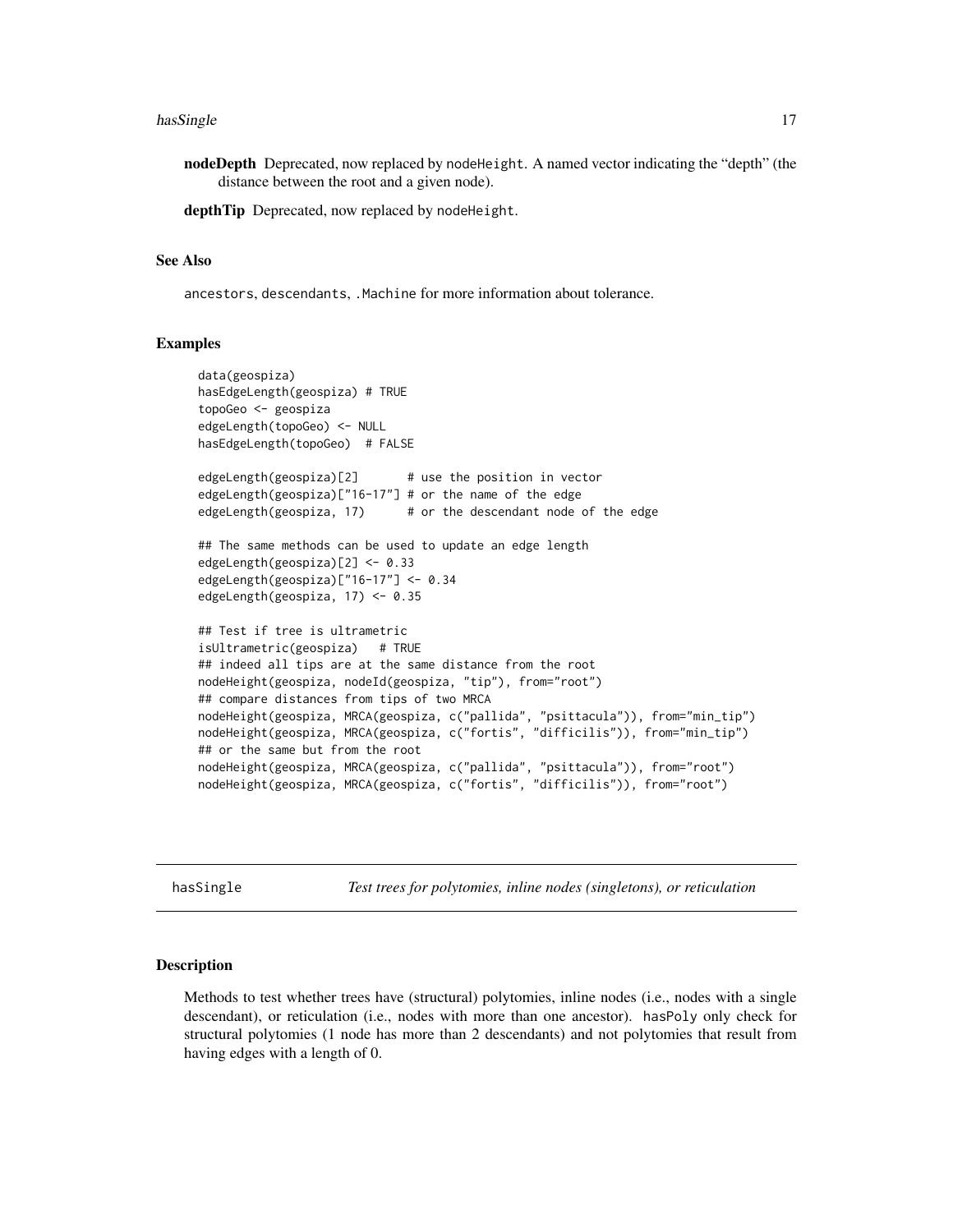18 has Single 2012 and 2013 and 2013 and 2013 and 2013 and 2013 and 2013 and 2013 and 2013 and 2013 and 2013 and 2013 and 2013 and 2013 and 2013 and 2013 and 2013 and 2013 and 2013 and 2013 and 2013 and 2013 and 2013 and 2

#### Usage

```
hasSingle(object)
```
## S4 method for signature 'phylo4' hasSingle(object)

```
hasRetic(object)
```
## S4 method for signature 'phylo4' hasRetic(object)

hasPoly(object)

## S4 method for signature 'phylo4' hasPoly(object)

#### Arguments

object an object inheriting from class phylo4

#### Value

Logical value

#### Note

Some algorithms are unhappy with structural polytomies (i.e., >2 descendants from a node), with single-descendant nodes, or with reticulation; these functions check those properties. We haven't bothered to check for zero branch lengths: the consensus is that it doesn't come up much, and that it's simple enough to test any (edgeLength(x) ==  $\emptyset$ ) in these cases. (Single-descendant nodes are used e.g. in OUCH, or in other cases to represent events occurring along a branch.)

#### Author(s)

Ben Bolker

#### Examples

```
tree.owls.bis <- ape::read.tree(text="((Strix_aluco:4.2,Asio_otus:4.2):3.1,Athene_noctua:7.3);")
owls4 <- as(tree.owls.bis, "phylo4")
hasPoly(owls4)
hasSingle(owls4)
```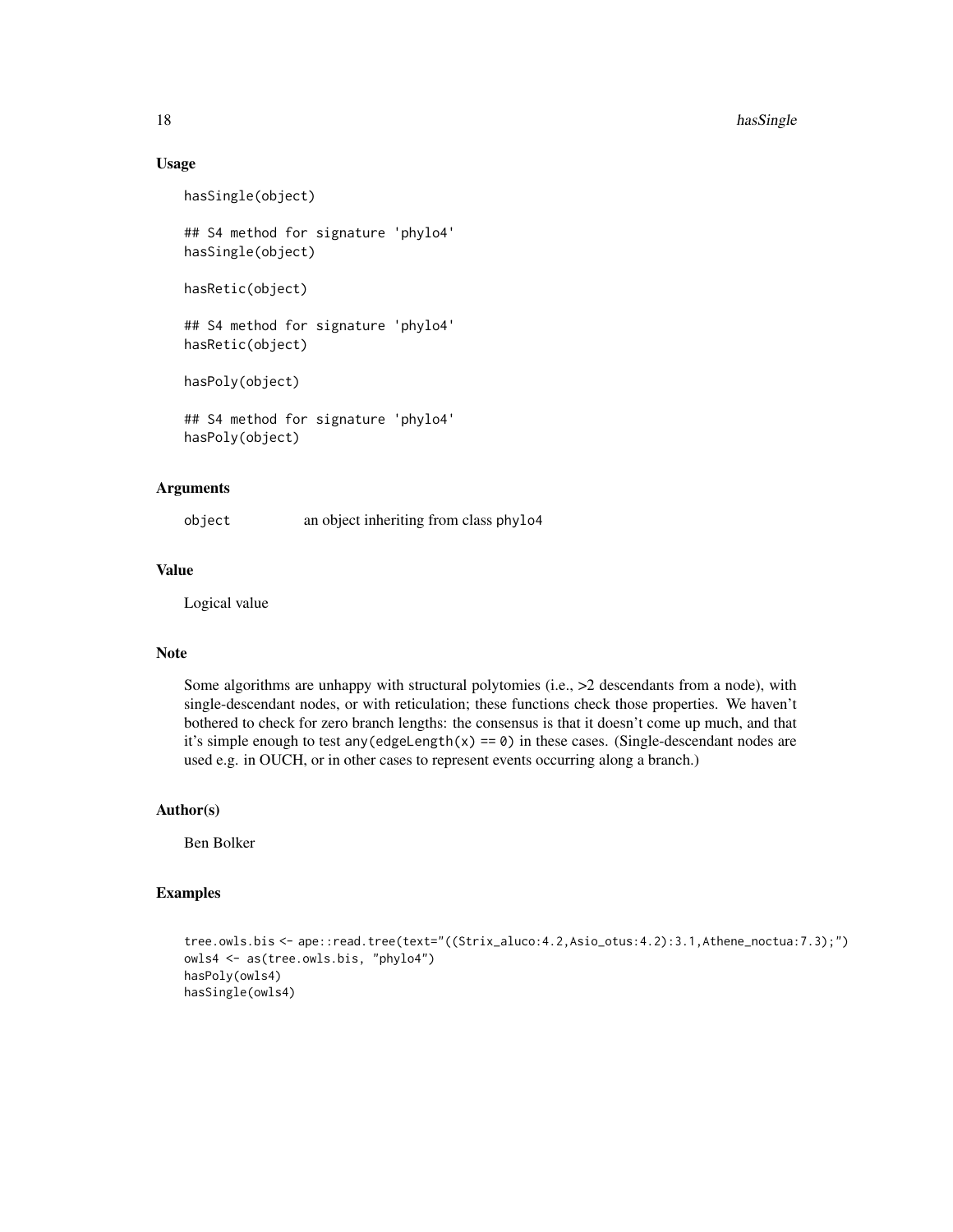<span id="page-18-0"></span>hasTipData *Tests for presence of data associated with trees stored as phylo4d objects*

#### **Description**

Methods that test for the presence of data associated with trees stored as phylo4d objects.

#### Usage

```
hasTipData(x)
## S4 method for signature 'phylo4d'
hasTipData(x)
hasNodeData(x)
## S4 method for signature 'phylo4d'
hasNodeData(x)
nData(x)
```
## S4 method for signature 'phylo4d' nData(x)

#### Arguments

x a phylo4d object

#### **Details**

nData tests for the presence of data associated with the object.

hasTipData and hasNodeData tests for the presence of data associated with the tips and the internal nodes respectively. The outcome of the test is based on row names of the data frame stored in the data slot. If no rows have names from the set node $Id(x, "tip")$ , then has TipData returns FALSE. Likewise, if no rows have names from the set nodeId(x, "internal"), then hasNodeData returns FALSE.

### Value

nData returns the number of datasets (i.e., columns) associated with the object.

hasTipData, hasNodeData return TRUE or FALSE depending whether data associated with the tree are associated with either tips or internal nodes respectively.

#### Methods

```
hasNodeData signature(object = "phylo4d"): whether tree has internal node data
hasTipData signature(object = "phylo4d"): whether tree has data associated with its tips
```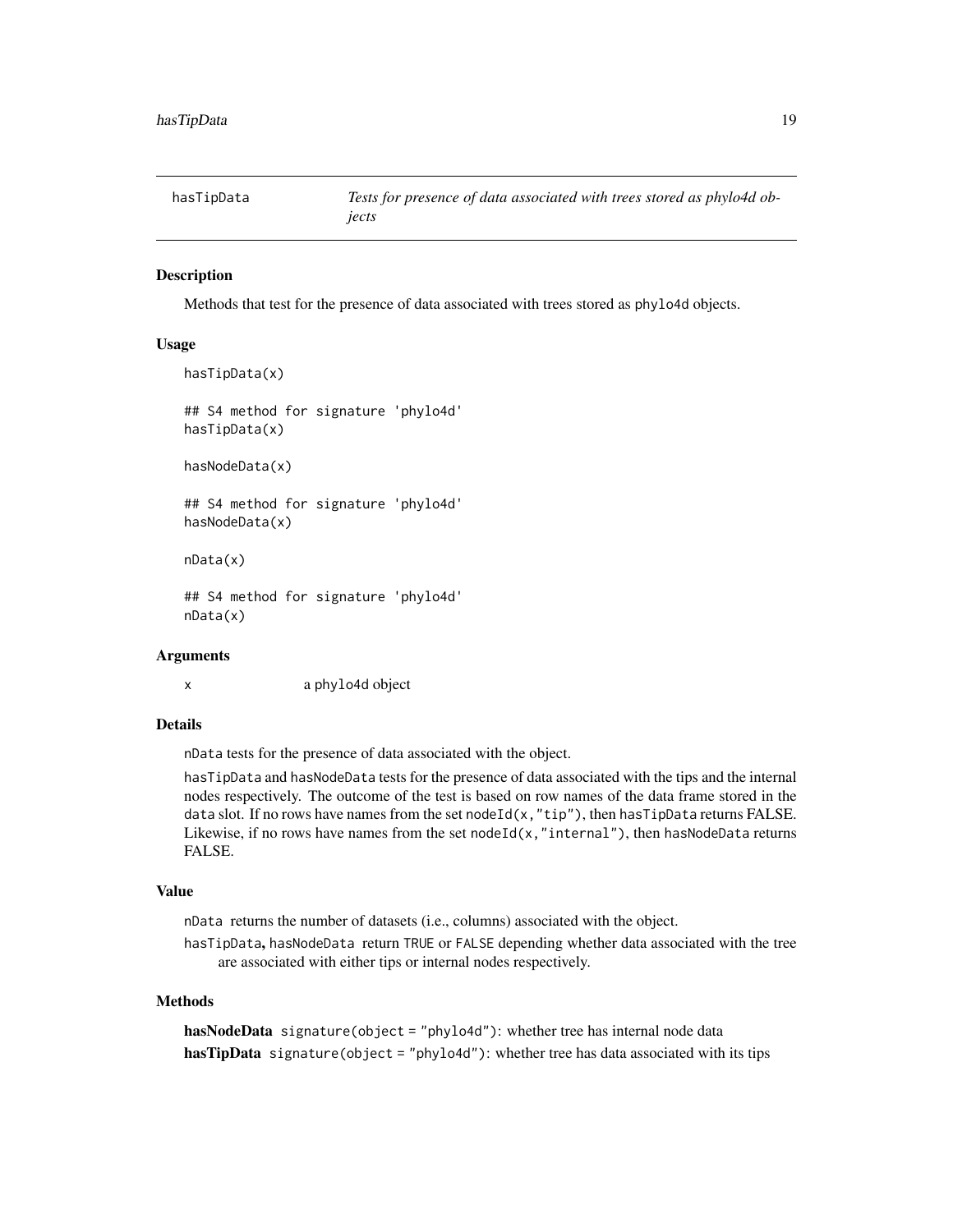#### <span id="page-19-0"></span>Author(s)

Ben Bolker, Thibault Jombart, Francois Michonneau

#### See Also

[phylo4d-methods](#page-34-1) constructor and [phylo4d](#page-33-1) class.

#### Examples

```
data(geospiza)
nData(geospiza) ## 5
hasTipData(geospiza) ## TRUE
hasNodeData(geospiza) ## FALSE
```
Import Nexus and Newick files

*Create a* phylo4*,* phylo4d *or* data.frame *object from a NEXUS or a Newick file*

### Description

readNexus reads a NEXUS file and outputs a phylo4, phylo4d or data. frame object.

#### Usage

```
readNCL(
  file,
  simplify = FALSE,
  type = c("all", "tree", "data"),spacesAsUnderscores = TRUE,
  char.al1 = FALSE,polymorphic.convert = TRUE,
  levels.uniform = FALSE,
  quiet = TRUE,check.node.labels = c("keep", "drop", "asdata"),return.labels = TRUE,
  file.format = c("nexus", "newick"),
 check.names = TRUE,
  convert.edge.length = FALSE,
  ...
\mathcal{L}readNexus(
  file,
  simplify = FALSE,
  type = c("all", "tree", "data"),
```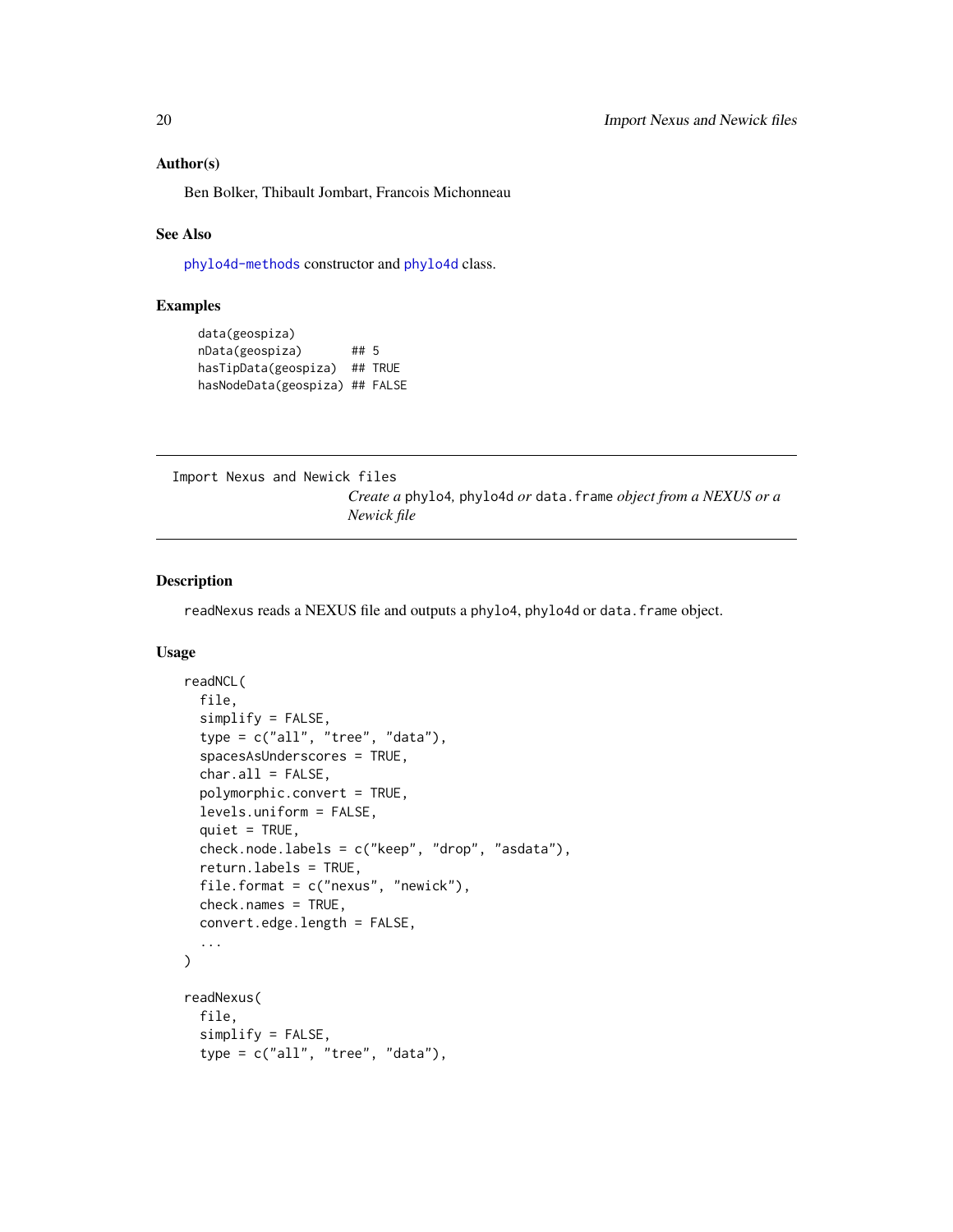```
char.al1 = FALSE,polymorphic.convert = TRUE,
  levels.uniform = FALSE,
  quiet = TRUE,
 check.node.labels = c("keep", "drop", "asdata"),
  return.labels = TRUE,
  check.names = TRUE,
 convert.edge.length = FALSE,
  ...
\mathcal{L}readNewick(
  file,
  simplify = FALSE,
 quiet = TRUE,
 check.node.labels = c("keep", "drop", "asdata"),
 convert.edge.length = FALSE,
  ...
)
```
### Arguments

| file                | a NEXUS file for readNexus or a file that contains Newick formatted trees for<br>readNewick.                                                                                                                                                                                                                                |
|---------------------|-----------------------------------------------------------------------------------------------------------------------------------------------------------------------------------------------------------------------------------------------------------------------------------------------------------------------------|
| simplify            | If TRUE, if there are multiple trees in the file, only the first one is returned;<br>otherwise a list of phylo4(d) objects is returned if the file contains multiple<br>trees.                                                                                                                                              |
| type                | Determines which type of objects to return, if present in the file (see Details).                                                                                                                                                                                                                                           |
| spacesAsUnderscores |                                                                                                                                                                                                                                                                                                                             |
|                     | In the NEXUS file format white spaces are not allowed in taxa labels and are<br>represented by underscores. Therefore, NCL converts underscores found in<br>taxa labels in the NEXUS file into white spaces (e.g. species_1 will become<br>"species 1". If you want to preserve the underscores, set as TRUE, the default). |
| char.all            | If TRUE, returns all characters, even those excluded in the NEXUS file                                                                                                                                                                                                                                                      |
| polymorphic.convert |                                                                                                                                                                                                                                                                                                                             |
|                     | If TRUE, converts polymorphic characters to missing data                                                                                                                                                                                                                                                                    |
|                     | levels.uniform If TRUE, uses the same levels for all characters                                                                                                                                                                                                                                                             |
| quiet               | If FALSE the output of the NCL interface is printed. This is mainly for debugging<br>purposes. This option can considerably slow down the process if the tree is big<br>or there are many trees in the file.                                                                                                                |
| check.node.labels   |                                                                                                                                                                                                                                                                                                                             |
|                     | Determines how the node labels in the NEXUS or Newick files should be treated<br>in the phylo4 object, see Details for more information.                                                                                                                                                                                    |
| return.labels       | Determines whether state names (if TRUE) or state codes should be returned.                                                                                                                                                                                                                                                 |
| file.format         | character indicating the format of the specified file (either "newick" or "nexus").<br>It's more convenient to just use readNexus or readNewick.                                                                                                                                                                            |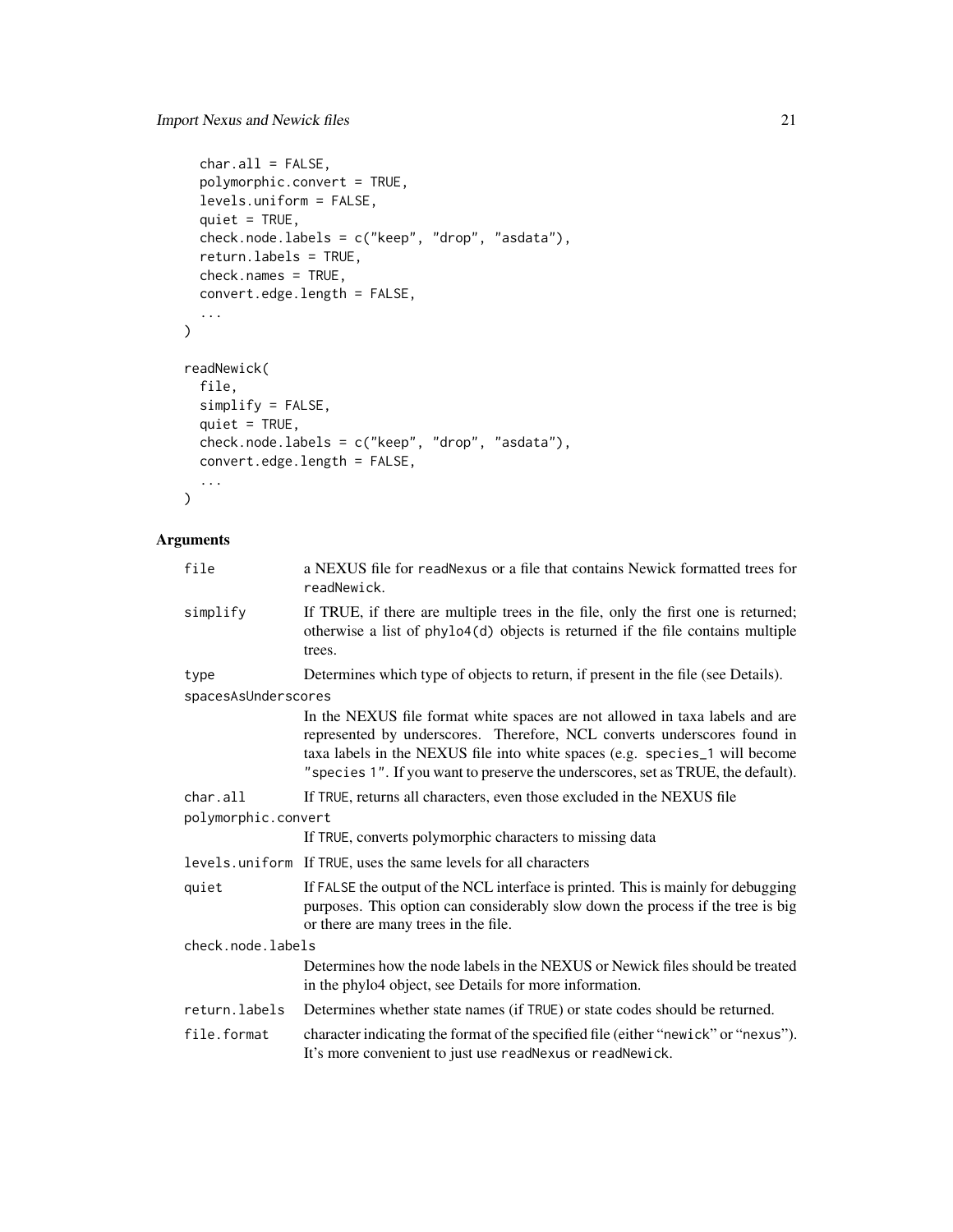<span id="page-21-0"></span>

| check.names         | logical. If 'TRUE' then the names of the characters from the NEXUS file are           |
|---------------------|---------------------------------------------------------------------------------------|
|                     | checked to ensure that they are syntactically valid variable names and are not        |
|                     | duplicated. If necessary they are adjusted using 'make.names'.                        |
| convert.edge.length |                                                                                       |
|                     | logical. If TRUE negative edge lengths are replaced with 0. At this time phylobase    |
|                     | does not accept objects with negative branch lengths, this workaround allows to       |
|                     | import trees with negative branch lengths.                                            |
| $\cdots$            | Additional arguments to be passed to phylo4 or phylo4d constructor (see De-<br>tails) |
|                     |                                                                                       |

#### Details

readNewick reads a Newick file and outputs a phylo4 or phylo4d object.

readNexus is used internally by both readNexus and readNewick to extract data held in a tree files, specifically in NEXUS files from DATA, CHARACTER or TREES blocks.

The type argument specifies which of these is returned:

data will only return a data. frame of the contents of all DATA and CHARACTER blocks.

tree will only return a phylo4 object of the contents of the TREES block.

all if only data or a tree are present in the file, this option will act as the options above, returning either a data. frame or a phylo4 object respectively. If both are present then a phylo4d object is returned containing both.

The function returns NULL if the type of data requested is not present in the file, or if neither data nor tree blocks are present.

Depending on the context readNexus will call either the phylo4 or phylo4d constructor. The phylo4d constructor will be used with type="all", or if the option check.node.labels="asdata" is invoked.

readNewick imports Newick formatted tree files and will return a phylo4 or a phylo4d object if the option check.node.labels="asdata" is invoked.

For both readNexus and readNewick, the options for check.node.labels can take the values:

keep the node labels of the trees will be passed as node labels in the phylo4 object

drop the node labels of the trees will be ignored in the phylo4 object

asdata the node labels will be passed as data and a phylo4d object will be returned.

If you use the option asdata on a file with no node labels, a warning message is issued, and is thus equivalent to the value drop.

For both readNexus and readNewick, additional arguments can be passed to the constructors such as annote, missing.data or extra.data. See the 'Details' section of [phylo4d-methods](#page-34-1) for the complete list of options.

#### Value

Depending on the value of type and the contents of the file, one of: a data.frame, a [phylo4](#page-28-1) object, a [phylo4d](#page-33-1) object or NULL. If several trees are included in the NEXUS file and the option simplify=FALSE a list of [phylo4](#page-28-1) or [phylo4d](#page-33-1) objects is returned.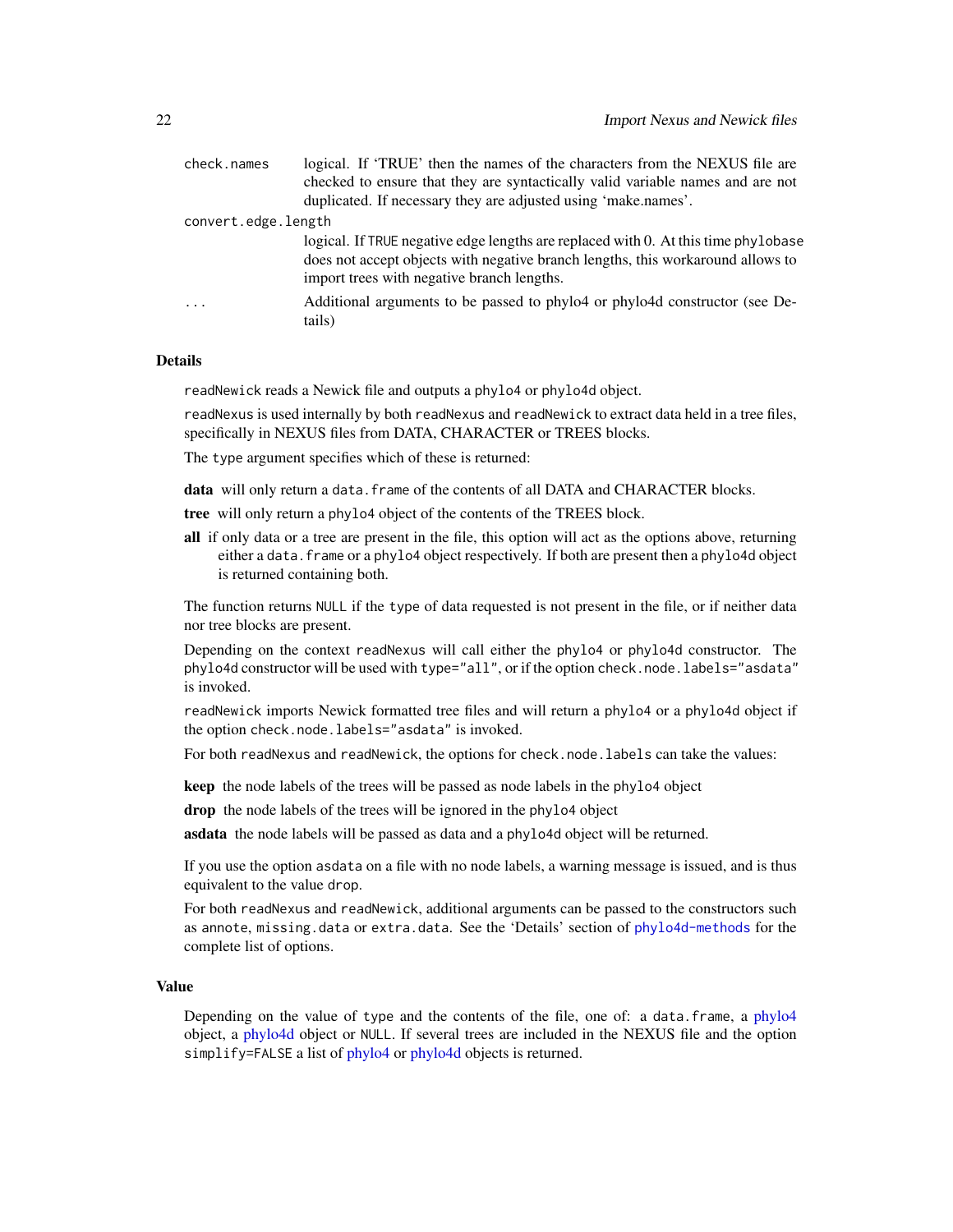#### <span id="page-22-0"></span>isRooted 23

### Note

Underscores in state labels (i.e. trait or taxon names) will be translated to spaces. Unless check.names=FALSE, trait names will be converted to valid R names (see [make.names](#page-0-0)) on input to R, so spaces will be translated to periods.

### Author(s)

Brian O'Meara, Francois Michonneau, Derrick Zwickl

### See Also

the [phylo4d](#page-33-1) class, the [phylo4](#page-28-1) class

isRooted *Methods to test, access (and modify) the root of a phylo4 object.*

#### Description

Methods to test, access (and modify) the root of a phylo4 object.

### Usage

isRooted(x)

## S4 method for signature 'phylo4' isRooted(x)

rootNode(x)

## S4 method for signature 'phylo4' rootNode(x)

rootNode(x) <- value

## S4 replacement method for signature 'phylo4' rootNode(x) <- value

#### Arguments

|       | a phylo4 or phylo4d object.                          |
|-------|------------------------------------------------------|
| value | a character string or a numeric giving the new root. |

#### Value

isRooted logical whether the tree is rooted rootNode the node corresponding to the root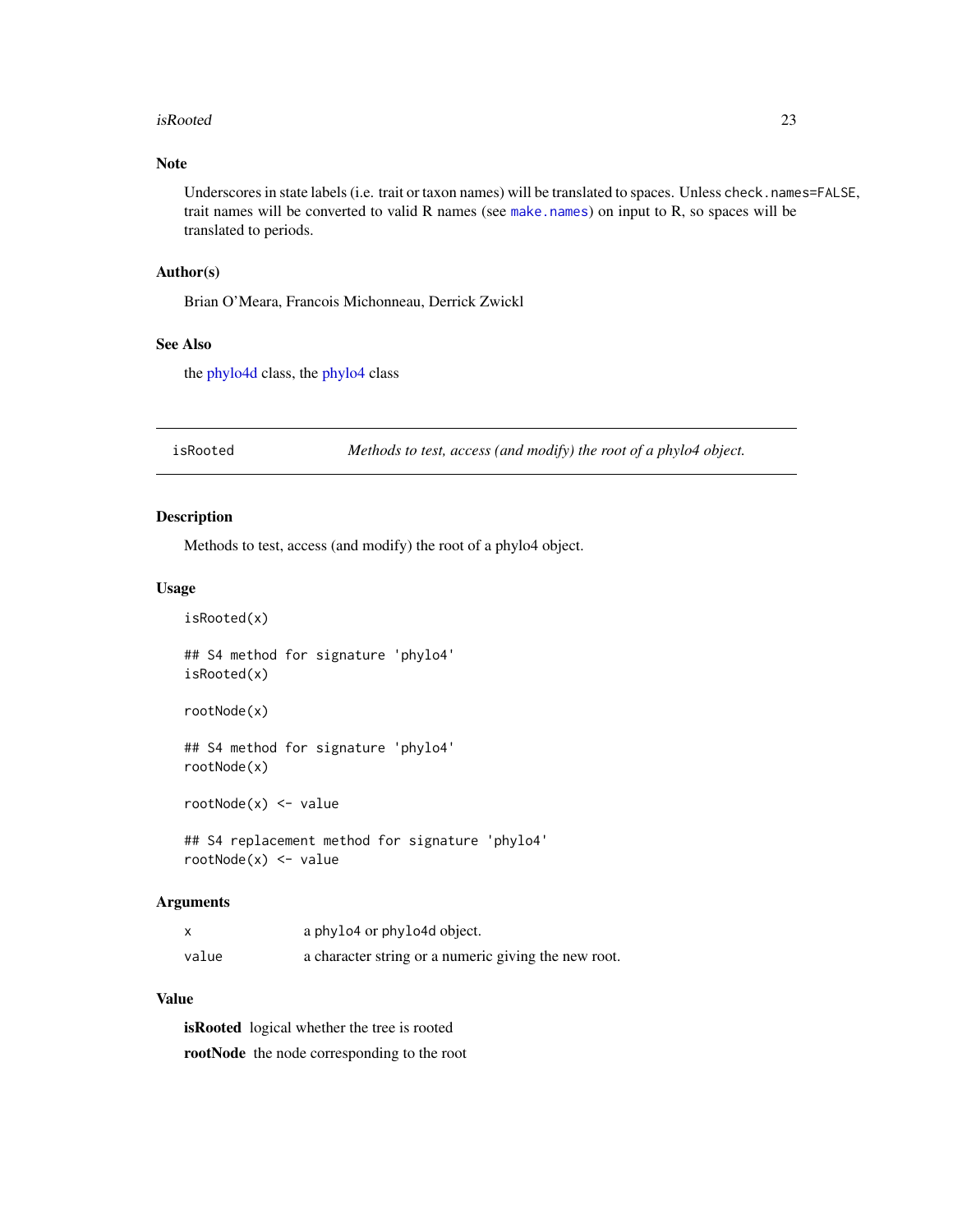#### <span id="page-23-0"></span>Author(s)

Ben Bolker, Francois Michonneau

### Examples

```
data(geospiza)
isRooted(geospiza)
rootNode(geospiza)
```
MRCA *MRCA*

#### Description

Most Recent Common Ancestor (MRCA) of 2 or more nodes.

#### Usage

```
MRCA(phy, ...)
```
## S4 method for signature 'phylo4'  $MRCA(phy, \ldots)$ 

## S4 method for signature 'phylo'  $MRCA(phy, \ldots)$ 

### Arguments

| phy | a phylogenetic tree in phylo4, phylo4d or phylo format. |
|-----|---------------------------------------------------------|
| .   | a vector of nodes                                       |

### Details

Given some nodes (i.e., tips and/or internal), this function returns the node corresponding to the most recent common ancestor.

If phy is a phylo4 or phylo4d object, the nodes can contain both numeric or character values that will be used by getNode to retrieve the correct node. However, if phy is a phylo object, the nodes must be a numeric vector.

With phylo4 and phylo4d objects, if a single node is provided, it will be returned.

#### Value

the node corresponding to the most recent common ancestor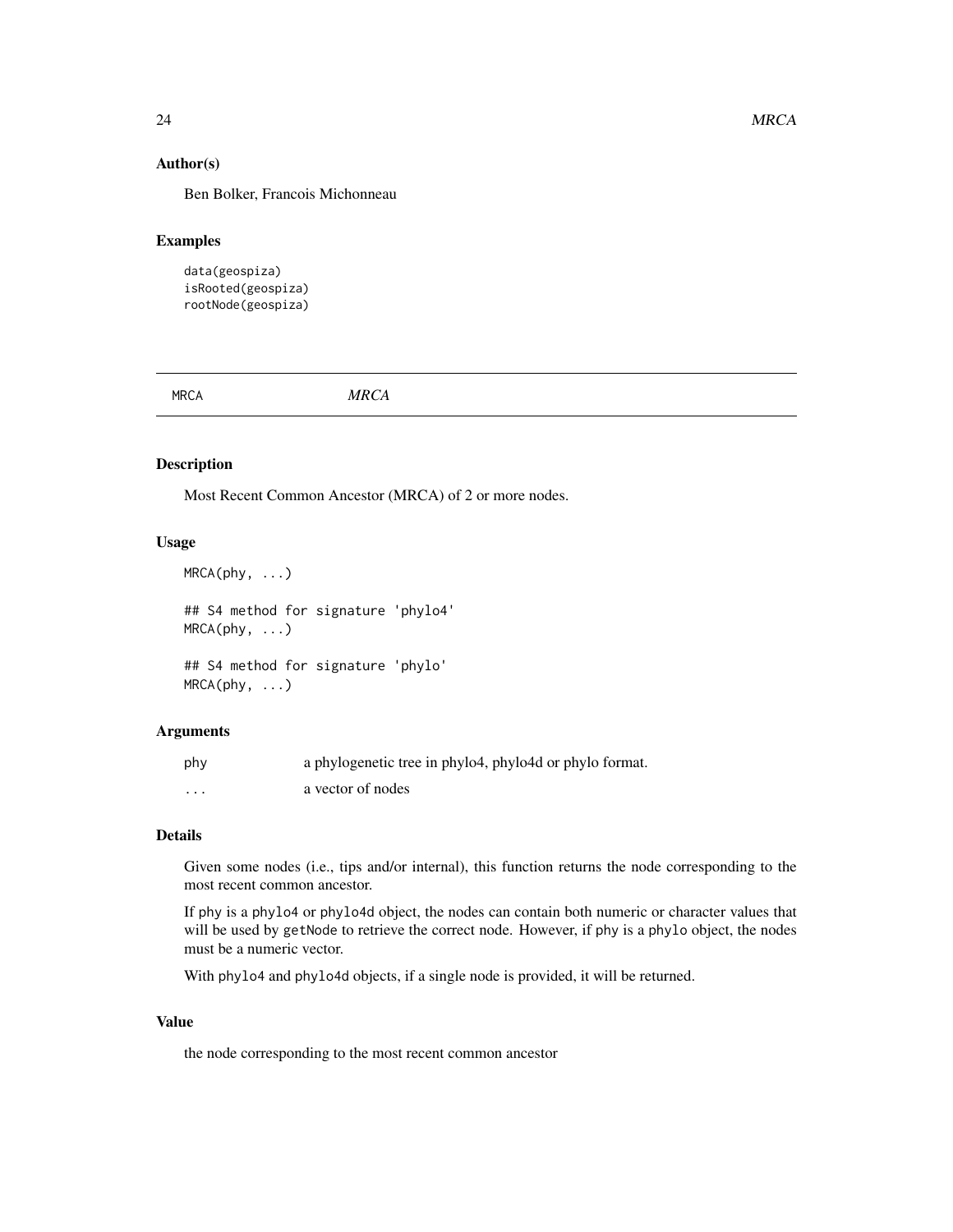### <span id="page-24-0"></span>multiPhylo-class 25

### Examples

```
data(geospiza)
MRCA(geospiza, 1, 5)
MRCA(geospiza, "fortis", 11)
MRCA(geospiza, 2, 4, "fusca", 3)
geo <- as(geospiza, "phylo")
MRCA(geo, c(1,5))
```
multiPhylo-class *multiPhylo4 and extended classes*

#### Description

Classes for lists of phylogenetic trees. These classes and methods are planned for a future version of phylobase.

Classes for lists of phylogenetic trees. These classes and methods are planned for a future version of phylobase.

nodeId *nodeId methods*

#### Description

These functions gives the node (nodeId) or edge (edgeId) identity.

#### Usage

```
nodeId(x, type = c("all", "tip", "internal", "root"))## S4 method for signature 'phylo4'
nodeId(x, type = c("all", "tip", "internal", "root")edgeId(x, type = c("all", "tip", "internal", "root")## S4 method for signature 'phylo4'
edgeId(x, type = c("all", "tip", "internal", "root")
```
### Arguments

|      | a phylo4 or phylo4d object.                                                                  |
|------|----------------------------------------------------------------------------------------------|
| type | a character vector indicating which subset of the nodes or edges you are inter-<br>ested in. |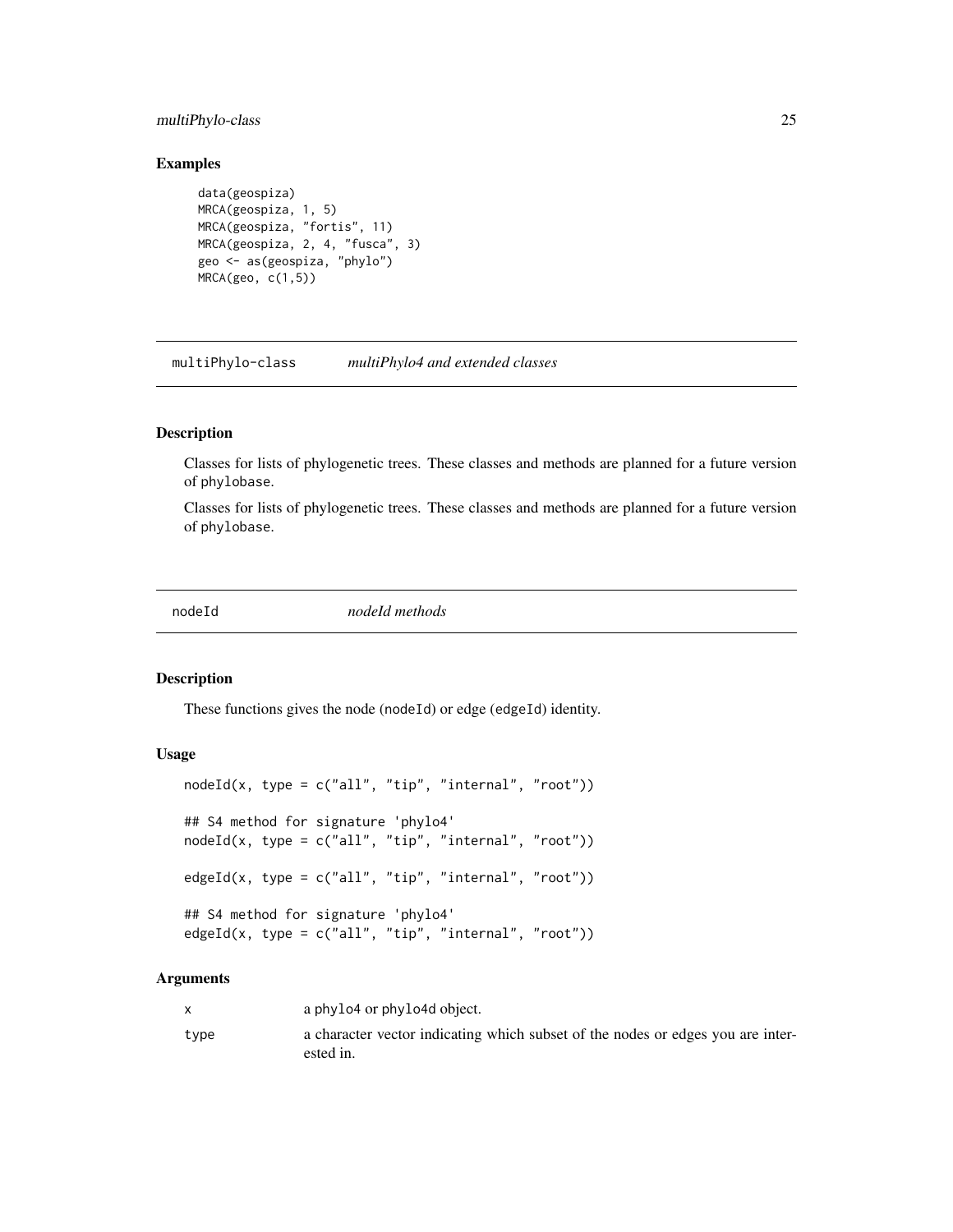### <span id="page-25-0"></span>Details

nodeId returns the node in ascending order, and edgeId in the same order as the edges are stored in the edge matrix.

### Value

nodeId an integer vector indicating node numbers

edgeId a character vector indicating the edge identity

#### Examples

```
data(geospiza)
identical(nodeId(geospiza, "tip"), 1:nTips(geospiza))
nodeId(geospiza, "internal")
edgeId(geospiza, "internal")
nodeId(geospiza, "root")
```
### nTips *nTips, nNodes, nEdges*

#### Description

Number of tips, nodes and edges found in a tree.

#### Usage

```
nTips(x)
```
## S4 method for signature 'phylo4' nTips(x)

## S4 method for signature 'phylo' nTips(x)

nNodes(x)

## S4 method for signature 'phylo4' nNodes(x)

nEdges(x)

## S4 method for signature 'phylo4' nEdges(x)

#### Arguments

x a phylo4 or phylo4d object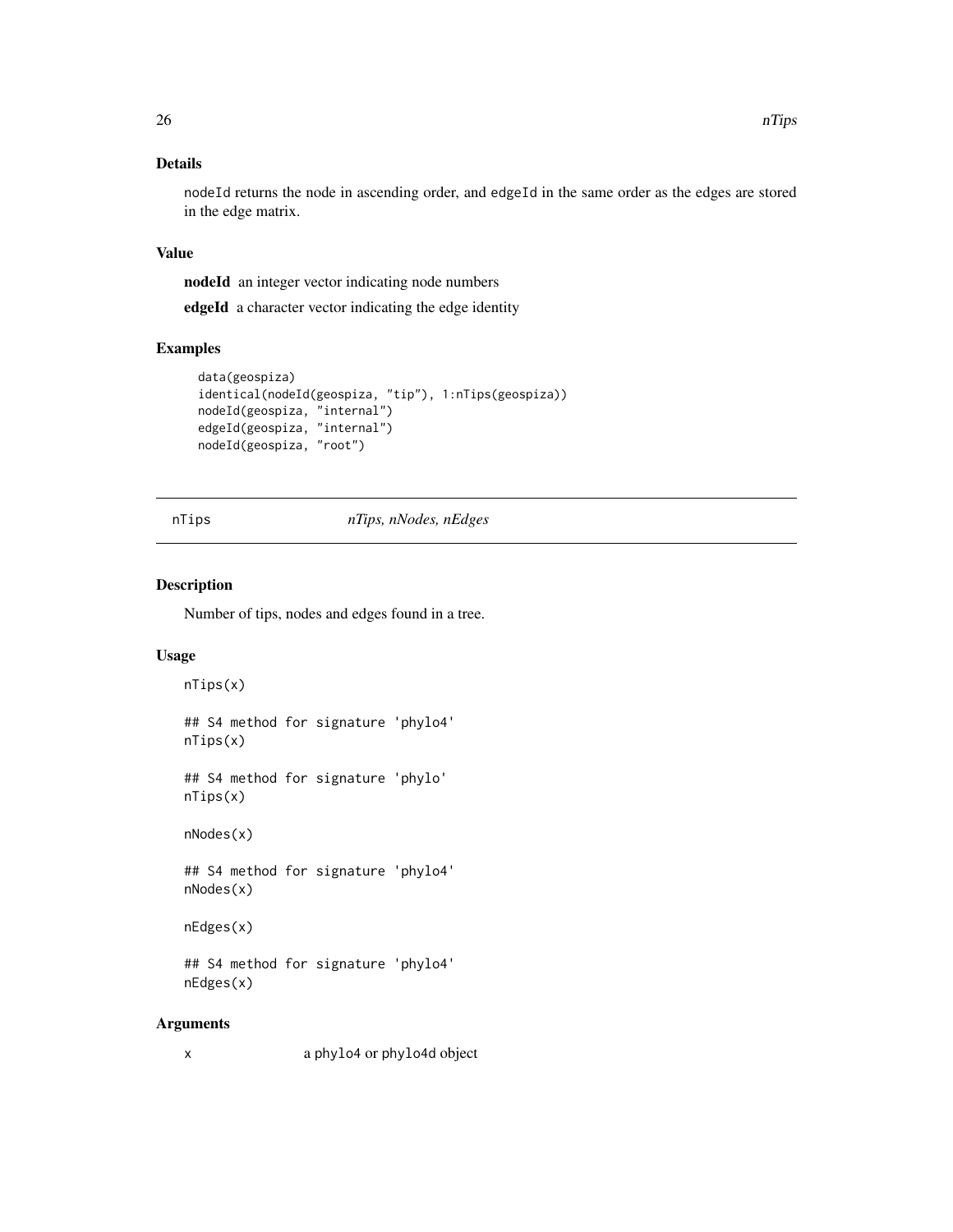#### <span id="page-26-0"></span> $owls4$  27

### Details

Function to return the number of tips, nodes and edges found in a tree in the phylo4 or phylo4d format.

#### Value

a numeric vector indicating the number of tips, nodes or edge respectively.

owls4 *'Owls' data from ape*

### Description

A tiny tree, for testing/example purposes, using one of the examples from the ape package

### Format

This is the standard 'owls' tree from the ape package, in phylo4 format.

### Source

From various examples in the ape package

### Examples

data(owls4) plot(owls4)

pdata *Constructor for pdata (phylogenetic data) class*

### Description

Combine data, type, comments, and metadata information to create a new pdata object, or check such an object for consistency

### Usage

pdata(data, type, comment, metadata)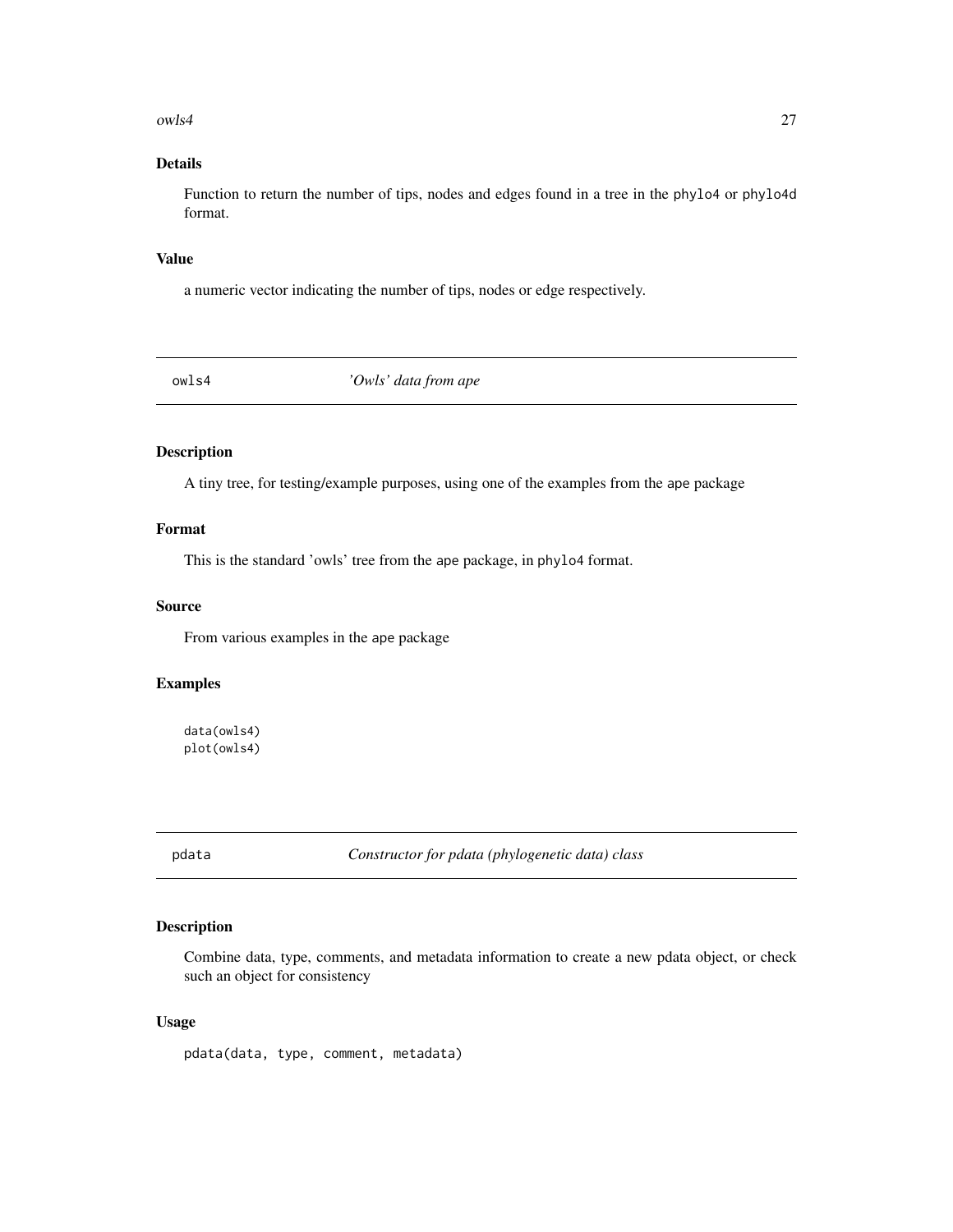### <span id="page-27-0"></span>Arguments

| data     | a data frame                                                               |
|----------|----------------------------------------------------------------------------|
| type     | a factor with levels as specified by pdata, the same length as ncol (data) |
| comment  | a character vector, the same length as $ncol(data)$                        |
| metadata | an arbitrary list                                                          |

### Value

An object of class pdata

### Author(s)

Ben Bolker

### See Also

[pdata](#page-27-1)

<span id="page-27-1"></span>pdata-class *Class "pdata"*

## Description

Data class for phylo4d objects

### Objects from the Class

Objects can be created by calls of the form new("pdata",...).

### Author(s)

Ben Bolker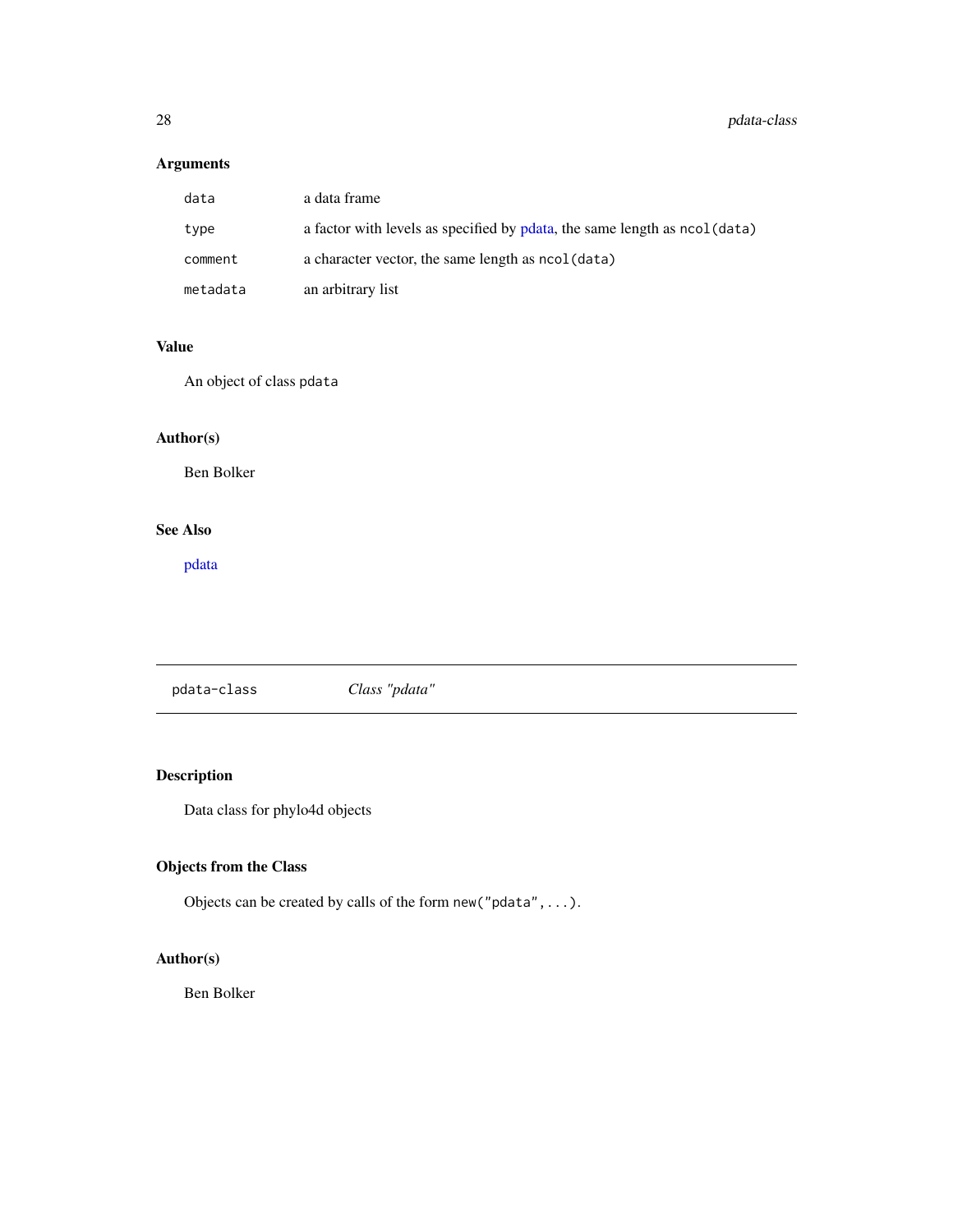<span id="page-28-1"></span><span id="page-28-0"></span>phylo4-class *The phylo4 class*

#### Description

Classes for phylogenetic trees

#### Objects from the Class

Phylogenetic tree objects can be created by calls to the [phylo4](#page-31-1) constructor function. Translation functions from other phylogenetic packages are also available. See [coerce-methods](#page-0-0).

#### Author(s)

Ben Bolker, Thibaut Jombart

#### See Also

The [phylo4-methods](#page-31-2) constructor, the [checkPhylo4](#page-6-1) function to check the validity of phylo4 objects. See also the [phylo4d-methods](#page-34-1) constructor and the [phylo4d](#page-33-1) class.

phylo4-labels *Labels for phylo4/phylo4d objects*

### Description

Methods for creating, accessing and updating labels in phylo4/phylo4d objects

#### Usage

```
labels(object, ...)
## S4 method for signature 'phylo4'
labels(object, type = c("all", "tip", "internal"))
labels(x, type, use.names, \dots) <- value
## S4 replacement method for signature 'phylo4'
labels(x, type = c("all", "tip", "internal"), use names, ... <- value
hasDuplicatedLabels(x, type)
## S4 method for signature 'phylo4'
hasDuplicatedLabels(x, type = c("all", "tip", "internal"))
hasNodeLabels(x)
```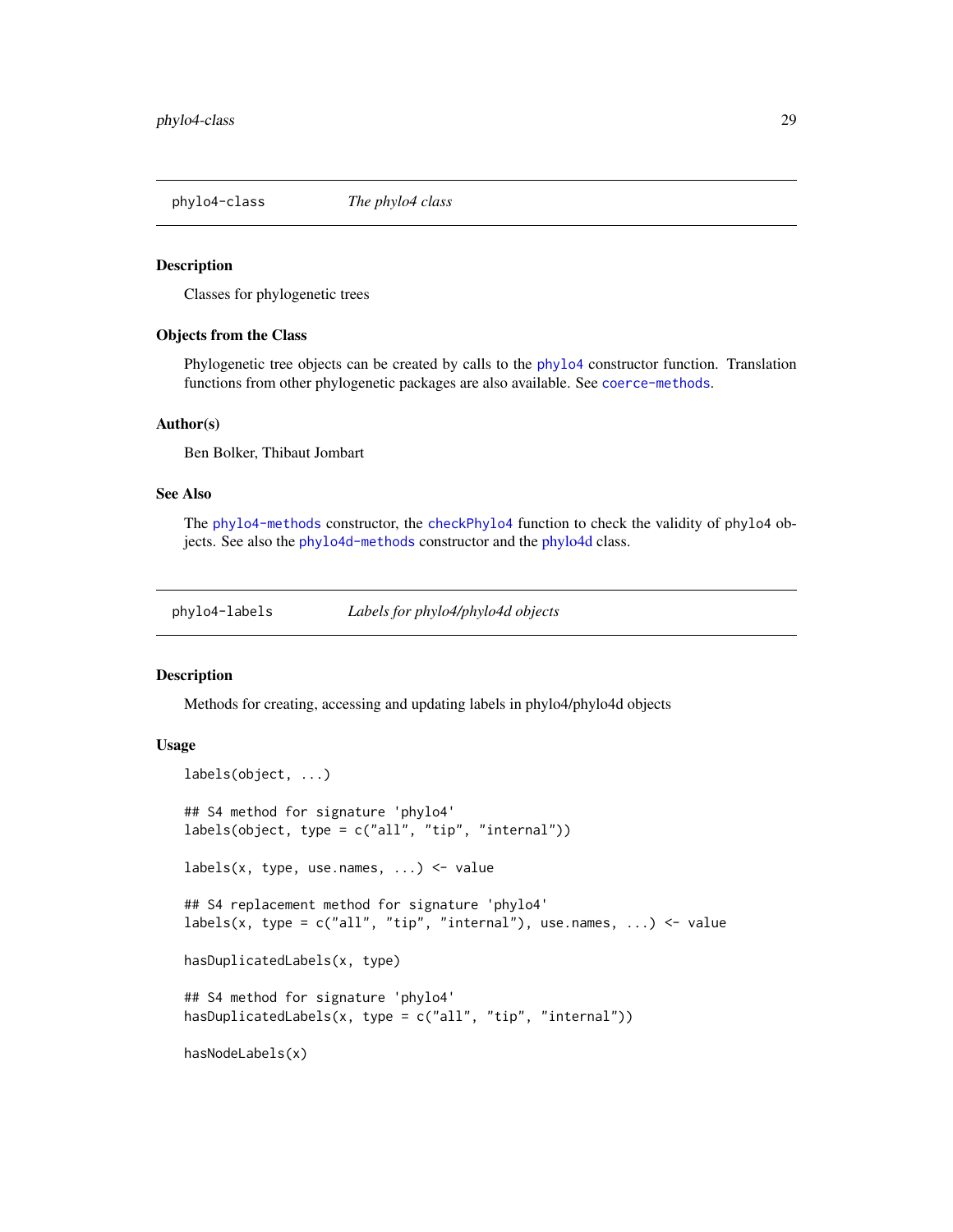```
## S4 method for signature 'phylo4'
hasNodeLabels(x)
nodeLabels(x)
## S4 method for signature 'phylo4'
nodeLabels(x)
nodeLabels(x, ...) <- value
## S4 replacement method for signature 'phylo4'
nodeLabels(x, ...) <- value
tipLabels(x)
## S4 method for signature 'phylo4'
tipLabels(x)
tipLabels(x, ...) <- value
## S4 replacement method for signature 'phylo4'
tipLabels(x, ...) <- value
hasEdgeLabels(x)
## S4 method for signature 'phylo4'
hasEdgeLabels(x)
edgeLabels(x)
## S4 method for signature 'phylo4'
edgeLabels(x)
edgeLabels(x, ...) <- value
## S4 replacement method for signature 'phylo4'
edgeLabels(x, ...) <- value
```
### Arguments

| object    | a phylo4 or phylo4d object.                                                                                                   |
|-----------|-------------------------------------------------------------------------------------------------------------------------------|
| $\cdots$  | additional optional arguments (not in use)                                                                                    |
| type      | which type of labels: all (tips and internal nodes), tip (tips only), internal<br>(internal nodes only).                      |
| x         | a phylo4 or phylo4d object.                                                                                                   |
| use.names | should the names of the vector used to create/update labels be used to match the<br>labels? See Details for more information. |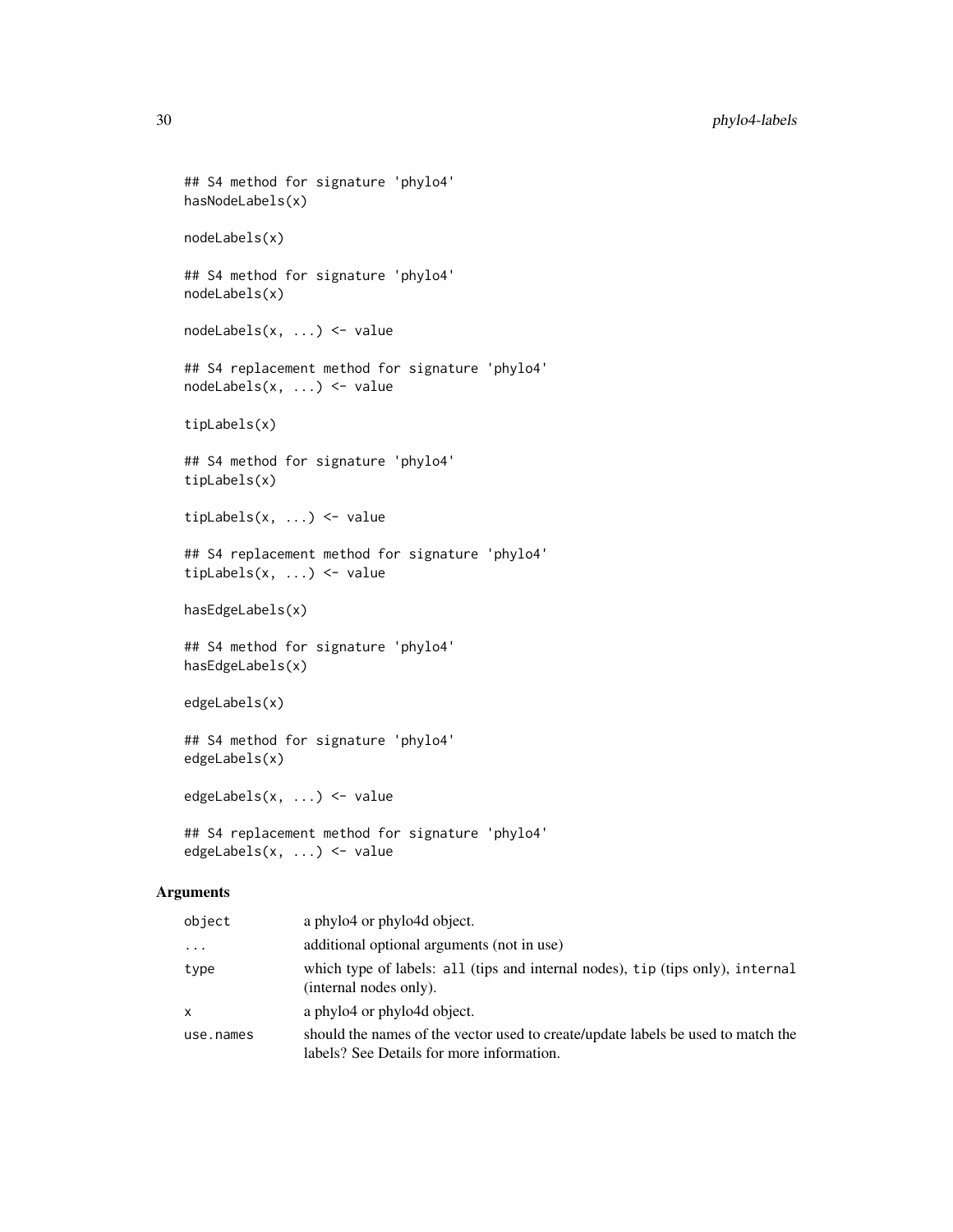### phylo4-labels 31

value a vector of class character, see Details for more information.

#### Details

In phylo4/phylo4d objects, tips must have labels (that's why there is no method for hasTipLabels), internal nodes and edges can have labels.

Labels must be provided as a vector of class character. The length of the vector must match the number of elements they label.

The option use names allows the user to match a label to a particular node. In this case, the vector must have names that match the node numbers.

The function labels is mostly intended to be used internally.

#### Value

labels in ascending order.

#### Methods

labels signature(object = "phylo4"): tip and/or internal node labels, ordered by node ID hasDuplicatedLabels signature(object = "phylo4"): are any labels duplicated? tipLabels signature(object = "phylo4"): tip labels, ordered by node ID hasNodeLabels signature(object = "phylo4"): whether tree has (internal) node labels nodeLabels signature(object = "phylo4"): internal node labels, ordered by node ID hasEdgeLabels signature(object = "phylo4"): whether tree has (internal) edge labels edgeLabels signature(object = "phylo4"): internal edge labels, ordered according to the edge matrix

### Author(s)

Ben Bolker, Peter Cowan, Steve Kembel, Francois Michonneau

#### Examples

```
data(geospiza)
```
## Return labels from geospiza tipLabels(geospiza)

## Internal node labels in geospiza are empty nodeLabels(geospiza)

```
## Creating internal node labels
ndLbl <- paste("n", 1:nNodes(geospiza), sep="")
nodeLabels(geospiza) <- ndLbl
nodeLabels(geospiza)
```
## naming the labels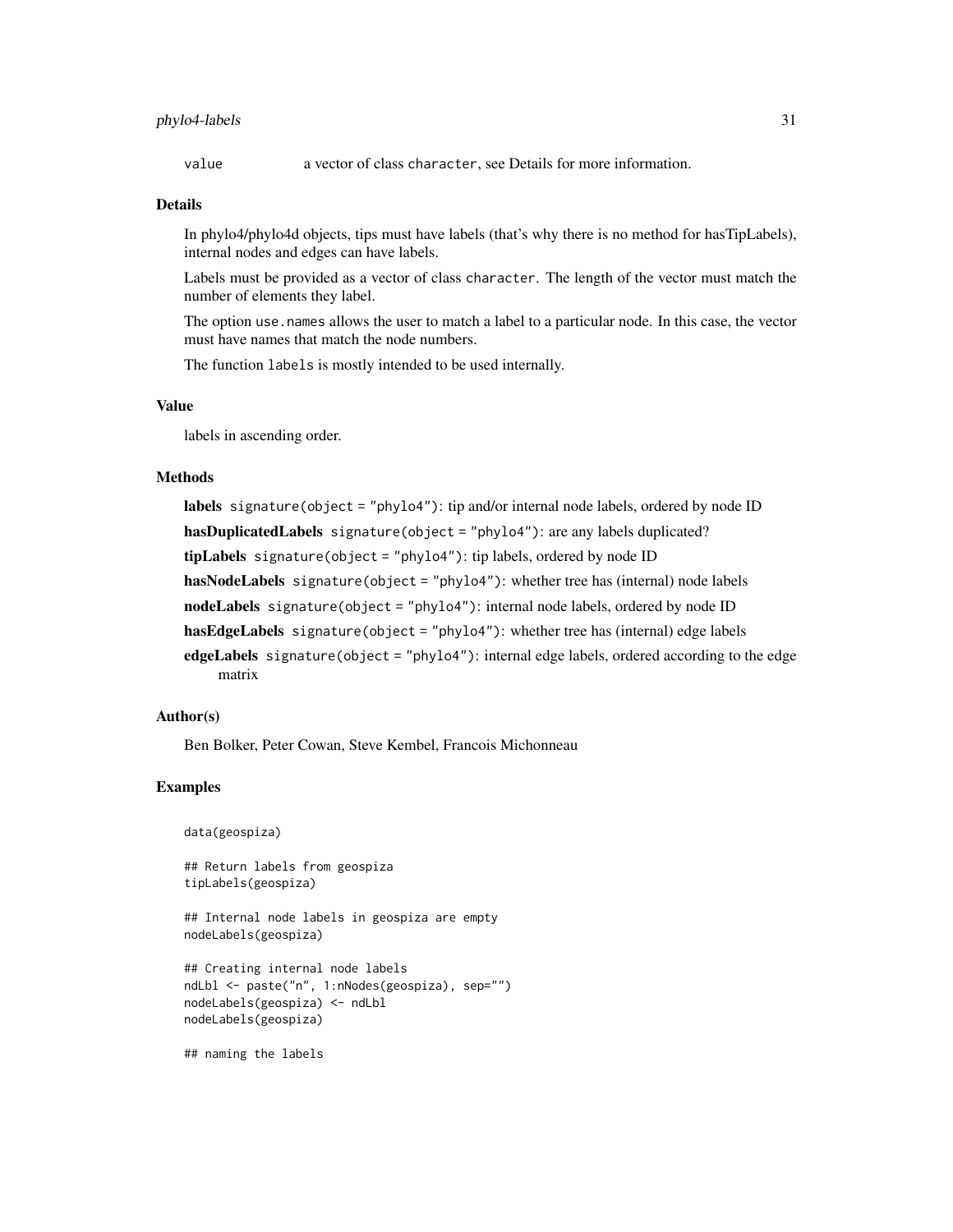```
names(ndLbl) <- nodeId(geospiza, "internal")
## shuffling the labels
(ndLbl <- sample(ndLbl))
## by default, the labels are attributed in the order
## they are given:
nodeLabels(geospiza) <- ndLbl
nodeLabels(geospiza)
## but use.names puts them in the correct order
labels(geospiza, "internal", use.names=TRUE) <- ndLbl
nodeLabels(geospiza)
```
<span id="page-31-2"></span>phylo4-methods *Create a phylogenetic tree*

#### <span id="page-31-1"></span>Description

phylo4 is a generic constructor that creates a phylogenetic tree object for use in phylobase methods. Phylobase contains functions for input of phylogenetic trees and data, manipulation of these objects including pruning and subsetting, and plotting. The phylobase package also contains translation functions to forms used in other comparative phylogenetic method packages.

#### Usage

```
phylo4(x, \ldots)phylo4_orderings
## S4 method for signature 'matrix'
phylo4(
  x,
  edge.length = NULL,
  tiprlabel = NULL,node.label = NULL,
  edgeu.label = NULL,
  order = "unknown",
  annote = list()\lambda## S4 method for signature 'phylo'
phylo4(x, check.node.labels = c("keep", "drop"), annote = list())
## S4 method for signature 'nexml'
phylo4(x)
```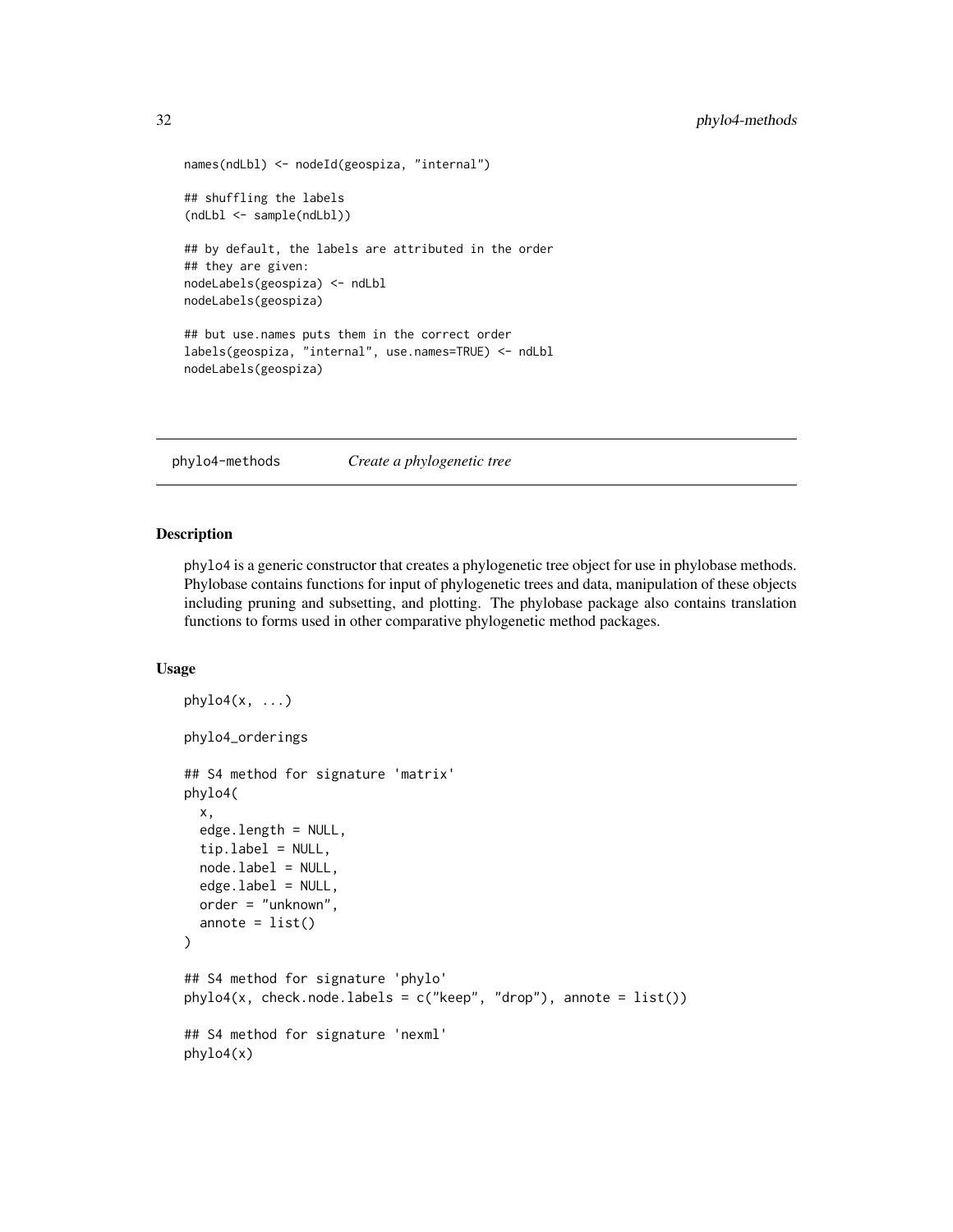### <span id="page-32-0"></span>phylo4-methods 33

#### **Arguments**

| $\mathsf{x}$      | a matrix of edges or an object of class phylo (see above)                                                                                                                                                                                |  |
|-------------------|------------------------------------------------------------------------------------------------------------------------------------------------------------------------------------------------------------------------------------------|--|
| .                 | optional arguments (none used at present).                                                                                                                                                                                               |  |
| edge.length       | Edge (branch) length. (Optional)                                                                                                                                                                                                         |  |
| tip.label         | A character vector of species names (names of "tip" nodes). (Optional)                                                                                                                                                                   |  |
| node.label        | A character vector of internal node names. (Optional)                                                                                                                                                                                    |  |
| edge.label        | A character vector of edge (branch) names. (Optional)                                                                                                                                                                                    |  |
| order             | character: tree ordering (allowable values are listed in phylo4_orderings, cur-<br>rently "unknown", "preorder" (="cladewise" in ape), and "postorder", with "clade-<br>wise" and "pruningwise" also allowed for compatibility with ape) |  |
| annote            | any additional annotation data to be passed to the new object                                                                                                                                                                            |  |
| check.node.labels |                                                                                                                                                                                                                                          |  |
|                   | if $x$ is of class phylo, either "keep" (the default) or "drop" node labels. This<br>argument is useful if the phylo object has non-unique node labels.                                                                                  |  |
| edge              | A numeric, two-column matrix with as many rows as branches in the phylogeny.                                                                                                                                                             |  |

#### Format

An object of class character of length 5.

#### Details

The minimum information necessary to create a phylobase tree object is a valid edge matrix. The edge matrix describes the topology of the phylogeny. Each row describes a branch of the phylogeny, with the (descendant) node number in column 2 and its ancestor's node number in column 1. These numbers are used internally and must be unique for each node.

The labels designate either nodes or edges. The vector node.label names internal nodes, and together with tip.label, name all nodes in the tree. The vector edge.label names all branches in the tree. All label vectors are optional, and if they are not given, internally-generated labels will be assigned. The labels, whether user-specified or internally generated, must be unique as they are used to join species data with phylogenetic trees.

phylobase also allows to create phylo4 objects using the function phylo4() from objects of the classes: phylo (from ape), and nexml (from RNeXML).

#### Note

Translation functions are available from many valid tree formats. See [coerce-methods.](#page-0-0)

#### Author(s)

phylobase team

#### See Also

[coerce-methods](#page-0-0) for translation functions. The [phylo4](#page-28-1) class. See also the [phylo4d-methods](#page-34-1) constructor, and [phylo4d](#page-33-1) class.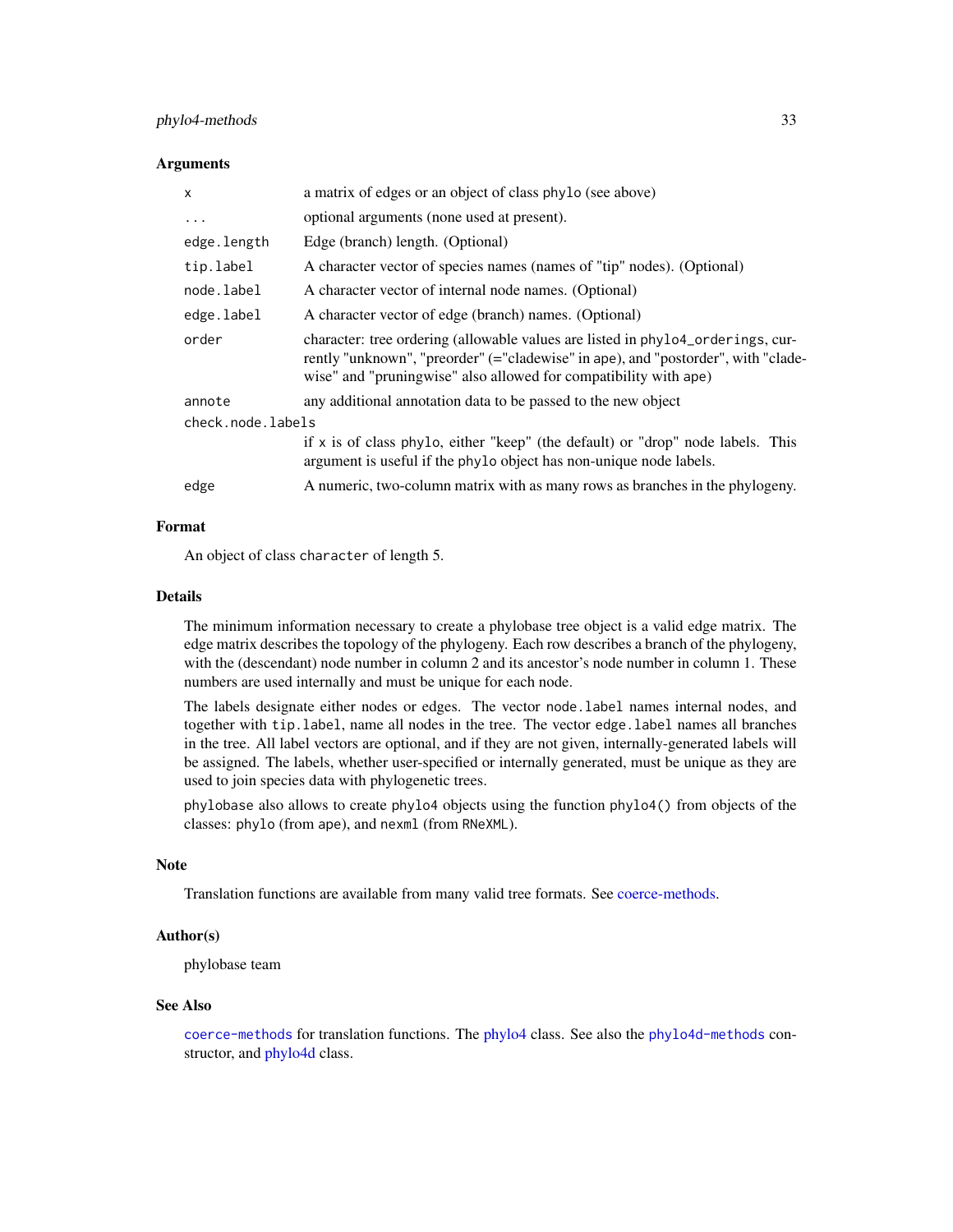### Examples

```
# a three species tree:
mytree <- phylo4(x=matrix(data=c(4,1, 4,5, 5,2, 5,3, 0,4), ncol=2,
byrow=TRUE), tip.label=c("speciesA", "speciesB", "speciesC"))
mytree
plot(mytree)
# another way to specify the same tree:
mytree <- phylo4(x=cbind(c(4, 4, 5, 5, 0), c(1, 5, 2, 3, 4)),
tip.label=c("speciesA", "speciesB", "speciesC"))
# another way:
mytree <- phylo4(x=rbind(c(4, 1), c(4, 5), c(5, 2), c(5, 3), c(0, 4)),
tip.label=c("speciesA", "speciesB", "speciesC"))
# with branch lengths:
mytree <- phylo4(x=rbind(c(4, 1), c(4, 5), c(5, 2), c(5, 3), c(0, 4)),
tip.label=c("speciesA", "speciesB", "speciesC"), edge.length=c(1, .2,
.8, .8, NA))
plot(mytree)
```
<span id="page-33-1"></span>phylo4d-class *phylo4d class*

#### Description

S4 class for phylogenetic tree and data.

### Objects from the Class

Objects can be created from various trees and a data.frame using the constructor phylo4d, or using new("phylo4d",...{}) for empty objects.

### Author(s)

Ben Bolker, Thibaut Jombart

#### See Also

[coerce-methods](#page-0-0) for translation functions. The [phylo4d-methods](#page-34-1) constructor. See also the [phylo4-methods](#page-31-2) constructor, the [phylo4](#page-28-1) class, and the [checkPhylo4](#page-6-1) function to check the validity of phylo4 trees.

<span id="page-33-0"></span>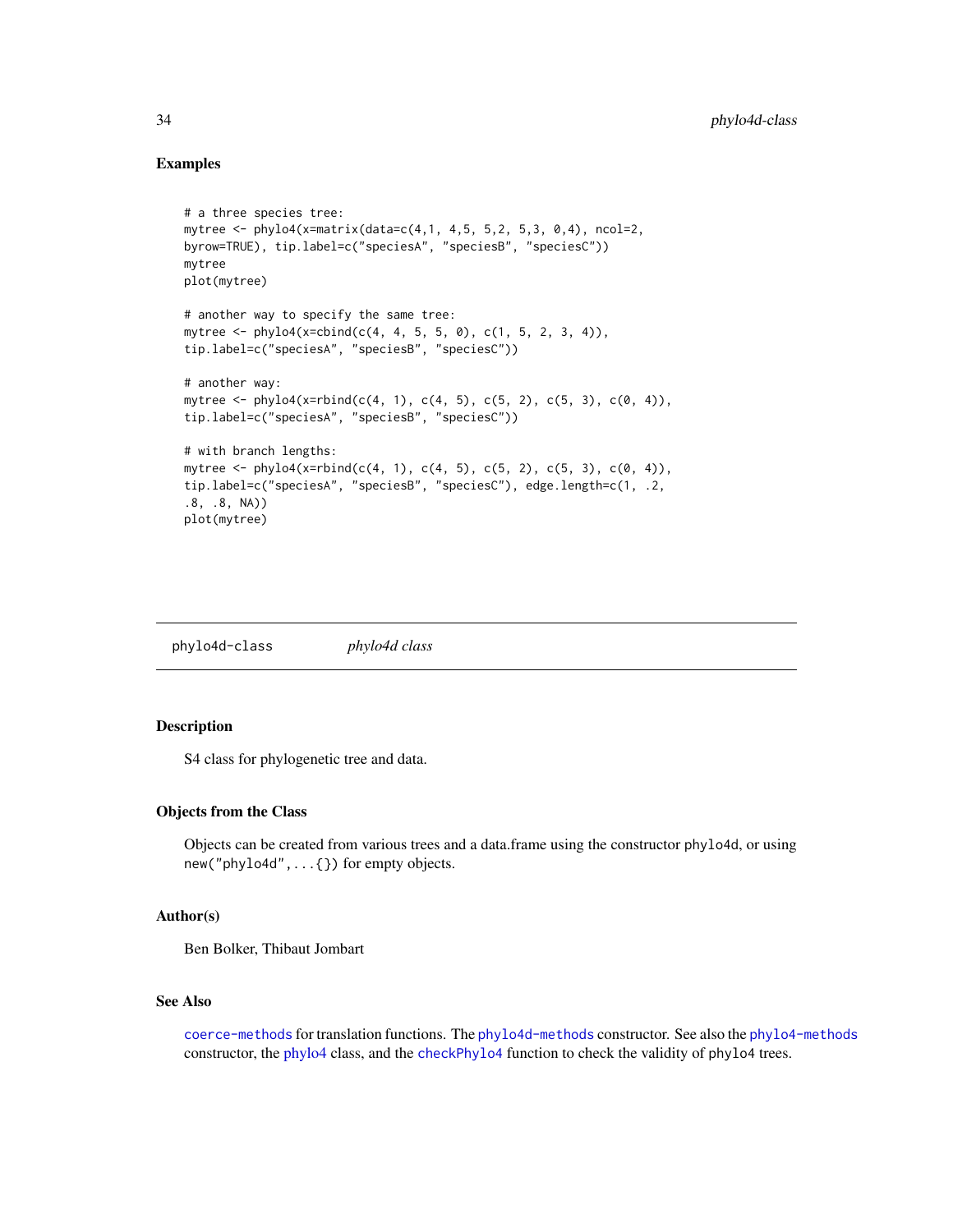### <span id="page-34-0"></span>phylo4d-methods 35

### Examples

```
example(read.tree, "ape")
obj <- phylo4d(as(tree.owls.bis,"phylo4"), data.frame(wing=1:3))
obj
names(obj)
summary(obj)
```
<span id="page-34-1"></span>phylo4d-methods *Combine a phylogenetic tree with data*

### Description

phylo4d is a generic constructor which merges a phylogenetic tree with data frames to create a combined object of class phylo4d

#### Usage

```
phylo4d(x, ...)## S4 method for signature 'phylo4'
phylo4d(
  x,
  tip.data = NULL,
 node.data = NULL,
 all.data = NULL,
 merge.data = TRUE,
 metadata = list(),
  ...
)
## S4 method for signature 'matrix'
phylo4d(
  x,
  tip.data = NULL,
  node.data = NULL,
  all.data = NULL,
 merge.data = TRUE,
  metadata = list(),edge.length = NULL,
  tip.label = NULL,
  node.label = NULL,
  edge.label = NULL,
  order = "unknown",
  annote = list(),
  ...
)
```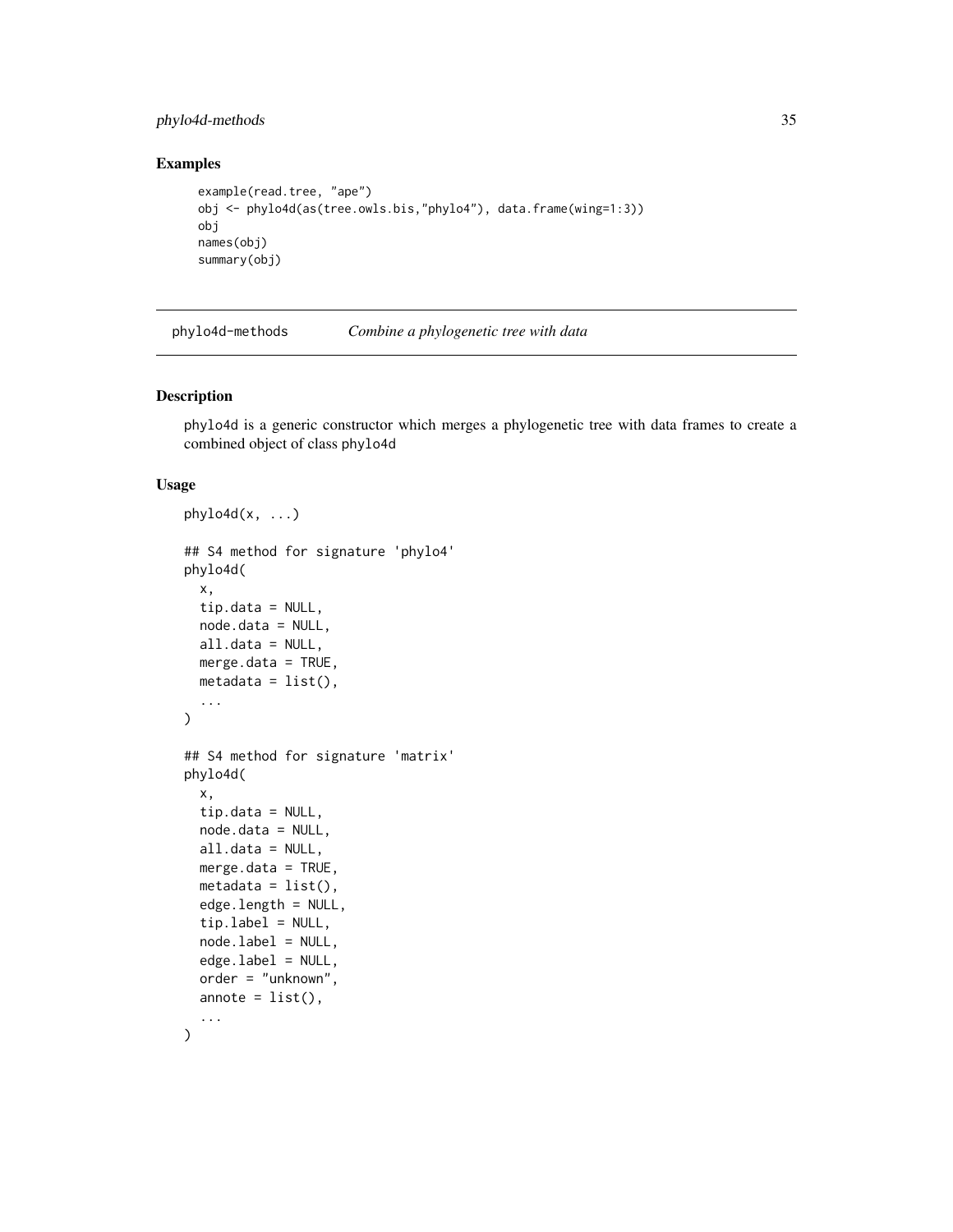```
## S4 method for signature 'phylo'
phylo4d(
 x,
 tip.data = NULL,
 node.data = NULL,
 all.data = NULL,
 check.node.labels = c("keep", "drop", "asdata"),
 annote = list(),metadata = list(),...
\mathcal{L}## S4 method for signature 'phylo4d'
phylo4d(x, ...)## S4 method for signature 'nexml'
```
### Arguments

phylo4d(x)

| X                 | an object of class phylo4, phylo, nexml or a matrix of edges (see above)                                                                                                                                                                 |
|-------------------|------------------------------------------------------------------------------------------------------------------------------------------------------------------------------------------------------------------------------------------|
| .                 | further arguments to control the behavior of the constructor in the case of miss-<br>ing/extra data and where to look for labels in the case of non-unique labels that<br>cannot be stored as row names in a data frame (see Details).   |
| tip.data          | a data frame (or object to be coerced to one) containing only tip data (Optional)                                                                                                                                                        |
| node.data         | a data frame (or object to be coerced to one) containing only node data (Op-<br>tional)                                                                                                                                                  |
| all.data          | a data frame (or object to be coerced to one) containing both tip and node data<br>(Optional)                                                                                                                                            |
| merge.data        | if both tip.data and node.data are provided, should columns with common<br>names will be merged together (default TRUE) or not (FALSE)? See details.                                                                                     |
| metadata          | any additional metadata to be passed to the new object                                                                                                                                                                                   |
| edge.length       | Edge (branch) length. (Optional)                                                                                                                                                                                                         |
| tip.label         | A character vector of species names (names of "tip" nodes). (Optional)                                                                                                                                                                   |
| node.label        | A character vector of internal node names. (Optional)                                                                                                                                                                                    |
| edge.label        | A character vector of edge (branch) names. (Optional)                                                                                                                                                                                    |
| order             | character: tree ordering (allowable values are listed in phylo4_orderings, cur-<br>rently "unknown", "preorder" (="cladewise" in ape), and "postorder", with "clade-<br>wise" and "pruningwise" also allowed for compatibility with ape) |
| annote            | any additional annotation data to be passed to the new object                                                                                                                                                                            |
| check.node.labels |                                                                                                                                                                                                                                          |
|                   | if $x$ is of class phylo, use either "keep" (the default) to retain internal node                                                                                                                                                        |
|                   | labels, "drop" to drop them, or "asdata" to convert them to numeric tree data.                                                                                                                                                           |
|                   | This argument is useful if the phylo object has non-unique node labels or node                                                                                                                                                           |

labels with informative data (e.g., posterior probabilities).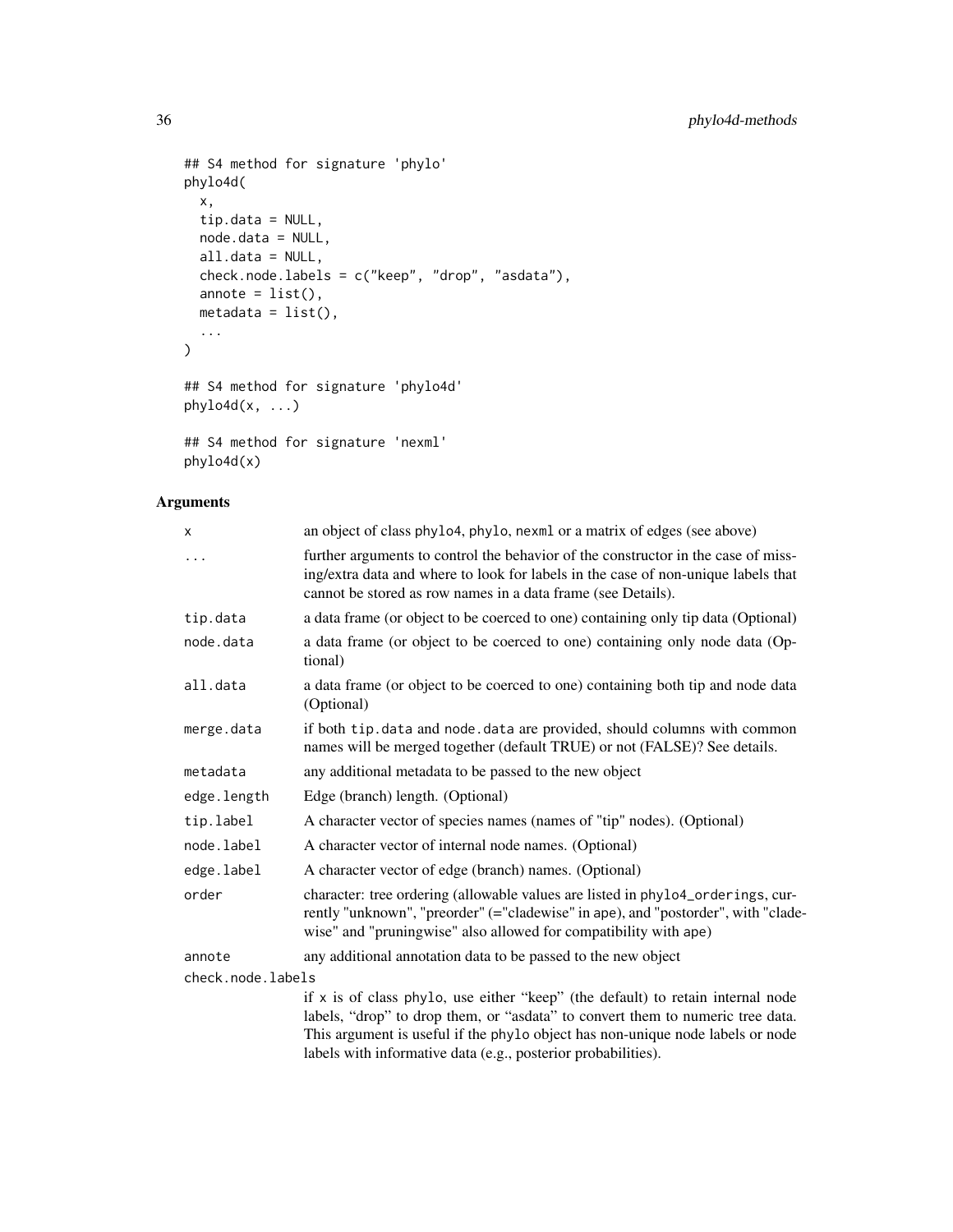#### Details

You can provide several data frames to define traits associated with tip and/or internal nodes. By default, data row names are used to link data to nodes in the tree, with any number-like names (e.g., "10") matched against node ID numbers, and any non-number-like names (e.g., "n10") matched against node labels. Alternative matching rules can be specified by passing additional arguments (listed in the Details section); these include positional matching, matching exclusively on node labels, and matching based on a column of data rather than on row names.

Matching rules will apply the same way to all supplied data frames. This means that you need to be consistent with the row names of your data frames. It is good practice to use tip and node labels (or node numbers if you use duplicated labels) when you combine data with a tree.

If you provide both tip.data and node.data, the treatment of columns with common names will depend on the merge.data argument. If TRUE, columns with the same name in both data frames will be merged; when merging columns of different data types, coercion to a common type will follow standard R rules. If merge.data is FALSE, columns with common names will be preserved independently, with ".tip" and ".node" appended to the names. This argument has no effect if tip.data and node.data have no column names in common.

If you provide all.data along with either of tip.data and node.data, it must have distinct column names, otherwise an error will result. Additionally, although supplying columns with the same names *within* data frames is not illegal, automatic renaming for uniqeness may lead to surprising results, so this practice should be avoided.

This is the list of additional arguments that can be used to control matching between the tree and the data:

- match.data(logical) should the rownames of the data frame be used to be matched against tip and internal node identifiers?
- rownamesAsLabels(logical), should the row names of the data provided be matched only to labels (TRUE), or should any number-like row names be matched to node numbers (FALSE and default)
- label.typecharacter, rownames or column: should the labels be taken from the row names of dt or from the label.column column of dt?
- label.columniff label.type=="column", column specifier (number or name) of the column containing tip labels
- missing.dataaction to take if there are missing data or if there are data labels that don't match
- extra.dataaction to take if there are extra data or if there are labels that don't match
- keep.all(logical), should the returned data have rows for all nodes (with NA values for internal rows when type='tip', and vice versa) (TRUE and default) or only rows corresponding to the type argument

Rules for matching rows of data to tree nodes are determined jointly by the match.data and rownamesAsLabels arguments. If match.data is TRUE, data frame rows will be matched exclusively against tip and node labels if rownamesAsLabels is also TRUE, whereas any all-digit row names will be matched against tip and node numbers if rownamesAsLabels is FALSE (the default). If match.data is FALSE, rownamesAsLabels has no effect, and row matching is purely positional with respect to the order returned by nodeId(phy, type).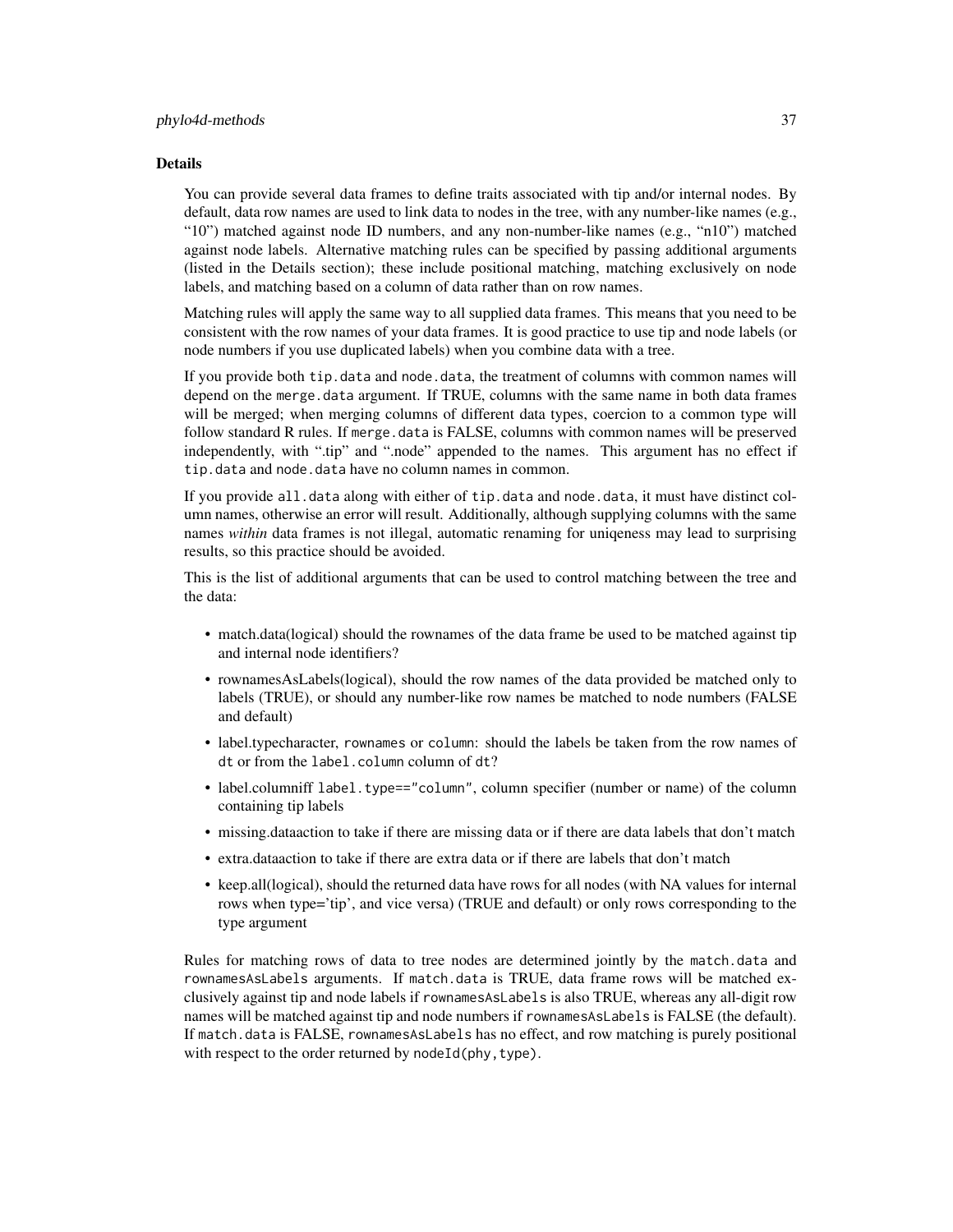#### <span id="page-37-0"></span>Value

An object of class [phylo4d.](#page-33-1)

#### Methods

- $x =$ "phylo4" merges a tree of class phylo4 with a data.frame into a phylo4d object
- $x =$  "matrix" merges a matrix of tree edges similar to the edge slot of a phylo4 object (or to \\$edge of a phylo object) with a data.frame into a phylo4d object
- $x = "phylo"$  merges a tree of class phylo with a data.frame into a phylo4d object

### Note

Checking on matches between the tree and the data will be done by the validity checker (label matches between data and tree tips, number of rows of data vs. number of nodes/tips/etc.)

#### Author(s)

Ben Bolker, Thibaut Jombart, Steve Kembel, Francois Michonneau, Jim Regetz

#### See Also

[coerce-methods](#page-0-0) for translation functions. The [phylo4d](#page-33-1) class; [phylo4](#page-28-1) class and [phylo4](#page-31-1) constructor.

#### Examples

```
treeOwls <- "((Strix_aluco:4.2,Asio_otus:4.2):3.1,Athene_noctua:7.3);"
tree.owls.bis <- ape::read.tree(text=treeOwls)
try(phylo4d(as(tree.owls.bis,"phylo4"),data.frame(wing=1:3)), silent=TRUE)
obj <- phylo4d(as(tree.owls.bis,"phylo4"),data.frame(wing=1:3), match.data=FALSE)
obj
print(obj)
```
### ####

```
data(geospiza_raw)
geoTree <- geospiza_raw$tree
geoData <- geospiza_raw$data
## fix differences in tip names between the tree and the data
geoData <- rbind(geoData, array(, dim = c(1,ncol(geoData)),
                  dimnames = list("olivacea", colnames(geoData))))
### Example using a tree of class 'phylo'
exGeo1 <- phylo4d(geoTree, tip.data = geoData)
### Example using a tree of class 'phylo4'
geoTree <- as(geoTree, "phylo4")
## some random node data
rNodeData <- data.frame(randomTrait = rnorm(nNodes(geoTree)),
```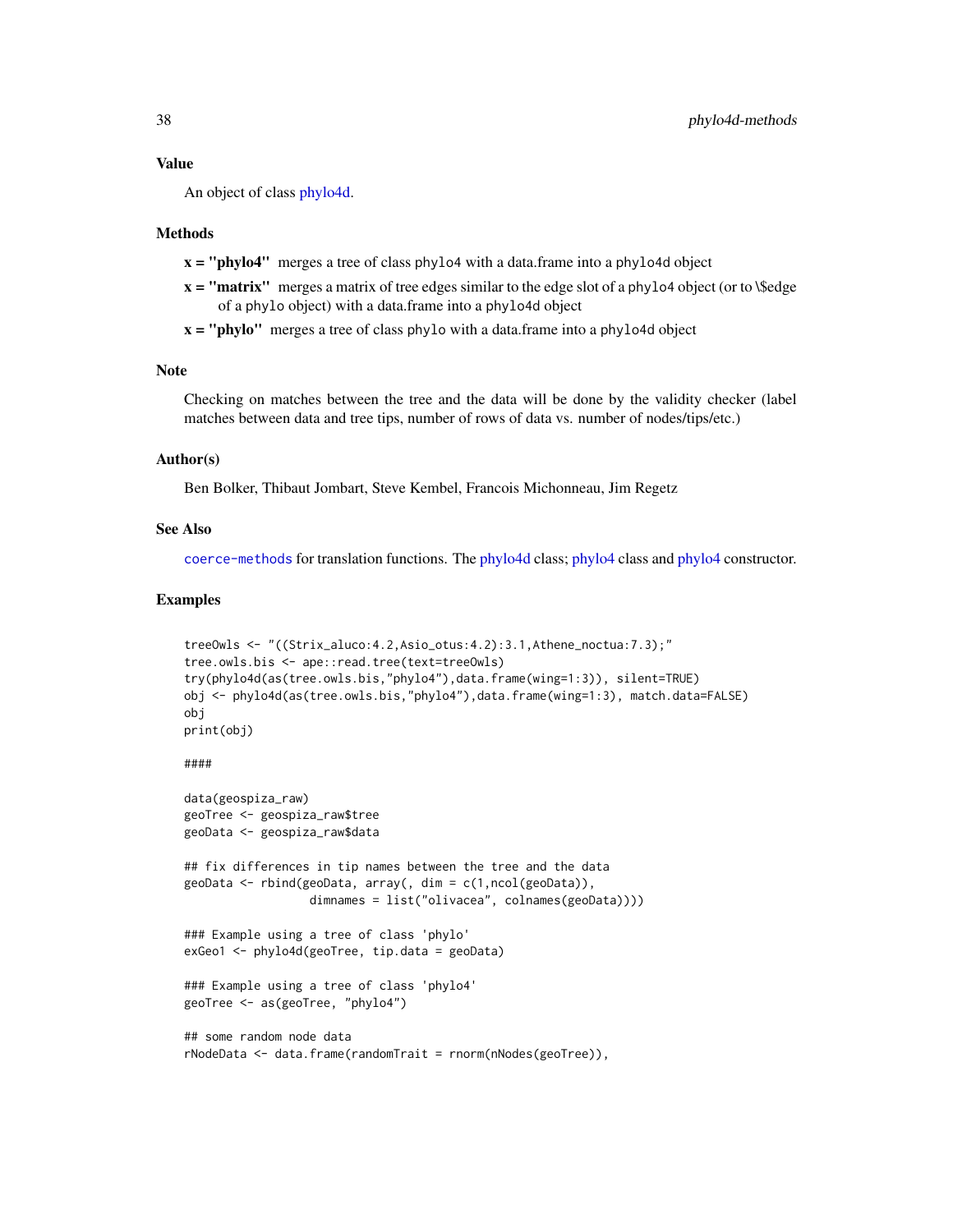```
row.names = nodeId(geoTree, "internal"))
exGeo2 <- phylo4d(geoTree, tip.data = geoData, node.data = rNodeData)
### Example using 'merge.data'
data(geospiza)
trGeo <- extractTree(geospiza)
tDt <- data.frame(a=rnorm(nTips(trGeo)), row.names=nodeId(trGeo, "tip"))
nDt <- data.frame(a=rnorm(nNodes(trGeo)), row.names=nodeId(trGeo, "internal"))
(matchData1 <- phylo4d(trGeo, tip.data=tDt, node.data=nDt, merge.data=FALSE))
(matchData2 <- phylo4d(trGeo, tip.data=tDt, node.data=nDt, merge.data=TRUE))
## Example with 'all.data'
nodeLabels(geoTree) <- as.character(nodeId(geoTree, "internal"))
rAllData <- data.frame(randomTrait = rnorm(nTips(geoTree) + nNodes(geoTree)),
row.names = labels(geoTree, 'all'))
exGeo5 <- phylo4d(geoTree, all.data = rAllData)
## Examples using 'rownamesAsLabels' and comparing with match.data=FALSE
tDt <- data.frame(x=letters[1:nTips(trGeo)],
                 row.names=sample(nodeId(trGeo, "tip")))
tipLabels(trGeo) <- as.character(sample(1:nTips(trGeo)))
(exGeo6 <- phylo4d(trGeo, tip.data=tDt, rownamesAsLabels=TRUE))
(exGeo7 <- phylo4d(trGeo, tip.data=tDt, rownamesAsLabels=FALSE))
(exGeo8 <- phylo4d(trGeo, tip.data=tDt, match.data=FALSE))
## generate a tree and some data
set.seed(1)
p3 \leq ape::rcoal(5)dat \leq data.frame(a = rnorm(5), b = rnorm(5), row.names = p3$tip.label)
dat.defaultnames <- dat
row.names(dat.defaultnames) <- NULL
dat.superset <- rbind(dat, rnorm(2))
dat.subset \leq dat[-1, ]
## create a phylo4 object from a phylo object
p4 <- as(p3, "phylo4")
## create phylo4d objects with tip data
p4d <- phylo4d(p4, dat)
###checkData(p4d)
p4d.sorted \leftarrow phylo4d(p4, dat[5:1, ])try(p4d.nonames <- phylo4d(p4, dat.defaultnames))
p4d.nonames <- phylo4d(p4, dat.defaultnames, match.data=FALSE)
## Not run:
p4d.subset <- phylo4d(p4, dat.subset)
p4d.subset <- phylo4d(p4, dat.subset)
try(p4d.superset <- phylo4d(p4, dat.superset))
p4d.superset <- phylo4d(p4, dat.superset)
```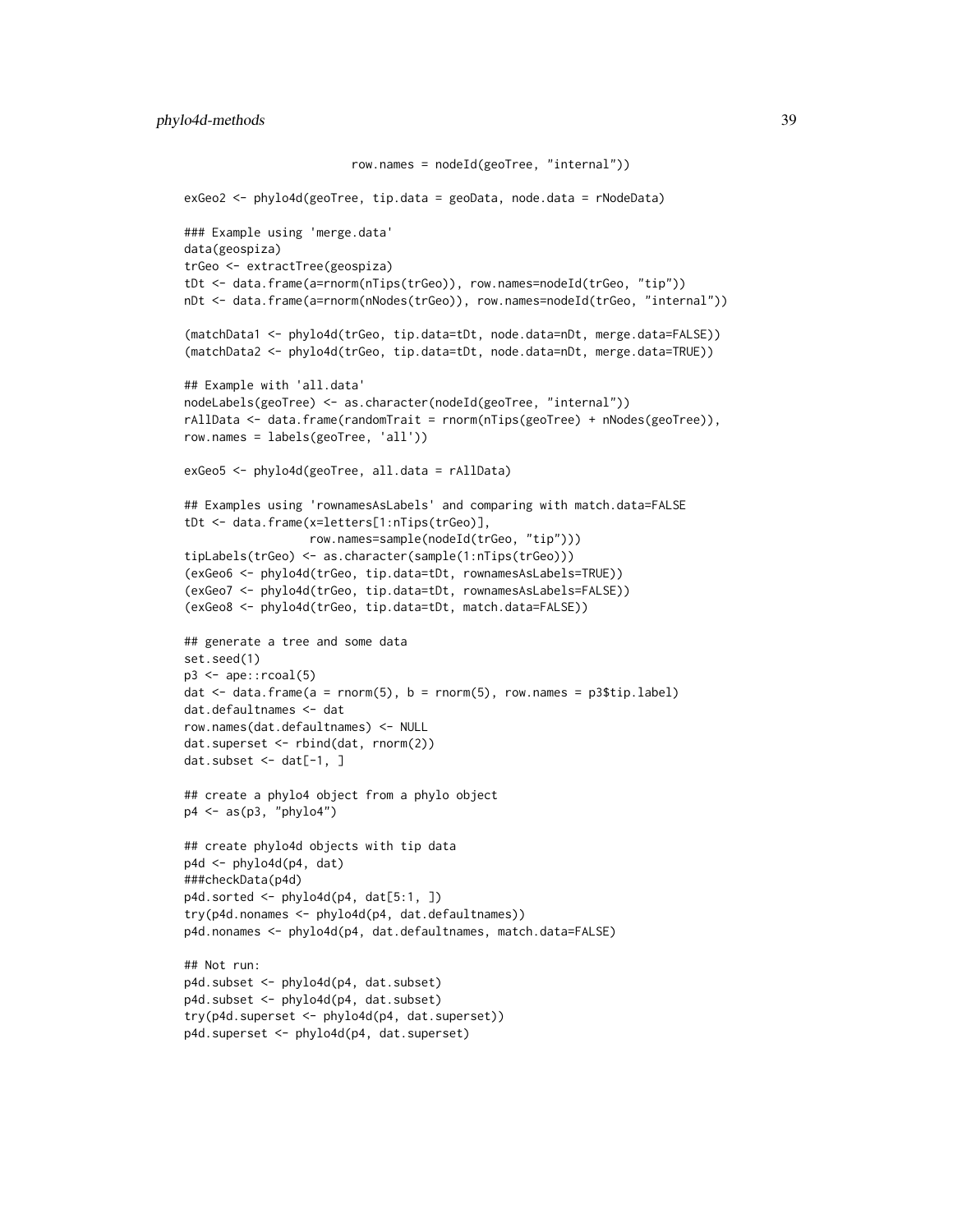```
## End(Not run)
## create phylo4d objects with node data
nod.dat \leq data.frame(a = rnorm(4), b = rnorm(4))
p4d.nod <- phylo4d(p4, node.data = nod.dat, match.data=FALSE)
## create phylo4 objects with node and tip data
p4d.all1 <- phylo4d(p4, node.data = nod.dat, tip.data = dat, match.data=FALSE)
nodeLabels(p4) <- as.character(nodeId(p4, "internal"))
p4d.all2 <- phylo4d(p4, all.data = rbind(dat, nod.dat), match.data=FALSE)
```
<span id="page-39-1"></span>phylobase.options *Set or return options of phylobase*

### Description

Provides a mean to control the validity of phylobase objects such as singletons, reticulated trees, polytomies, etc.

#### Usage

```
phylobase.options(...)
```
### Arguments

... a list may be given as the only argument, or any number of arguments may be in the name=value form, or no argument at all may be given. See the Value and Details sections for explanation.

#### Details

The parameter values set via a call to this function will remain in effect for the rest of the session, affecting the subsequent behavior of phylobase.

#### Value

A list with the updated values of the parameters. If arguments are provided, the returned list is invisible.

### Author(s)

Francois Michonneau (adapted from the package sm)

<span id="page-39-0"></span>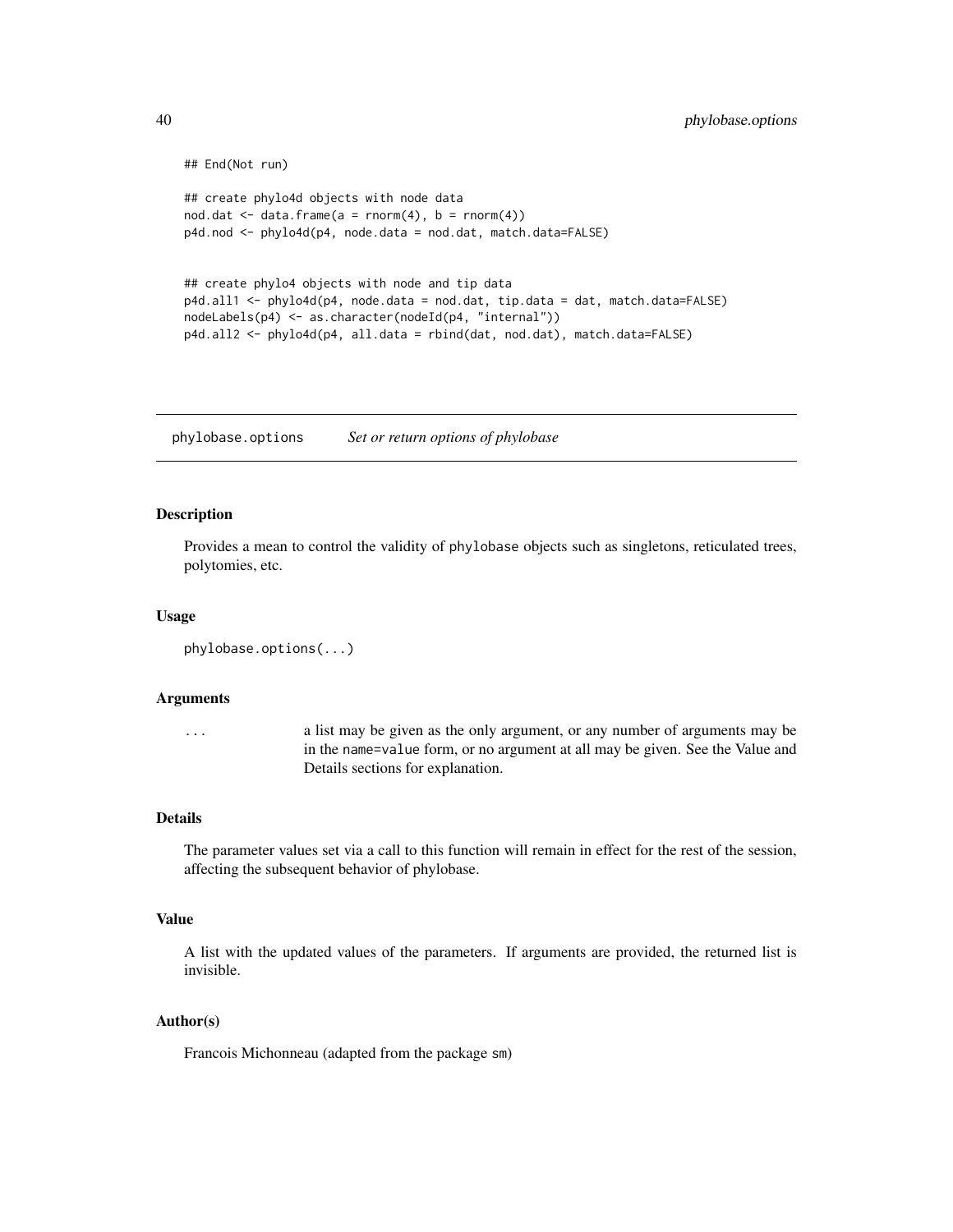### <span id="page-40-0"></span>phylobubbles 41

### Examples

```
## Not run:
phylobase.options(poly="fail")
# subsequent trees with polytomies will fail the validity check
```
## End(Not run)

<span id="page-40-1"></span>phylobubbles *Bubble plots for phylo4d objects*

### Description

Plots either circles or squares corresponding to the magnitude of each cell of a phylo4d object.

### Usage

```
phylobubbles(
  type = type,
  place.tip.label = "right",
  show.node.label = show.node.label,
  rot = \theta,
  edge.color = edge.color,
  node.color = node.color,
  tip.color = tip.color,
  edge.width = edge.width,
  newpage = TRUE,...,
  XXYY,
  square = FALSE,grid = TRUE
\overline{\phantom{0}}
```
### Arguments

| type            | the type of plot                                                                                       |  |  |
|-----------------|--------------------------------------------------------------------------------------------------------|--|--|
| place.tip.label |                                                                                                        |  |  |
|                 | A string indicating whether labels should be plotted to the right or to the left of<br>the bubble plot |  |  |
| show.node.label |                                                                                                        |  |  |
|                 | A logical indicating whether internal node labels should be plotted                                    |  |  |
| rot             | The number of degrees that the plot should be rotated                                                  |  |  |
| edge.color      | A vector of colors for the tree edge segments                                                          |  |  |
| node.color      | A vector of colors for the coloring the nodes                                                          |  |  |
| tip.color       | A vector of colors for the coloring the tip labels                                                     |  |  |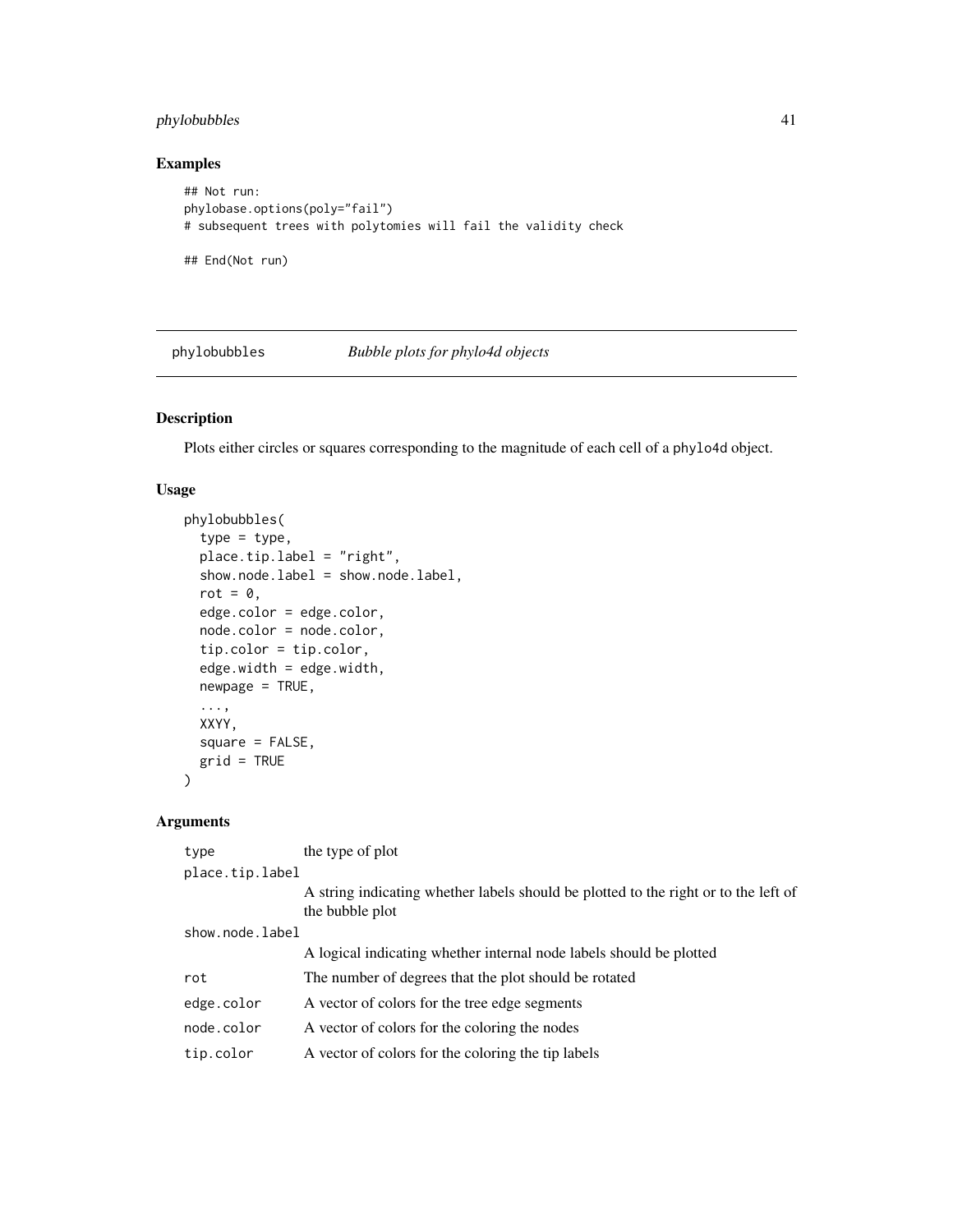<span id="page-41-0"></span>

| edge.width  | A vector of line widths for the tree edges                                                                     |
|-------------|----------------------------------------------------------------------------------------------------------------|
| newpage     | Logical to control whether the device is cleared before plotting, useful for adding<br>plot inside other plots |
| $\cdots$    | Additional parameters passed to the bubble plotting functions                                                  |
| <b>XXYY</b> | The out put from the phyloXXYY function                                                                        |
| square      | Logical indicating whether the plot 'bubbles' should be squares                                                |
| grid        | A logical indicating whether a grey grid should be plotted behind the bubbles                                  |

### Author(s)

Peter Cowan <pdc@berkeley.edu>

#### See Also

[phyloXXYY](#page-42-1), treePlot

### Examples

```
##---- Should be DIRECTLY executable !! ----
##-- ==> Define data, use random,
##--or do help(data=index) for the standard data sets.
```
phylomat-class *matrix classes for phylobase*

### Description

Classes representing phylogenies as matrices

#### Arguments

| from                    | a phylo4 object                                                                                                                                                                           |
|-------------------------|-------------------------------------------------------------------------------------------------------------------------------------------------------------------------------------------|
| $\cdot$ $\cdot$ $\cdot$ | optional arguments, to be passed to vcov. phylo in ape (the main useful option<br>is cor, which can be set to TRUE to compute a correlation rather than a variance-<br>covariance matrix) |
|                         |                                                                                                                                                                                           |

### Objects from the Class

These are square matrices (with rows and columns corresponding to tips, and internal nodes implicit) with different meanings depending on the type (variance-covariance matrix, distance matrix, etc.).

### Author(s)

Ben Bolker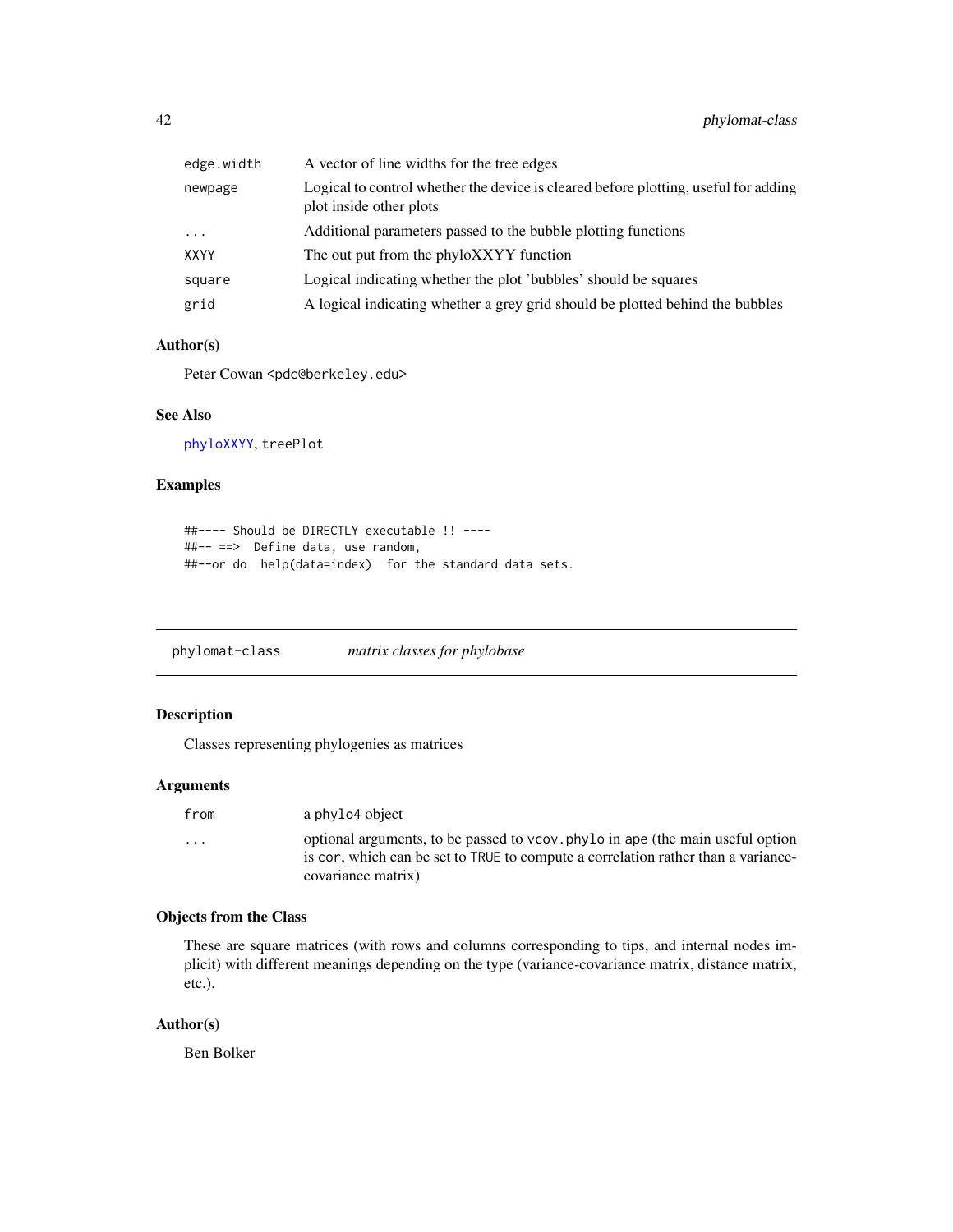### <span id="page-42-0"></span>phyloXXYY 43

#### Examples

```
tree_string <- "(((Strix_aluco:4.2,Asio_otus:4.2):3.1,Athene_noctua:7.3):6.3,Tyto_alba:13.5);"
tree.owls <- ape::read.tree(text=tree_string)
o2 <- as(tree.owls,"phylo4")
ov <- as(o2,"phylo4vcov")
o3 \leftarrow as(ov, "phylo4")## these are not completely identical, but are
## topologically identical ...
## edge matrices are in a different order:
## cf. edges(o2) and edges(o3)
## BUT the edge matrices are otherwise identical
o2edges <- edges(o2)
o3edges <- edges(o3)
identical(o2edges[order(o2edges[,2]),],
          o3edges[order(o3edges[,2]),])
## There is left/right ambiguity here in the tree orders:
## in o2 the 5->6->7->1 lineage
## (terminating in Strix aluco)
## is first, in o3 the 5->6->3 lineage
## (terminating in Athene noctua) is first.
```
<span id="page-42-1"></span>

phyloXXYY *Calculate node x and y coordinates*

#### Description

Calculates the node x and y locations for plotting a phylogenetic tree.

#### Usage

phyloXXYY(phy, tip.order = NULL)

#### Arguments

| phy       | A phylo4 or phylo4d object.                                                         |
|-----------|-------------------------------------------------------------------------------------|
| tip.order | A character vector of tip labels, indicating their order along the y axis (from top |
|           | to bottom). Or, a numeric vector of tip node IDs indicating the order.              |

### Details

The y coordinates of the tips are evenly spaced from 0 to 1 in pruningwise order. Ancestor y nodes are given the mean value of immediate descendants. The root is given the x coordinate 0 and descendant nodes are placed according to the cumulative branch length from the root, with a maximum x value of 1.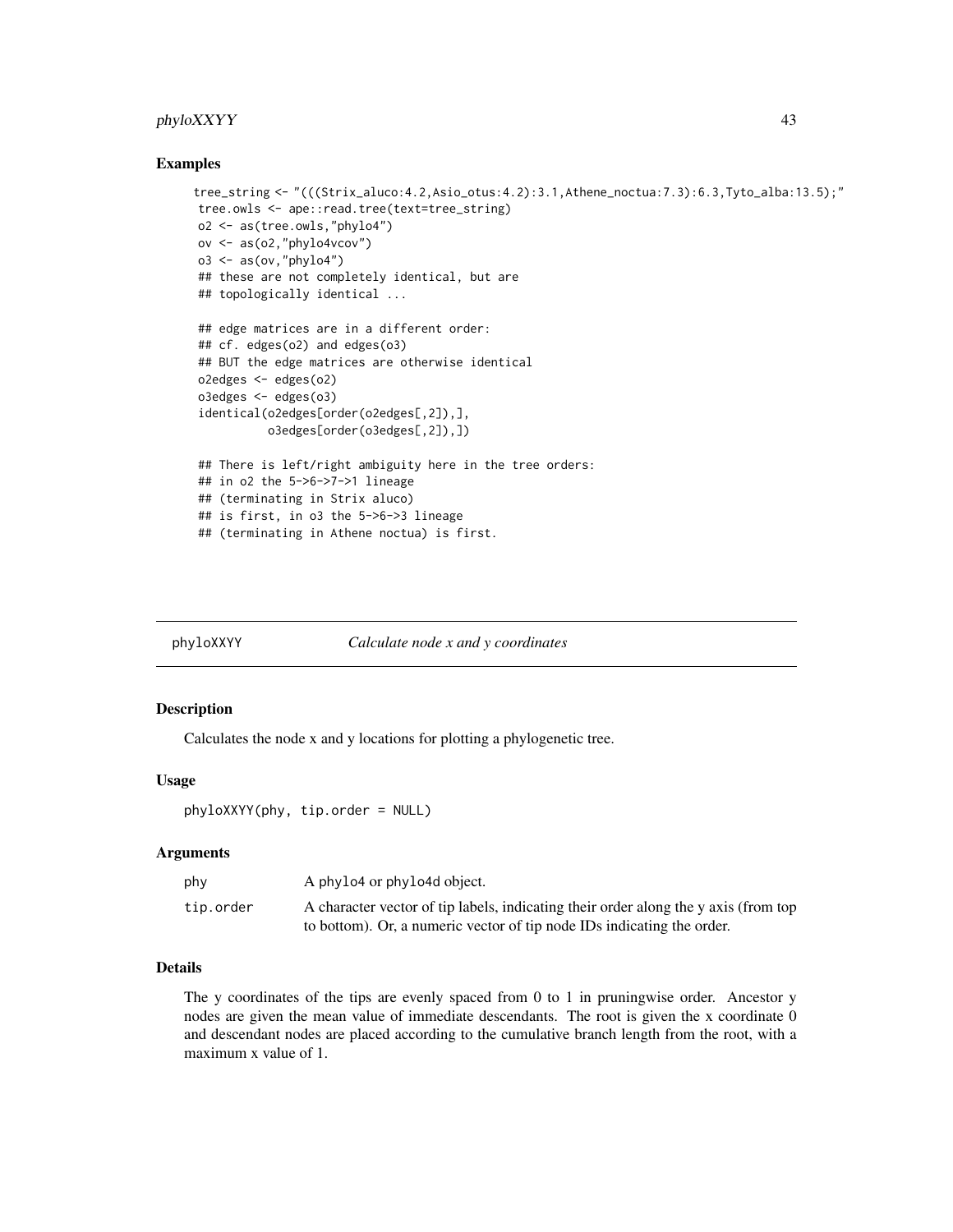### <span id="page-43-0"></span>Value

| уу     | Internal node and tip y coordinates                                                                                                                 |
|--------|-----------------------------------------------------------------------------------------------------------------------------------------------------|
| XX     | Internal node and tip x coordinates                                                                                                                 |
| phy    | A phylo4 or phylo4d object                                                                                                                          |
| segs   | A list of $h\&0x$ , $h1x$ , $v\&0x$ , $v1x$ and $h\&0y$ , $h1y$ , $v\&0y$ , $v1y$ describing the start and end<br>points for the plot line segments |
| torder | The tip order provided as tip. order or if NULL the preoder tip order                                                                               |
| eorder | The an index of the reordered edges compared to the result of edges (phy)                                                                           |

### Author(s)

Peter Cowan <pdc@berkeley.edu>

### See Also

treePlot, [plotOneTree](#page-43-1)

### Examples

```
data(geospiza)
coor <- phyloXXYY(geospiza)
plot(coor$xx, coor$yy, pch = 20)
```
<span id="page-43-1"></span>plotOneTree *Plot a phylo4 object*

### Description

Plots the phylogenetic tree contained in a phylo4 or phylo4d object.

### Usage

```
plotOneTree(
  xxyy,
  type,
  show.tip.label,
  show.node.label,
  edge.color,
  node.color,
  tip.color,
  edge.width,
  rot
)
```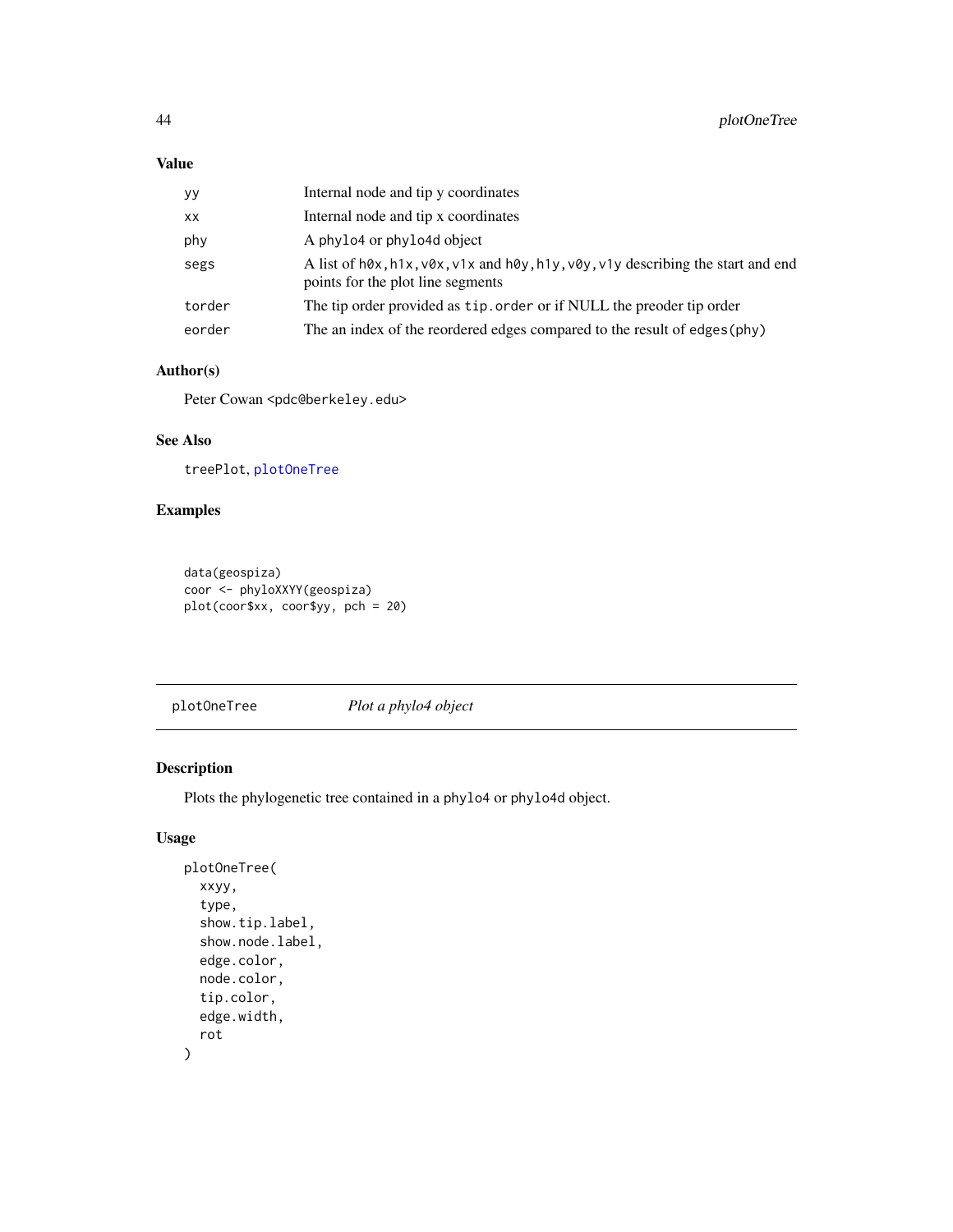### <span id="page-44-0"></span>plotOneTree 45

### Arguments

| <b>XXVV</b>     | A list created by the phyloXXYY function                                 |
|-----------------|--------------------------------------------------------------------------|
| type            | A character string indicating the shape of plotted tree                  |
|                 | show, tip, label Logical, indicating whether tip labels should be shown  |
| show.node.label |                                                                          |
|                 | Logical, indicating whether node labels should be shown                  |
| edge.color      | A vector of colors in the order of edges (phy)                           |
| node.color      | A vector of colors indicating the colors of the node labels              |
| tip.color       | A vector of colors indicating the colors of the tip labels               |
| edge.width      | A vector in the order of edges (phy) indicating the widths of edge lines |
| rot             | Numeric indicating the rotation of the plot in degrees                   |

### Value

Returns no values, function invoked for the plotting side effect.

### Author(s)

Peter Cowan <pdc@berkeley.edu>

#### See Also

treePlot, [phyloXXYY](#page-42-1)

### Examples

```
library(grid)
data(geospiza)
grid.newpage()
xxyy <- phyloXXYY(geospiza)
plotOneTree(xxyy, type = 'phylogram',
  show.tip.label = TRUE, show.node.label = TRUE,
  edge.color = 'black', node.color = 'orange', tip.color = 'blue',
  edge.width = 1, rot = 0
)
grid.newpage()
pushViewport(viewport(w = 0.8, h = 0.8))
plotOneTree(xxyy, type = 'phylogram',
  show.tip.label = TRUE, show.node.label = TRUE,
  edge.color = 'black', node.color = 'orange', tip.color = 'blue',
  edge.width = 1, rot = 0
)
popViewport()
```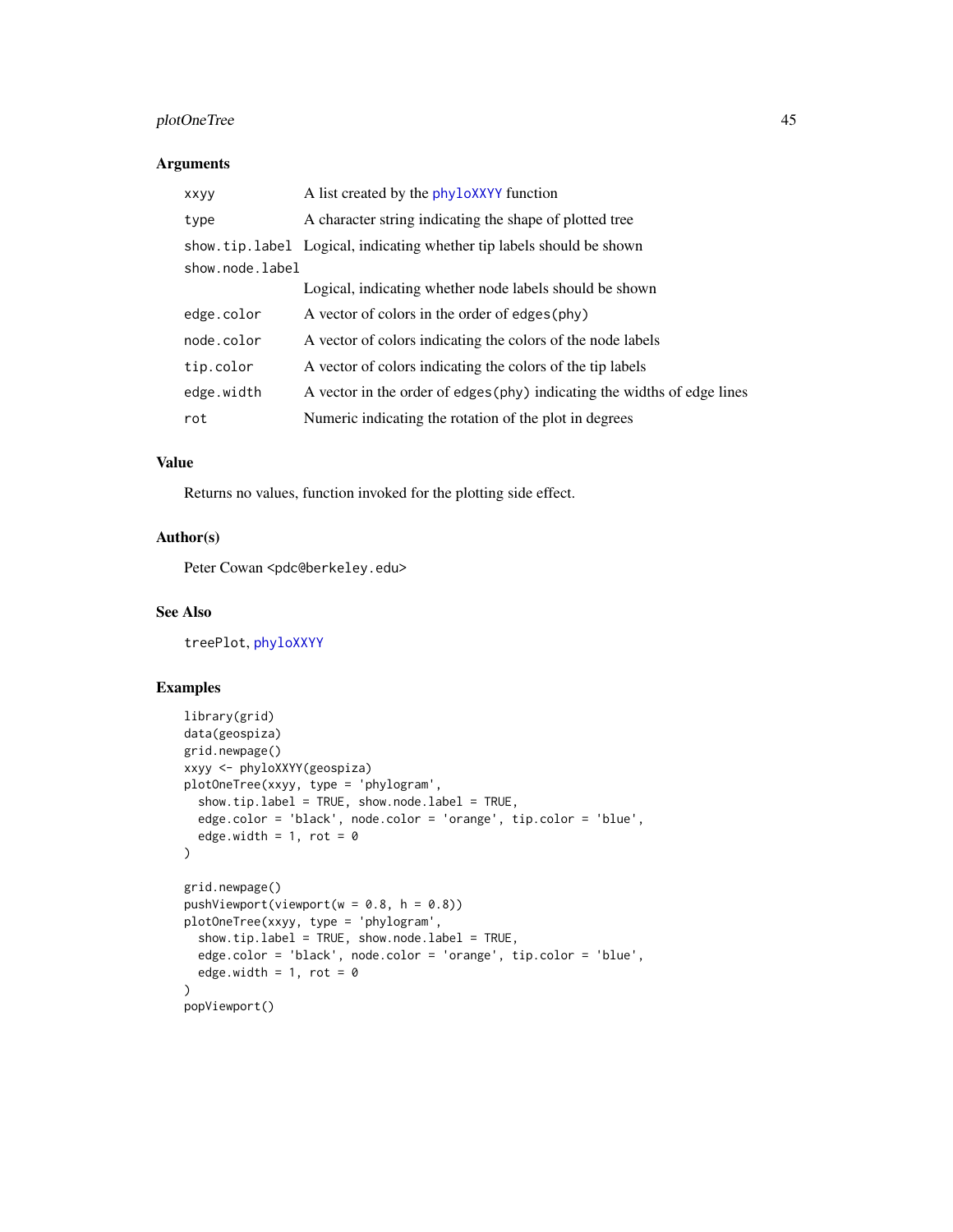<span id="page-45-0"></span>

### Description

Prints a phylo4 or phylo4d object in data.frame format with user-friendly column names

### Usage

```
print(x, \ldots)## S4 method for signature 'phylo4'
print(x, edgeOrder = c("pretty", "real"), printall = TRUE)show(object)
## S4 method for signature 'phylo4'
show(object)
names(x)
## S4 method for signature 'phylo4'
names(x)
head(x, \ldots)## S4 method for signature 'phylo4'
head(x, n = 20)tail(x, \ldots)## S4 method for signature 'phylo4'
tail(x, n = 20)
```
### Arguments

| $\mathsf{x}$ | a phylo4 tree or phylo4d tree+data object                                                                                                                                                   |
|--------------|---------------------------------------------------------------------------------------------------------------------------------------------------------------------------------------------|
| $\cdots$     | optional additional arguments (not in use)                                                                                                                                                  |
| edge0rder    | in the data frame returned, the option 'pretty' returns the internal nodes followed<br>by the tips, the option 'real' returns the nodes in the order they are stored in the<br>edge matrix. |
| printall     | default prints entire tree. printall=FALSE returns the first 6 rows                                                                                                                         |
| object       | a phylo4 or phylo4d object                                                                                                                                                                  |
| n            | for head() and tail(), the number of lines to print                                                                                                                                         |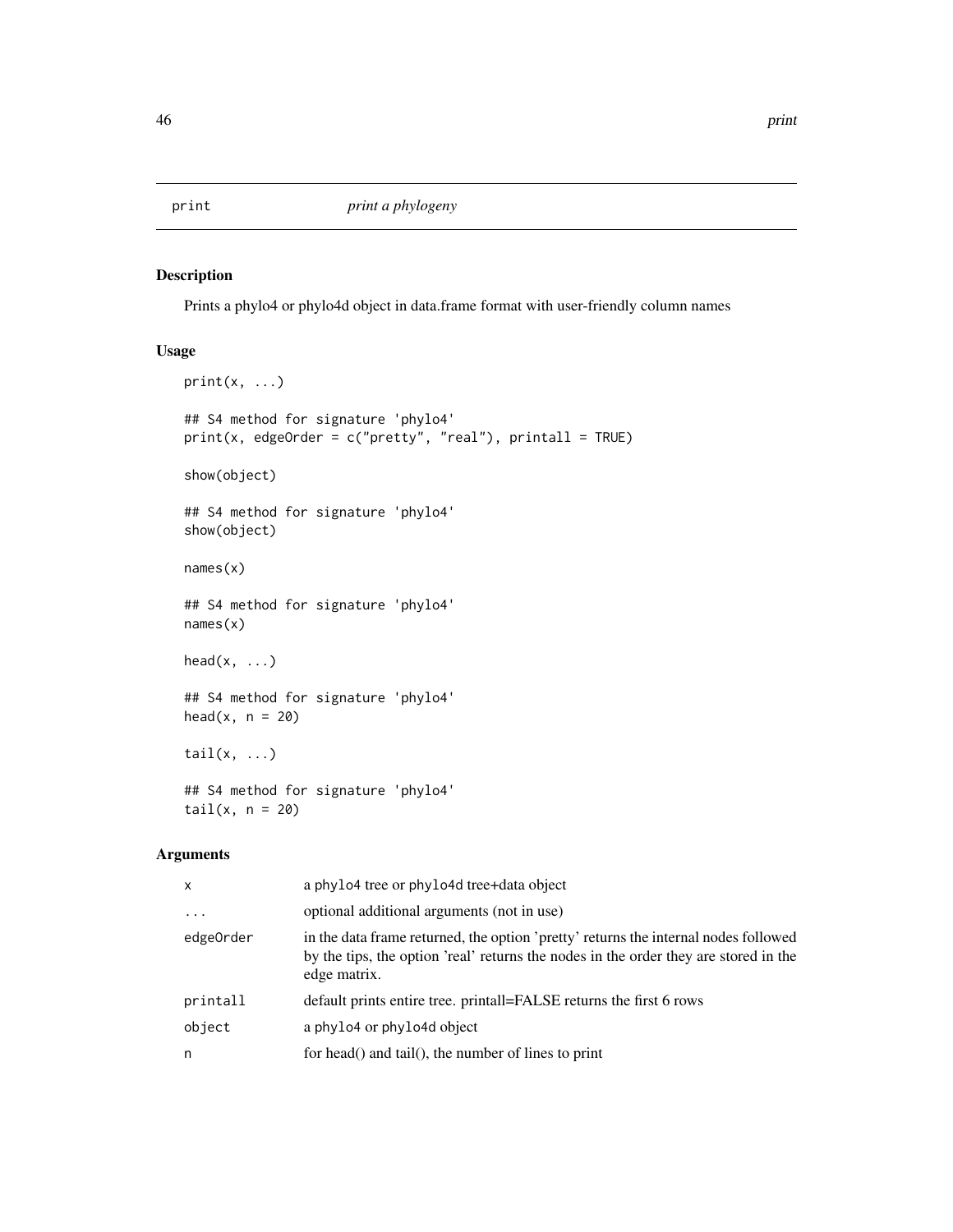#### <span id="page-46-0"></span>print the contract of the contract of the contract of the contract of the contract of the contract of the contract of the contract of the contract of the contract of the contract of the contract of the contract of the cont

#### Details

This is a user-friendly version of the tree representation, useful for checking that objects were read in completely and translated correctly. The phylogenetic tree is represented as a list of numbered nodes, linked in a particular way through time (or rates of evolutionary change). The topology is given by the pattern of links from each node to its ancestor. Also given are the taxon names, node type (root/internal/tip) and phenotypic data (if any) associated with the node, and the branch length from the node to its ancestor. A list of nodes (descendants) and ancestors is minimally required for a phylo4 object.

#### Value

A data.frame with a row for each node (descendant), sorted as follows: root first, then other internal nodes, and finally tips.

The returned data.frame has the following columns:

| label         | Label for the taxon at the node (usually species name).                                  |
|---------------|------------------------------------------------------------------------------------------|
| node          | Node number, i.e. the number identifying the node in edge matrix.                        |
| ancestor      | Node number of the node's ancestor.                                                      |
| branch.length | The branch length connecting the node to its ancestor (NAs if missing).                  |
| node.tvpe     | "root", "internal", or "tip". (internally generated)                                     |
| data          | phenotypic data associated with the nodes, with separate columns for each vari-<br>able. |

### Note

This is the default show() method for phylo4, phylo4d. It prints the user-supplied information for building a phylo4 object. For a full description of the phylo4 S4 object and slots, see [phylo4](#page-31-1).

#### Author(s)

Marguerite Butler, Thibaut Jombart <jombart@biomserv.univ-lyon1.fr>, Steve Kembel

#### Examples

```
tree.phylo <- ape::read.tree(text="((a,b),c);")
tree <- as(tree.phylo, "phylo4")
##plot(tree,show.node=TRUE) ## plotting broken with empty node labels: FIXME
tip.data <- data.frame(size=c(1,2,3), row.names=c("a", "b", "c"))
treedata <- phylo4d(tree, tip.data)
plot(treedata)
print(treedata)
```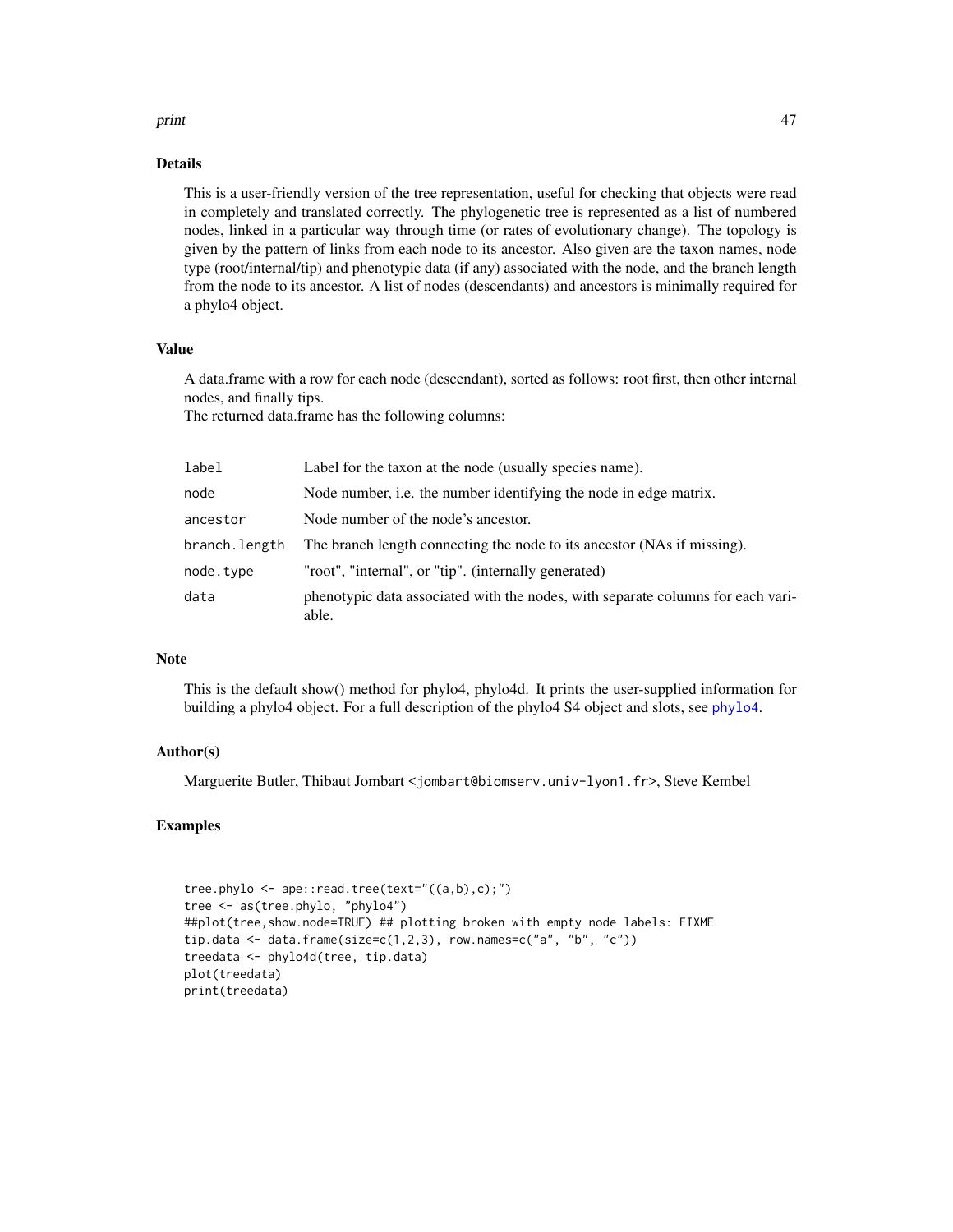<span id="page-47-0"></span>

### Description

Methods for reordering trees into various traversal orders

#### Usage

```
reorder(x, ...)
```
## S4 method for signature 'phylo4'  $reorder(x, order = c("preorder", "postorder"))$ 

#### Arguments

|           | a phylo4 or phylo4d object                                                                                              |
|-----------|-------------------------------------------------------------------------------------------------------------------------|
| $\ddotsc$ | additional optional elements (not in use)                                                                               |
| order     | The desired traversal order; currently only "preorder" and "postorder" are al-<br>lowed for phylo4 and phylo4d objects. |

### Details

The reorder method takes a phylo4 or phylo4d tree and orders the edge matrix (i.e. edges $(x)$ ) in the requested traversal order. Currently only two orderings are permitted, and both require rooted trees. In postorder, a node's descendants come before that node, thus the root, which is ancestral to all nodes, comes last. In preorder, a node is visited before its descendants, thus the root comes first.

### Value

A phylo4 or phylo4d object with the edge, label, length and data slots ordered as order, which is itself recorded in the order slot.

#### Note

The preorder parameter corresponds to cladewise in the ape package, and postorder corresponds (almost) to pruningwise.

### Author(s)

Peter Cowan, Jim Regetz

### See Also

[reorder.phylo](#page-0-0) in the ape package. [ancestors](#page-4-1) [ancestor](#page-4-2) [siblings](#page-4-1) [children](#page-4-1) [descendants](#page-4-1)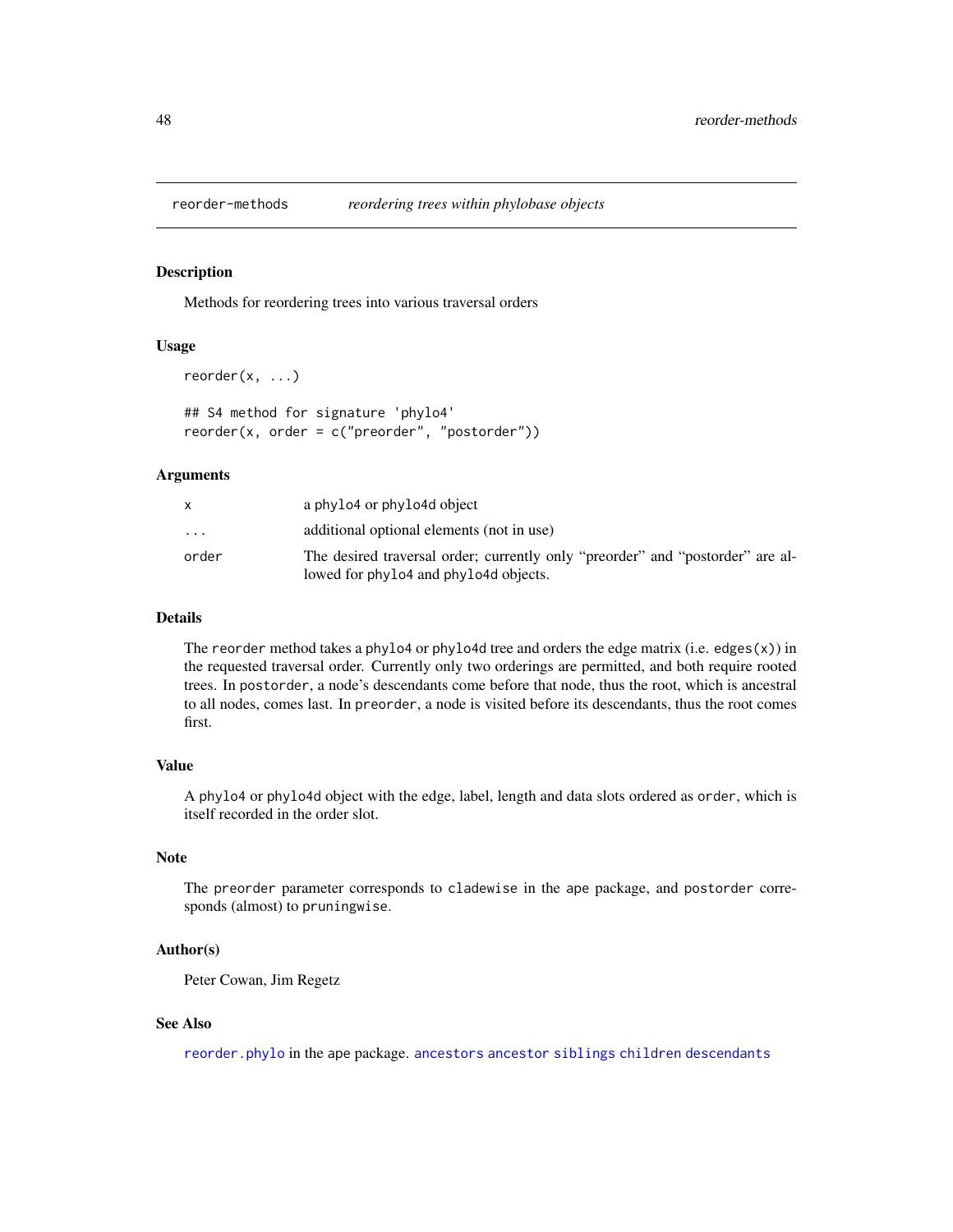#### <span id="page-48-0"></span> $\text{setAs}$  49

### Examples

```
phy <- phylo4(ape::rtree(5))
edges(reorder(phy, "preorder"))
edges(reorder(phy, "postorder"))
```
setAs *Converting between phylo4/phylo4d and other phylogenetic tree formats*

### <span id="page-48-1"></span>**Description**

Translation functions to convert between phylobase objects (phylo4 or phylo4d), and objects used by other comparative methods packages in R: ape objects (phylo, multiPhylo), RNeXML object (nexml), ade4 objects (phylog, *now deprecated*), and to data.frame representation.

#### Usage

as(object,class)

#### Author(s)

Ben Bolker, Thibaut Jombart, Marguerite Butler, Steve Kembel, Francois Michonneau

### See Also

generic [as](#page-48-1), [phylo4-methods](#page-31-2), [phylo4d-methods](#page-34-1), [extractTree](#page-8-1), nexml class from the RNeXML package, [phylog](#page-0-0) from the ade4 package and [as.phylo](#page-0-0) from the ape package.

#### Examples

```
tree_string <- "(((Strix_aluco:4.2,Asio_otus:4.2):3.1,Athene_noctua:7.3):6.3,Tyto_alba:13.5);"
tree.owls <- ape::read.tree(text=tree_string)
## round trip conversion
tree_in_phylo <- tree.owls # tree is a phylo object
(tree_in_phylo4 <- as(tree.owls,"phylo4")) # phylo converted to phylo4
identical(tree_in_phylo,as(tree_in_phylo4,"phylo"))
## test if phylo, and phylo4 converted to phylo are identical
## (no, because of dimnames)
## Conversion to phylog (ade4)
as(tree_in_phylo4, "phylog")
## Conversion to data.frame
as(tree_in_phylo4, "data.frame")
## Conversion to phylo (ape)
as(tree_in_phylo4, "phylo")
## Conversion to phylo4d, (data slots empty)
as(tree_in_phylo4, "phylo4d")
```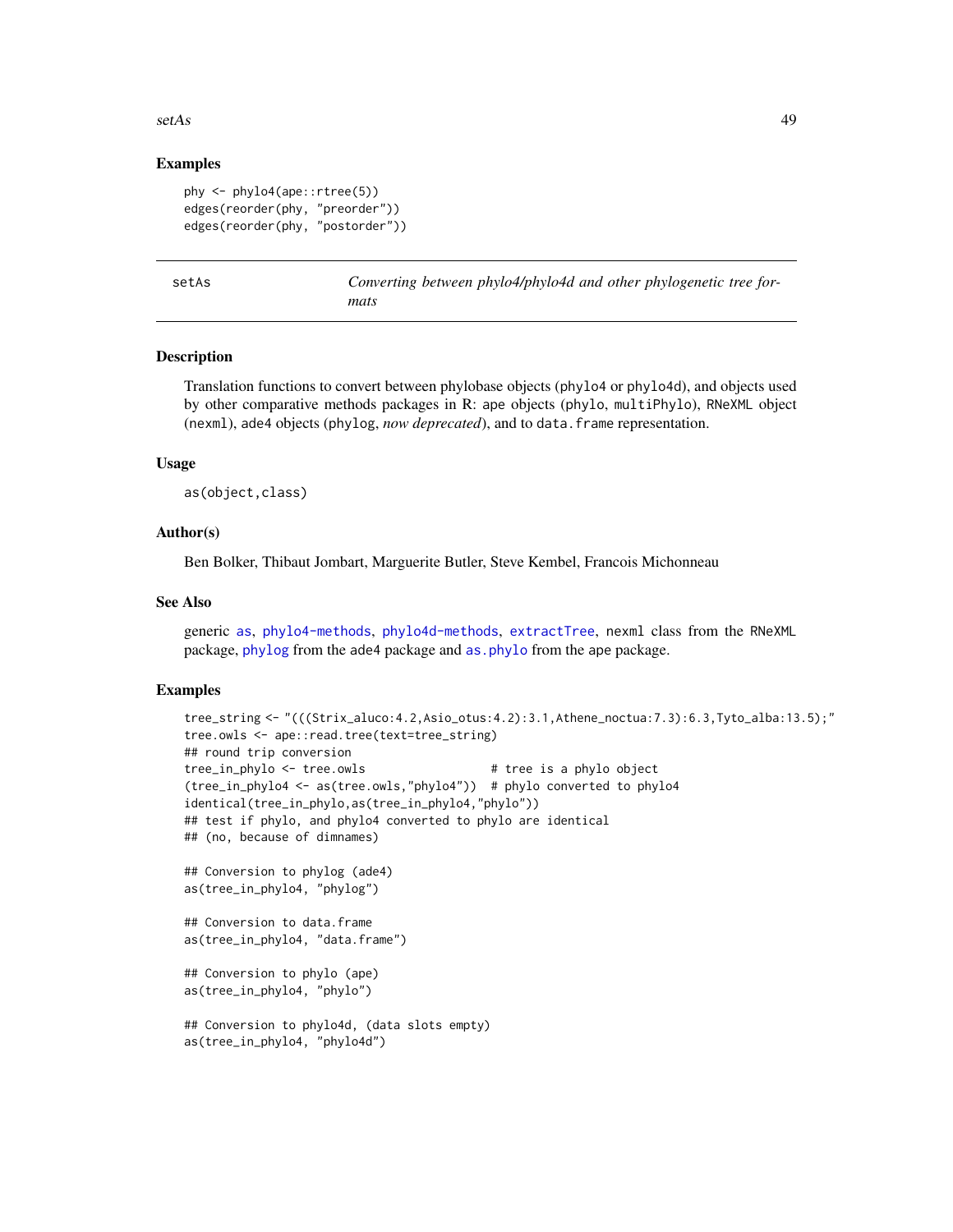<span id="page-49-0"></span>

### Description

Finds the shortest path between two nodes in a tree

### Usage

```
shortestPath(x, node1, node2)
## S4 method for signature 'phylo4'
shortestPath(x, node1, node2)
## S4 method for signature 'phylo'
shortestPath(x, node1, node2)
```
### Arguments

| X     | a tree in the phylo4, phylo4d or phylo format                                                                     |
|-------|-------------------------------------------------------------------------------------------------------------------|
| node1 | a numeric or character (passed to get Node) indicating the beginning from which<br>the path should be calculated. |
| node2 | a numeric or character (passed to getNode) indicating the end of the path.                                        |

### Details

Given two nodes (i.e, tips or internal nodes), this function returns the shortest path between them (excluding node1 and node2 as a vector of nodes.

### Value

a vector of nodes indcating the shortest path between 2 nodes

### See Also

getNode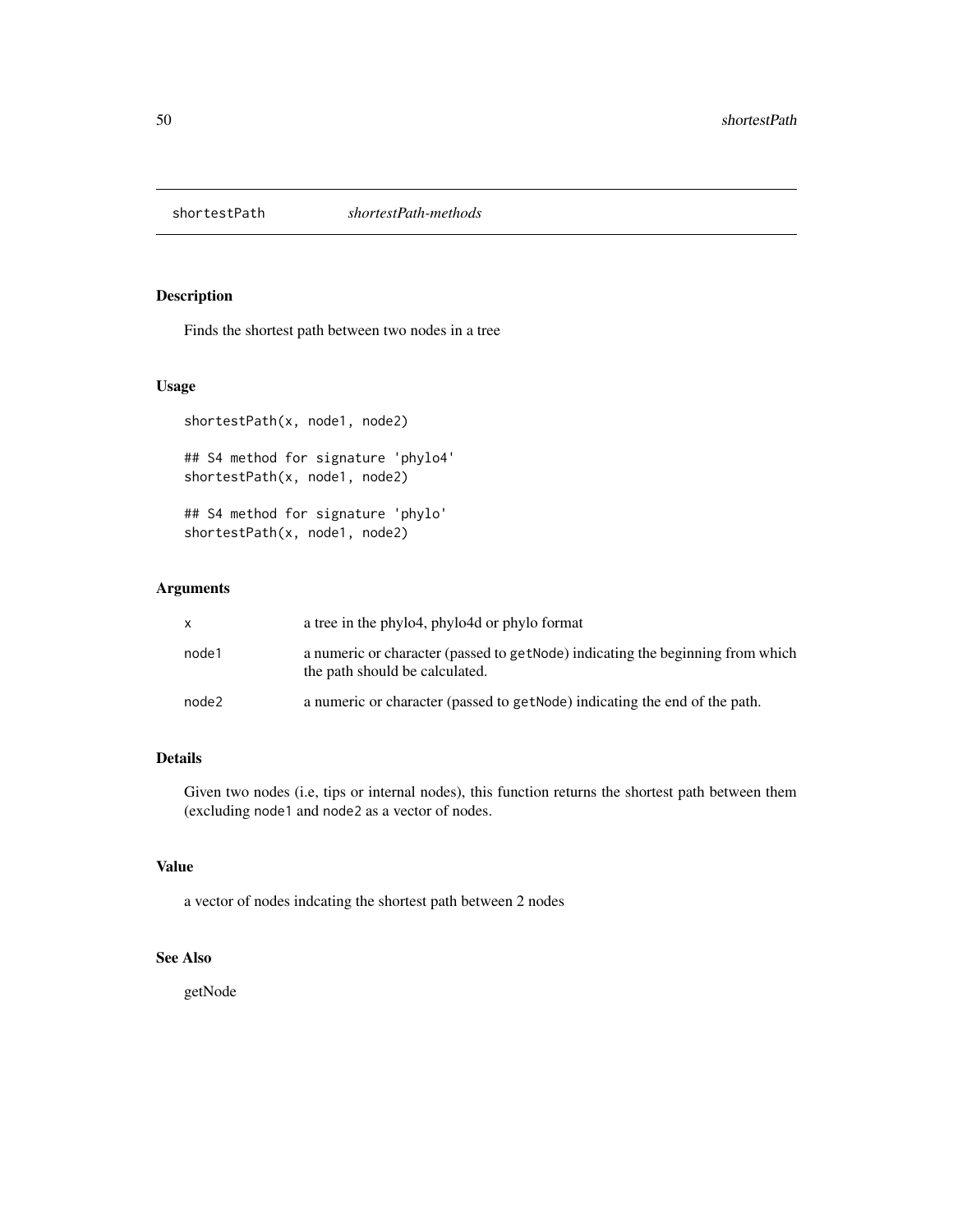<span id="page-50-0"></span>

#### Description

Methods for creating subsets of phylogenies, based on pruning a tree to include or exclude a set of terminal taxa, to include all descendants of the MRCA of multiple taxa, or to return a subtree rooted at a given node.

#### Usage

```
subset(x, ...)
## S4 method for signature 'phylo4'
subset(
  x,
  tips.include = NULL,
  tips.exclude = NULL,
  mca = NULL,node.subtree = NULL,
  ...
)
'\lbrack'(x, i, j, \ldots, drop = TRUE)## S4 method for signature 'phylo4, character, missing, missing'
x[i, j, ..., drop = TRUE]## S4 method for signature 'phylo4,numeric,missing,missing'
x[i, j, \ldots, drop = TRUE]## S4 method for signature 'phylo4,logical,missing,missing'
x[i, j, \ldots, drop = TRUE]## S4 method for signature 'phylo4,missing,missing,missing'
x[i, j, \ldots, drop = TRUE]## S4 method for signature 'phylo4d,ANY,character,missing'
x[i, j, ..., drop = TRUE]## S4 method for signature 'phylo4d,ANY,numeric,missing'
x[i, j, \ldots, drop = TRUE]## S4 method for signature 'phylo4d, ANY, logical, missing'
x[i, j, ..., drop = TRUE]## S4 method for signature 'phylo4,ANY,ANY,ANY'
```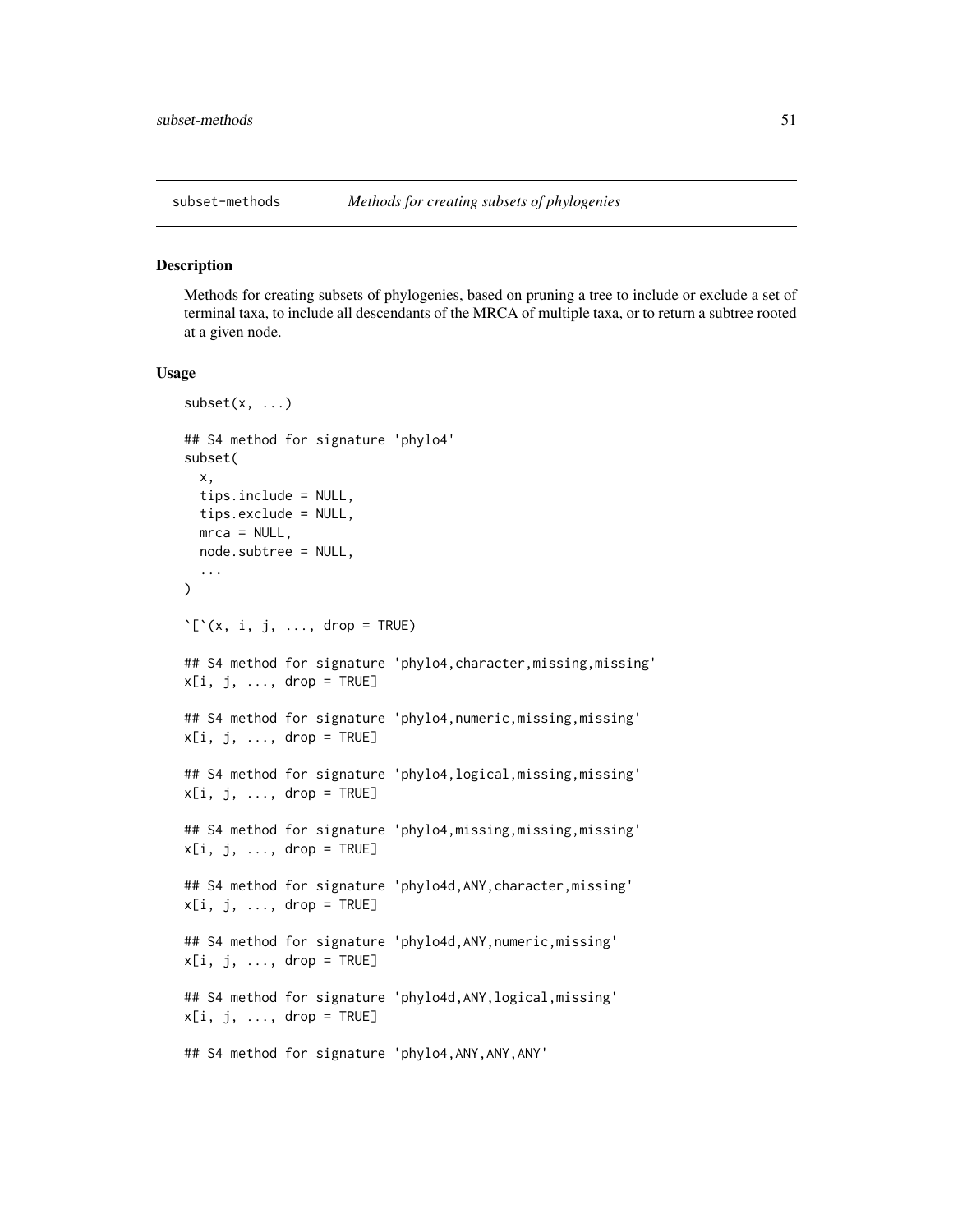```
x[i, j, ..., drop = TRUE]prune(x, \ldots)## S4 method for signature 'phylo4'
prune(x, tips.exclude, trim.internal = TRUE)
## S4 method for signature 'phylo4d'
prune(x, tips.execute, trim.internal = TRUE)
```
#### **Arguments**

| $\mathsf{x}$  | an object of class "phylo4" or "phylo4d"                                                                                |
|---------------|-------------------------------------------------------------------------------------------------------------------------|
| $\ddots$      | optional additional parameters (not in use)                                                                             |
| tips.include  | A vector of tips to include in the subset tree                                                                          |
| tips.exclude  | A vector of tips to exclude from the subset tree                                                                        |
| mca           | A vector of nodes for determining the most recent common ancestor, which is<br>then used as the root of the subset tree |
| node.subtree  | A single internal node specifying the root of the subset tree                                                           |
| i             | ([method) An index vector indicating tips to include                                                                    |
| J             | ([ method, phylo4d only) An index vector indicating columns of node/tip data<br>to include                              |
| drop          | (not in use: for compatibility with the generic method)                                                                 |
| trim.internal | A logical specifying whether to remove internal nodes that no longer have tip<br>descendants in the subset tree         |

### Details

The subset methods must be called using no more than one of the four main subsetting criteria arguments (tips.include, tips.exclude, mrca, or node.subtree). Each of these arguments can be either character or numeric. In the first case, they are treated as node labels; in the second case, they are treated as node numbers. For the first two arguments, any supplied tips not found in the tree  $(tipLabels(x))$  will be ignored, with a warning. Similarly, for the mrca argument, any supplied tips or internal nodes not found in the tree will be ignored, with a warning. For the node.subtree argument, failure to provide a single, valid internal node will result in an error.

Although prune is mainly intended as the workhorse function called by subset, it may also be called directly. In general it should be equivalent to the tips.exclude form of subset (although perhaps with less up-front error checking).

The "[" operator, when used as  $x[i]$ , is similar to the tips. include form of subset. However, the indices used with this operator can also be logical, in which case the corresponding tips are assumed to be ordered as in nodeId(x,"tip"), and recycling rules will apply (just like with a vector or a matrix). With a [phylo4d](#page-33-1) object 'x',  $x[i, j]$  creates a subset of x taking i for a tip index and j for the index of data variables in tdata(geospiza,"all"). Note that the second index is optional:  $x[i,TRUE], x[i,],$  and  $x[i]$  are all equivalent.

Regardless of which approach to subsetting is used, the argument values must be such that at least two tips are retained.

<span id="page-51-0"></span>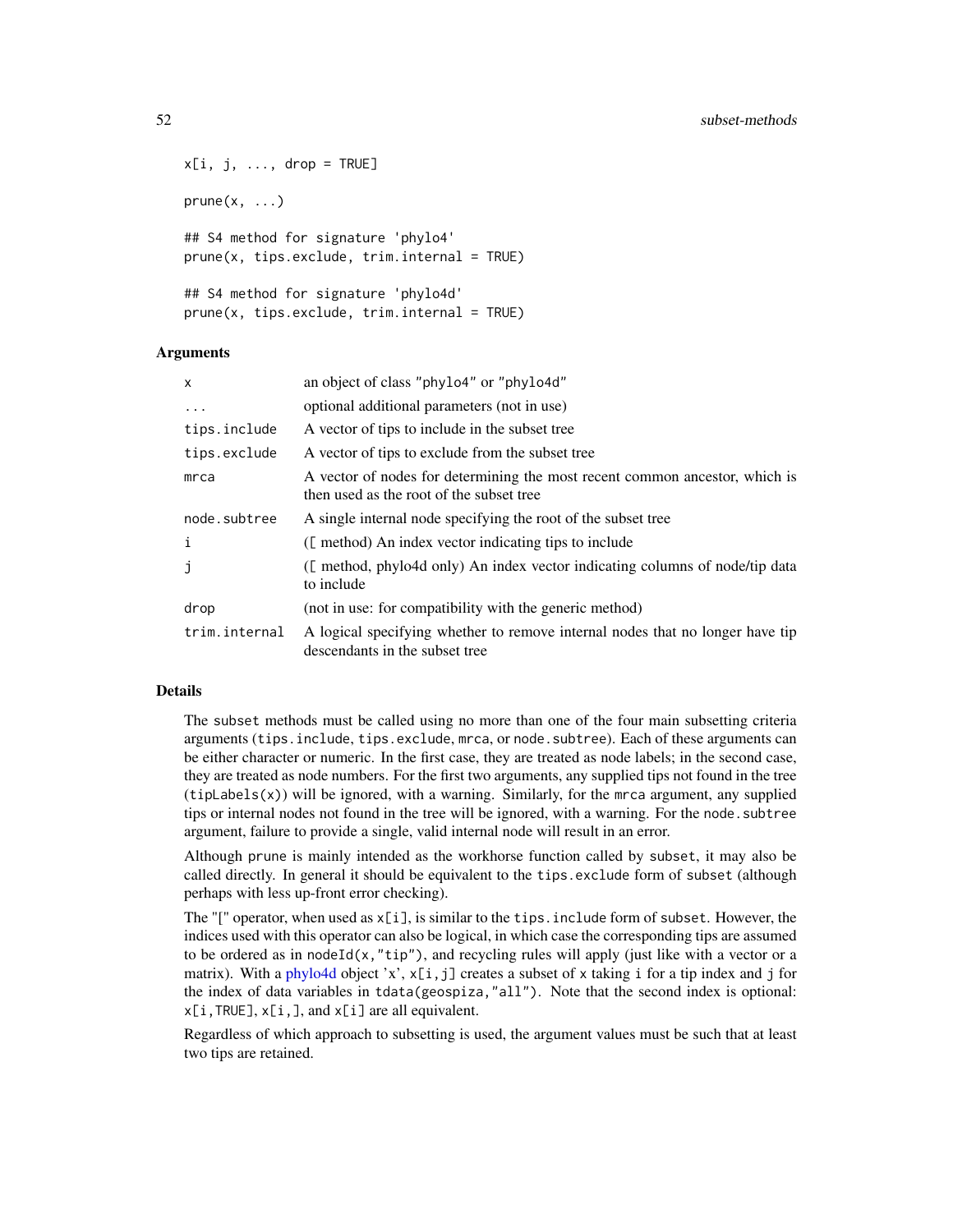#### <span id="page-52-0"></span>subset-methods 53

If the most recent common ancestor of the retained tips is not the original root node, then the root node of the subset tree will be a descendant of the original root. For rooted trees with non-NA root edge length, this has implications for the new root edge length. In particular, the new length will be the summed edge length from the new root node back to the original root (including the original root edge). As an alternative, see the examples for a way to determine the length of the edge that was immediately ancestral to the new root node in the original tree.

Note that the correspondance between nodes and labels (and data in the case of [phylo4d\)](#page-33-1) will be retained after all forms of subsetting. Beware, however, that the node numbers (IDs) will likely be altered to reflect the new tree topology, and therefore cannot be compared directly between the original tree and the subset tree.

#### Value

an object of class "phylo4" or "phylo4d"

#### Methods

 $x = "phylo4"$  subset tree

 $x =$  "phylo4d" subset tree and corresponding node and tip data

### Author(s)

```
Jim Regetz <regetz@nceas.ucsb.edu>
Steven Kembel <skembel@berkeley.edu>
Damien de Vienne <damien.de-vienne@u-psud.fr>
Thibaut Jombart <jombart@biomserv.univ-lyon1.fr>
```
### Examples

```
data(geospiza)
nodeLabels(geospiza) <- paste("N", nodeId(geospiza, "internal"), sep="")
geotree <- extractTree(geospiza)
## "subset" examples
tips <- c("difficilis", "fortis", "fuliginosa", "fusca", "olivacea",
    "pallida", "parvulus", "scandens")
plot(subset(geotree, tips.include=tips))
plot(subset(geotree, tips.include=tips, trim.internal=FALSE))
plot(subset(geotree, tips.exclude="scandens"))
plot(subset(geotree, mrca=c("scandens","fortis","pauper")))
plot(subset(geotree, node.subtree=18))
## "prune" examples (equivalent to subset using tips.exclude)
plot(prune(geotree, tips))
```

```
## "[" examples (equivalent to subset using tips.include)
plot(geotree[c(1:6,14)])
plot(geospiza[c(1:6,14)])
```

```
## for phylo4d, subset both tips and data columns
geospiza[c(1:6,14), c("wingL", "beakD")]
```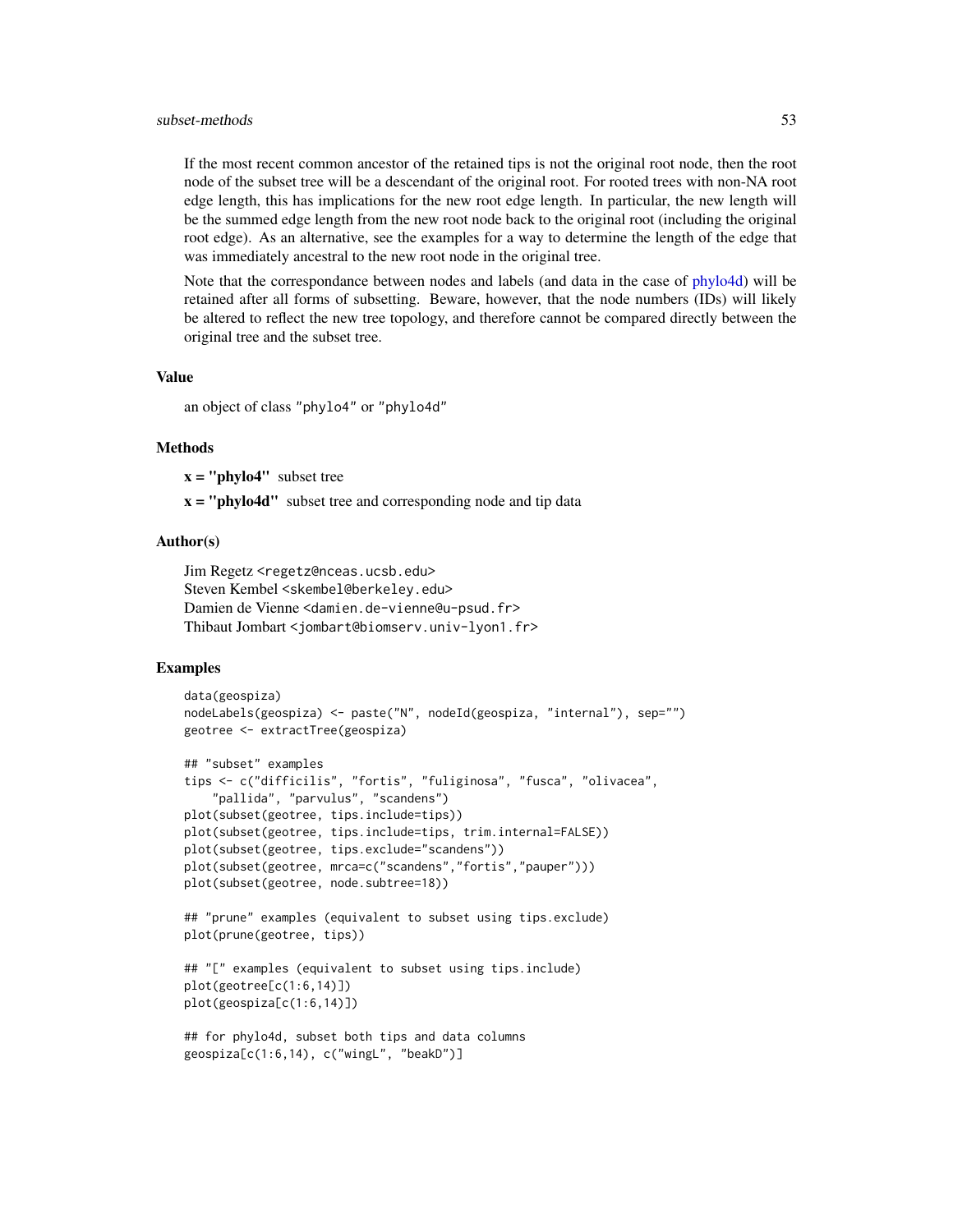```
## note handling of root edge length:
edgeLength(geotree)['0-15'] <- 0.1
geotree2 <- geotree[1:2]
## in subset tree, edge of new root extends back to the original root
edgeLength(geotree2)['0-3']
## edge length immediately ancestral to this node in the original tree
edgeLength(geotree, MRCA(geotree, tipLabels(geotree2)))
```
summary-methods *Summary for phylo4/phylo4d objects*

#### Description

Summary of information for the tree (phylo4 only) and/or the associated data (phylo4d).

### Usage

```
summary(object, ...)
```
## S4 method for signature 'phylo4' summary(object, quiet = FALSE)

## S4 method for signature 'phylo4d' summary(object, quiet = FALSE)

nodeType(object)

## S4 method for signature 'phylo4' nodeType(object)

### Arguments

| object | a phylo4d object                           |
|--------|--------------------------------------------|
| .      | optional additional elements (not in use)  |
| auiet  | Should the summary be displayed on screen? |

#### Value

The nodeType method returns named vector which has the type of node (internal, tip, root) for value, and the node number for name

The summary method invisibly returns a list with the following components:

list("name") the name of the object list("nb.tips") the number of tips

<span id="page-53-0"></span>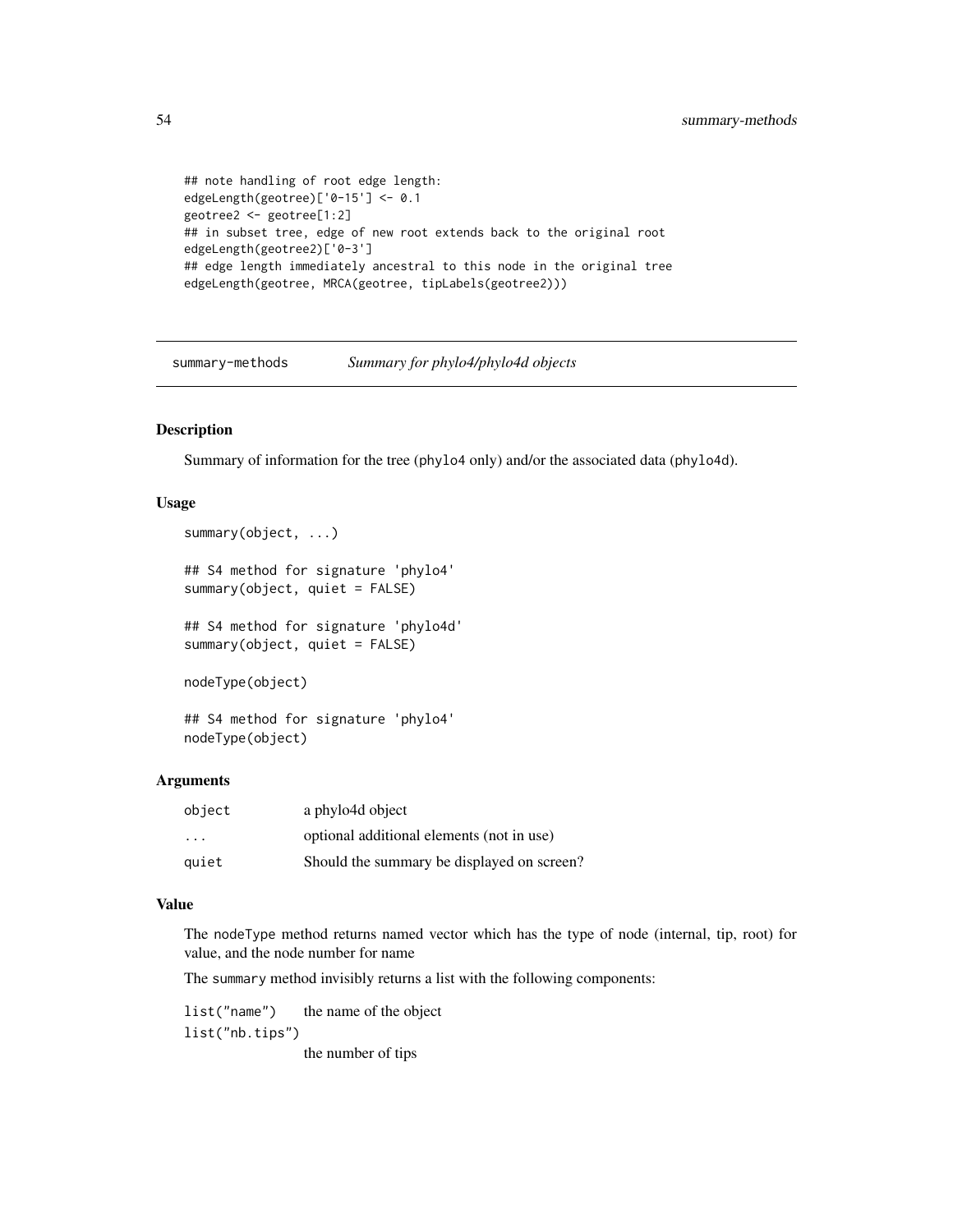<span id="page-54-0"></span>

| list("nb.nodes")    |                                                                                                                                                                                                                      |  |
|---------------------|----------------------------------------------------------------------------------------------------------------------------------------------------------------------------------------------------------------------|--|
|                     | the number of nodes                                                                                                                                                                                                  |  |
| $list("mean-el")$   |                                                                                                                                                                                                                      |  |
|                     | mean of edge lengths                                                                                                                                                                                                 |  |
|                     | list ("var.el") variance of edge lengths (estimate for population)                                                                                                                                                   |  |
| list("sumry.el")    |                                                                                                                                                                                                                      |  |
|                     | summary ( <i>i.e.</i> range and quartiles) of the edge lengths                                                                                                                                                       |  |
|                     | list ("degree") (optional) type of polytomy for each node: 'node', 'terminal' (all descendants<br>are tips) or 'internal' (at least one descendant is an internal node); displayed<br>only when there are polytomies |  |
| list("sumry.tips")  |                                                                                                                                                                                                                      |  |
|                     | (optional) summary for the data associated with the tips                                                                                                                                                             |  |
| list("sumry.nodes") |                                                                                                                                                                                                                      |  |
|                     | (optional) summary for the data associated with the internal nodes                                                                                                                                                   |  |

### Author(s)

Ben Bolker, Thibaut Jombart, Francois Michonneau

### See Also

[phylo4d-methods](#page-34-1) constructor and [phylo4d](#page-33-1) class.

### Examples

```
tOwls <- "(((Strix_aluco:4.2,Asio_otus:4.2):3.1,Athene_noctua:7.3):6.3,Tyto_alba:13.5);"
tree.owls <- ape::read.tree(text=tOwls)
P1 <- as(tree.owls, "phylo4")
P1
summary(P1)
nodeType(P1)
## summary of a polytomous tree
E \leq - matrix(c(
    8, 9,
   9, 10,
   10, 1,
   10, 2,
    9, 3,
    9, 4,
   8, 11,
   11, 5,
   11, 6,
   11, 7,0, 8), ncol=2, byrow=TRUE)
P2 \leq -phylo4(E)nodeLabels(P2) <- as.character(nodeId(P2, "internal"))
plot(P2, show.node.label=TRUE)
sumryP2 <- summary(P2)
```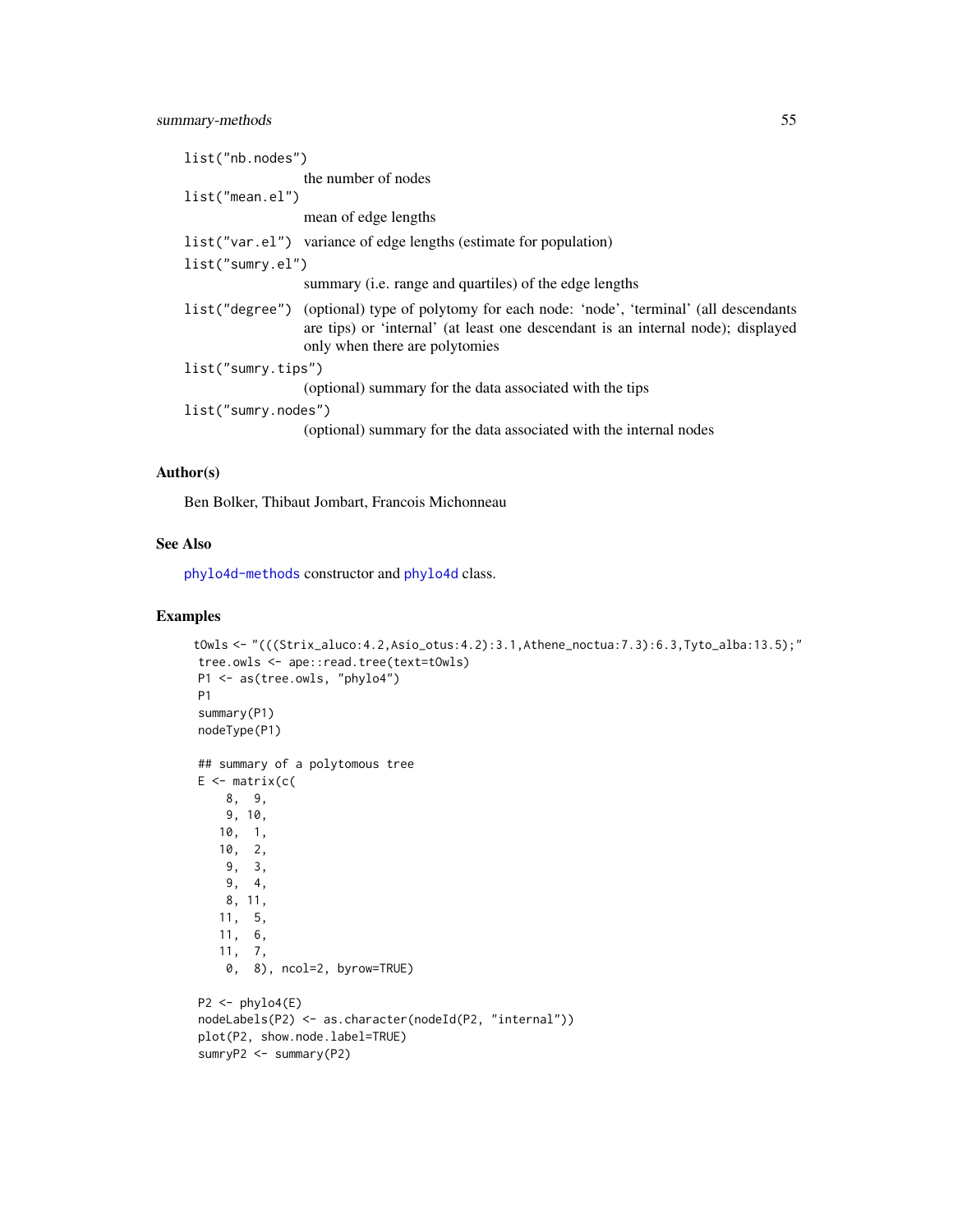<span id="page-55-0"></span>sumryP2

<span id="page-55-1"></span>tdata *Retrieving or updating tip and node data in phylo4d objects*

#### Description

Methods to retrieve or update tip, node or all data associated with a phylogenetic tree stored as a phylo4d object

### Usage

```
tdata(x, \ldots)## S4 method for signature 'phylo4d'
tdata(
  x,
  type = c("all", "tip", "internal"),
 label.type = c("row.names", "column"),
 empty.columns = TRUE
)
tdata(x, ...) \leftarrow value## S4 replacement method for signature 'phylo4d'
tdata(
 x,
  type = c("all", "tip", "internal"),
 merge.data = TRUE,
 clear.all = FALSE,
  ...
) <- value
tipData(x, ...)
## S4 method for signature 'phylo4d'
tipData(x, ...)
tipData(x, ...) <- value
## S4 replacement method for signature 'phylo4d'
tipData(x, ...) <- value
nodeData(x, ...)
## S4 method for signature 'phylo4d'
```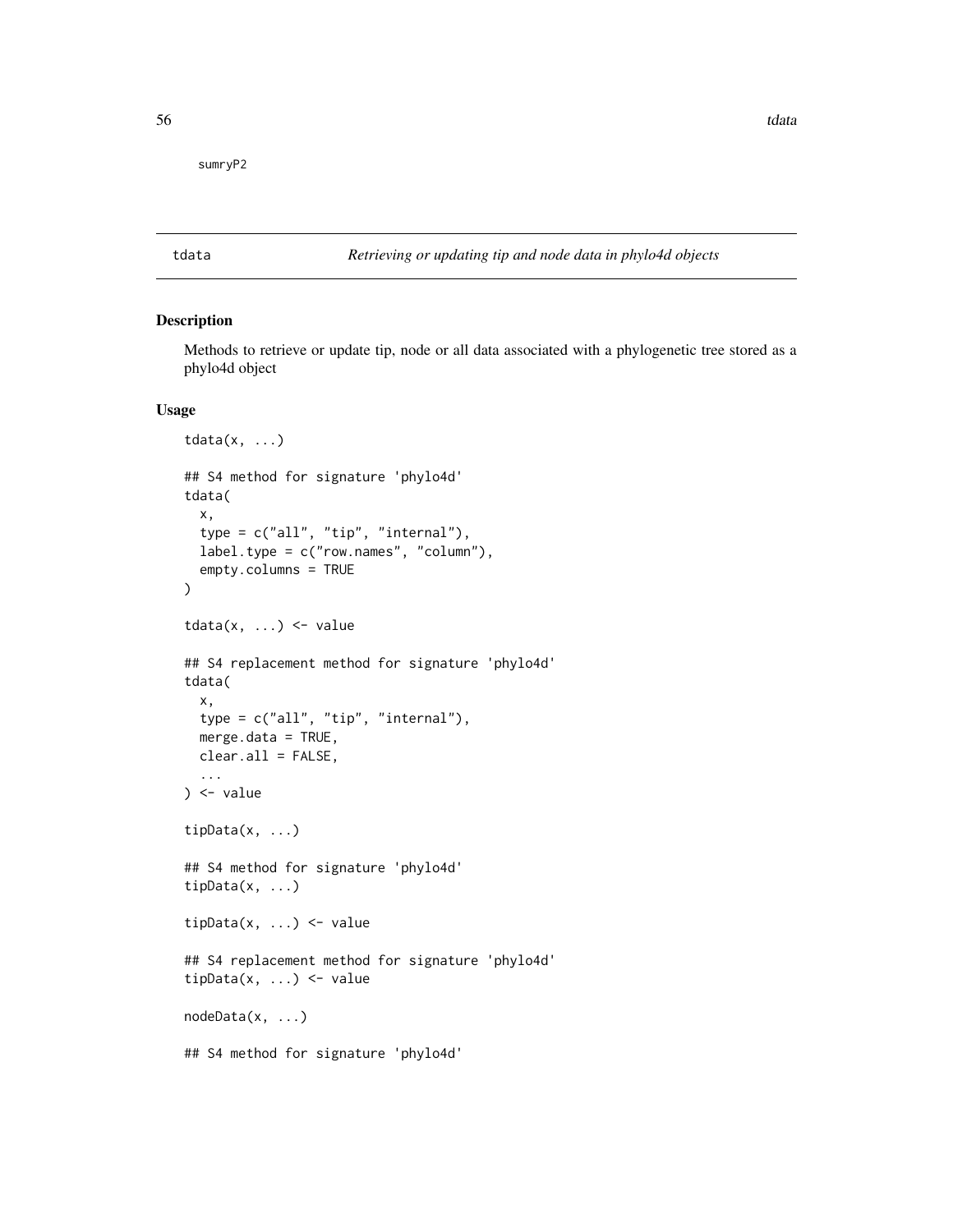#### <span id="page-56-0"></span>tdata 57 anisotrophysics and the set of the set of the set of the set of the set of the set of the set of the set of the set of the set of the set of the set of the set of the set of the set of the set of the set of the se

nodeData(x, ...) nodeData(x, ...) <- value ## S4 replacement method for signature 'phylo4d' nodeData(x, ...) <- value

### Arguments

| X             | A phylo4d object                                                                                                                                                                                                                                                                                                                                                                                                  |
|---------------|-------------------------------------------------------------------------------------------------------------------------------------------------------------------------------------------------------------------------------------------------------------------------------------------------------------------------------------------------------------------------------------------------------------------|
|               | For the tipData and nodeData accessors, further arguments to be used by<br>tdata. For the replacement forms, further arguments to be used to control<br>matching between tree and data (see Details section of phylo4d-methods).                                                                                                                                                                                  |
| type          | The type of data to retrieve or update: "all" (default) for data associated with<br>both tip and internal nodes, "tip" for data associated with tips only, "internal"<br>for data associated with internal nodes only.                                                                                                                                                                                            |
| label.type    | How should the tip/node labels from the tree be returned? "row.names" returns<br>them as row names of the data frame, "column" returns them in the first column<br>of the data frame. This options is useful in the case of missing (NA) or non-<br>unique labels.                                                                                                                                                |
| empty.columns | Should columns filled with NA be returned?                                                                                                                                                                                                                                                                                                                                                                        |
| value         | a data frame (or object to be coerced to one) to replace the values associated<br>with the nodes specified by the argument type                                                                                                                                                                                                                                                                                   |
| merge.data    | if tip or internal node data are provided and data already exists for the other type,<br>this determines whether columns with common names will be merged together<br>(default TRUE). If FALSE, columns with common names will be preserved sep-<br>arately, with ".tip" and ".node" appended to the names. This argument has no<br>effect if tip and node data have no column names in common, or if type="all". |
| clear.all     | If only tip or internal node data are to be replaced, should data of the other type<br>be dropped?                                                                                                                                                                                                                                                                                                                |

### Value

tdata returns a data frame

### Methods

tdata signature(object="phylo4d"): retrieve or update data associated with a tree in a phylo4d object

### Author(s)

Ben Bolker, Thibaut Jombart, Francois Michonneau

### See Also

[phylo4d-methods](#page-34-1), [phylo4d](#page-33-1)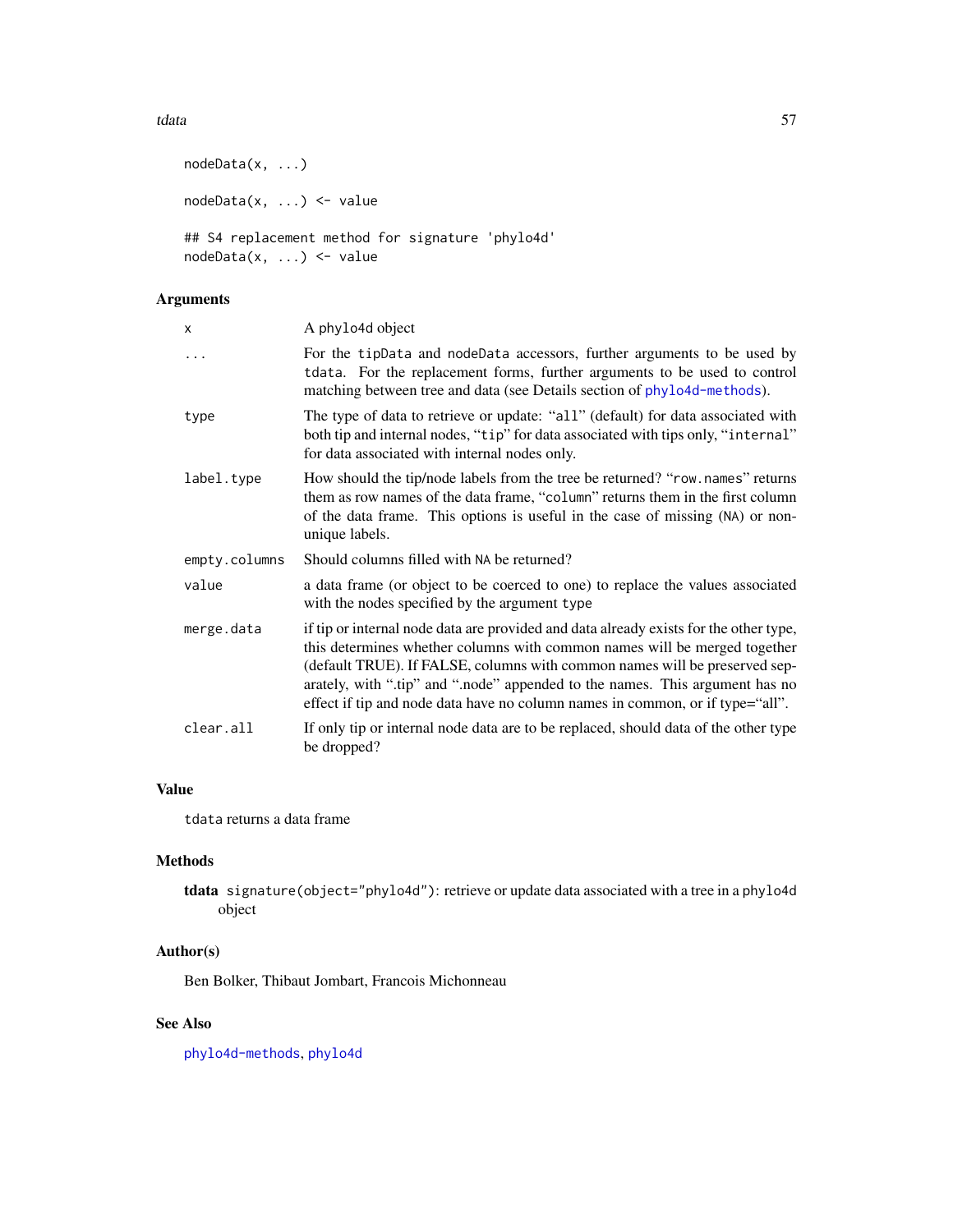### Examples

```
data(geospiza)
tdata(geospiza)
tipData(geospiza) <- 1:nTips(geospiza)
tdata(geospiza)
```
tip.data.plot *Plotting trees and associated data*

### Description

Plotting phylogenetic trees and associated data

#### Usage

```
tip.data.plot(
  xxyy,
  type = c("phylogram", "cladogram", "fan"),
  show.tip.label = TRUE,
  show.node.label = FALSE,
  rot = 0,
  tip.plot.fun = grid.points,
 edge.color = "black",
 node.color = "black",
  tip.color = "black",
  edge.width = 1,
  ...
\mathcal{L}
```
### Arguments

| xxyy            | A list created by the phyloXXYY function                                 |  |
|-----------------|--------------------------------------------------------------------------|--|
| type            | A character string indicating the shape of plotted tree                  |  |
|                 | show.tip.label Logical, indicating whether tip labels should be shown    |  |
| show.node.label |                                                                          |  |
|                 | Logical, indicating whether node labels should be shown                  |  |
| rot             | Numeric indicating the rotation of the plot in degrees                   |  |
| tip.plot.fun    | A function used to plot the data elements of a phylo4d object            |  |
| edge.color      | A vector of colors in the order of edges (phy)                           |  |
| node.color      | A vector of colors indicating the colors of the node labels              |  |
| tip.color       | A vector of colors indicating the colors of the tip labels               |  |
| edge.width      | A vector in the order of edges (phy) indicating the widths of edge lines |  |
| $\cdots$        | Additional parameters passed to tip.plot.fun                             |  |

<span id="page-57-0"></span>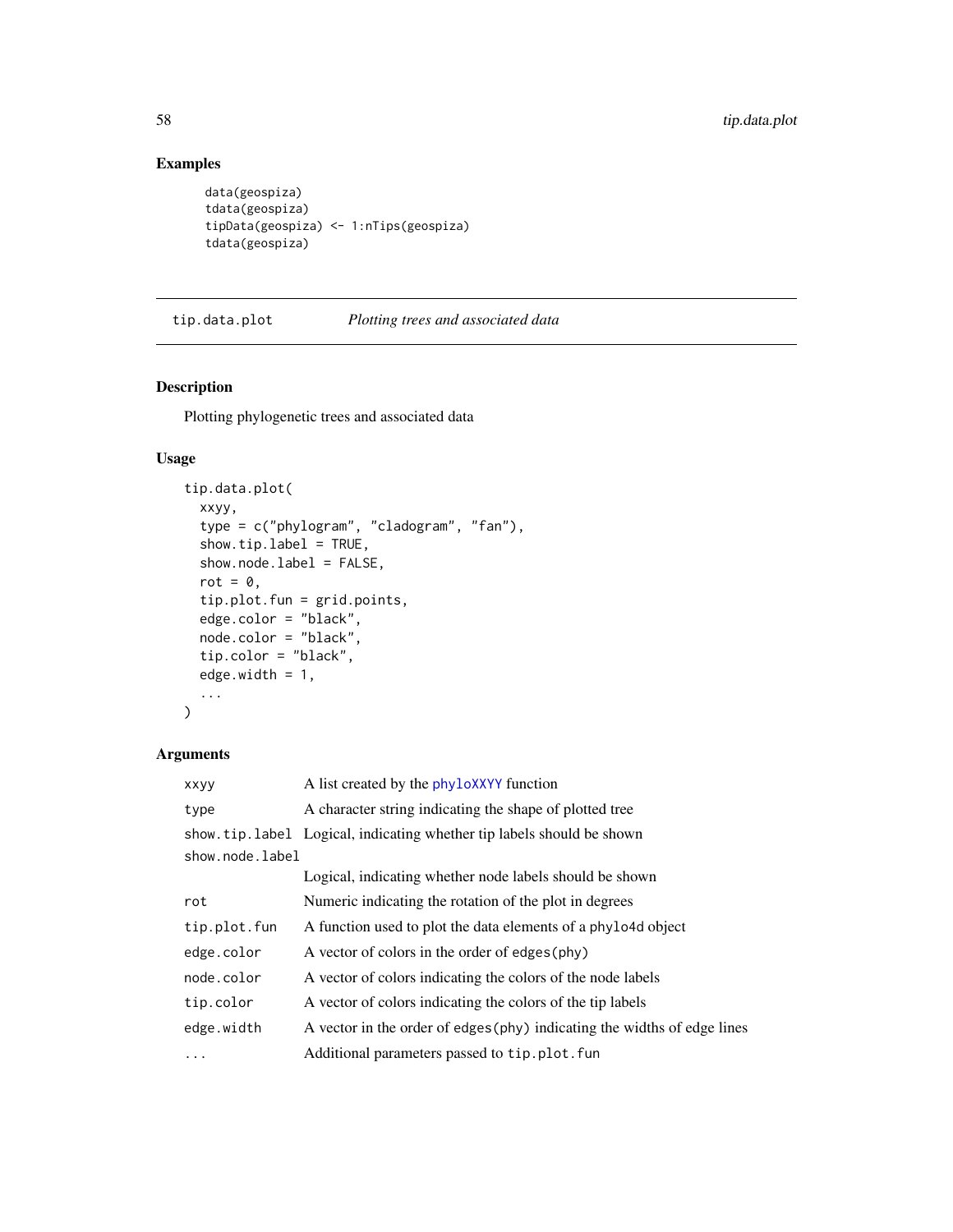### <span id="page-58-0"></span>treePlot-methods 59

### Value

creates a plot on the current graphics device.

### Author(s)

Peter Cowan

treePlot-methods *Phylogeny plotting*

### Description

Plot phylo4 or phylo4d objects, including associated data.

### Usage

```
treePlot(
 phy,
  type = c("phylogram", "cladogram", "fan"),
  show.tip.label = TRUE,
  show.node.label = FALSE,
  tip.order = NULL,
 plot.data = is(phy, "phylo4d"),
  rot = \theta,
  tip.plot.fun = "bubbles",
 plot.at.tip = TRUE,
  edge.color = "black",
 node.color = "black",
  tip.color = "black",
  edge.width = 1,
 newpage = TRUE,margins = c(1.1, 1.1, 1.1, 1.1),
  ...
\lambdaplot(x, y, ...)## S4 method for signature 'phylo4,missing'
plot(x, y, ...)
```
### Arguments

| phy  | A phylo4 or phylo4d object                                             |
|------|------------------------------------------------------------------------|
| tvpe | A character string indicating the shape of plotted tree                |
|      | show tip. label Logical, indicating whether tip labels should be shown |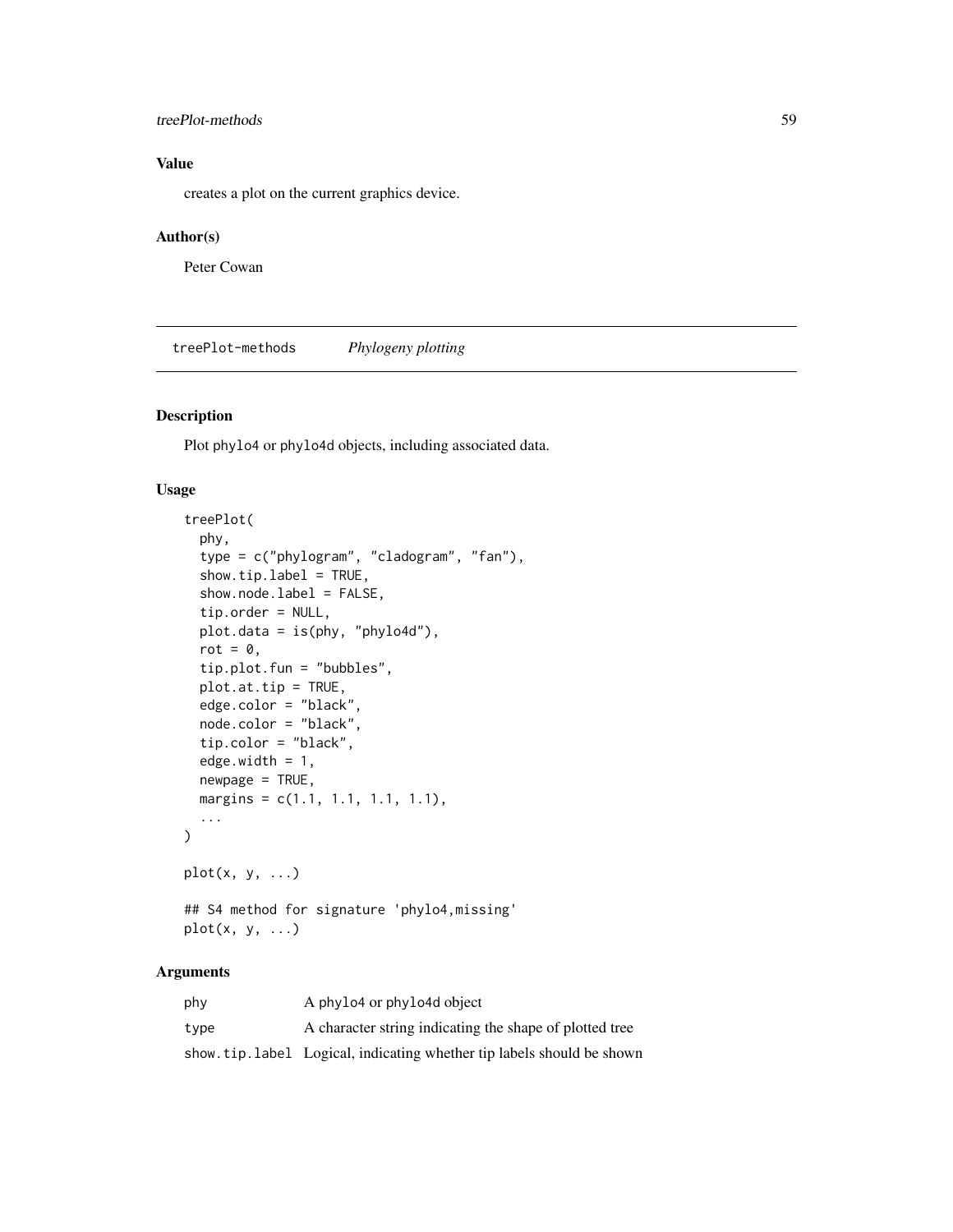<span id="page-59-0"></span>

| show.node.label |                                                                                                                                                                                                                                                                   |  |
|-----------------|-------------------------------------------------------------------------------------------------------------------------------------------------------------------------------------------------------------------------------------------------------------------|--|
|                 | Logical, indicating whether node labels should be shown                                                                                                                                                                                                           |  |
| tip.order       | If NULL the tree is plotted with tips in preorder, if "rev" this is reversed. Other-<br>wise, it is a character vector of tip labels, indicating their order along the y axis<br>(from top to bottom). Or, a numeric vector of tip node IDs indicating the order. |  |
| plot.data       | Logical indicating whether phylo4d data should be plotted                                                                                                                                                                                                         |  |
| rot             | Numeric indicating the rotation of the plot in degrees                                                                                                                                                                                                            |  |
| tip.plot.fun    | A function used to generate plot at the each tip of the phylogenetic trees                                                                                                                                                                                        |  |
| plot.at.tip     | should the data plots be at the tip? (logical)                                                                                                                                                                                                                    |  |
| edge.color      | A vector of colors in the order of edges (phy)                                                                                                                                                                                                                    |  |
| node.color      | A vector of colors indicating the colors of the node labels                                                                                                                                                                                                       |  |
| tip.color       | A vector of colors indicating the colors of the tip labels                                                                                                                                                                                                        |  |
| edge.width      | A vector in the order of edges (phy) indicating the widths of edge lines                                                                                                                                                                                          |  |
| newpage         | Logical indicating whether the page should be cleared before plotting                                                                                                                                                                                             |  |
| margins         | number of lines around the plot (similar to par (mar)).                                                                                                                                                                                                           |  |
| $\cdots$        | additional arguments                                                                                                                                                                                                                                              |  |
| X               | A phylo4 or phylo4d object                                                                                                                                                                                                                                        |  |
| у               | (only here for compatibility)                                                                                                                                                                                                                                     |  |

### Details

Currently, treePlot can only plot numeric values for tree-associated data. The dataset will be subset to only include columns of class numeric, integer or double. If a phylo4d object is passed to the function and it contains no data, or if the data is in a format that cannot be plotted, the function will produce a warning. You can avoid this by using the argument plot.data=FALSE.

### Value

No return value, function invoked for plotting side effect

#### Methods

phy = "phylo4" plots a tree of class [phylo4](#page-28-1)

phy = "phylo4d" plots a tree with one or more quantitative traits contained in a [phylo4d](#page-33-1) object.

### Author(s)

Peter Cowan <pdc@berkeley.edu>, Francois Michonneau

### See Also

[phylobubbles](#page-40-1)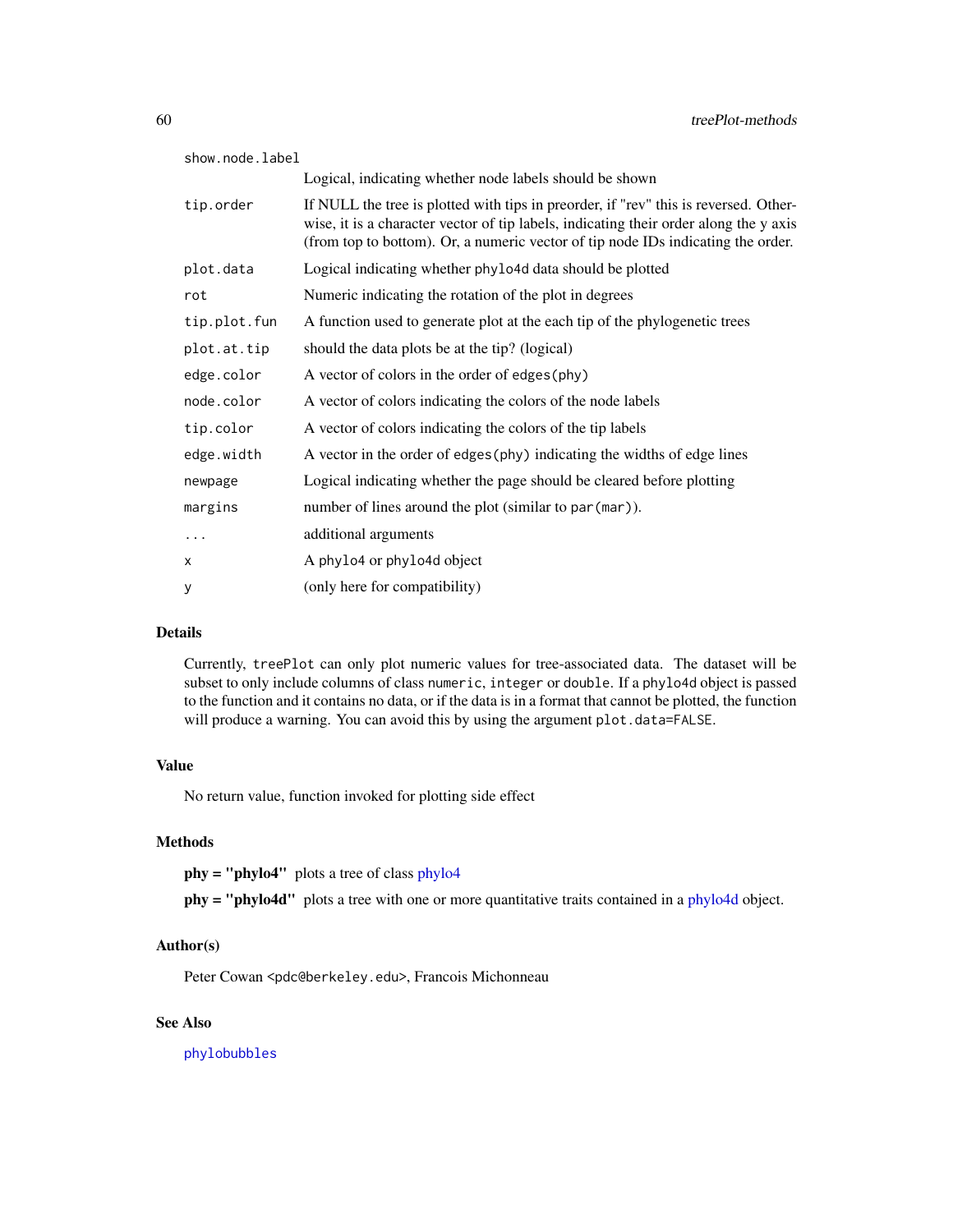### treePlot-methods 61

### Examples

```
## example of plotting two grid plots on the same page
library(grid)
data(geospiza)
geotree <- extractTree(geospiza)
grid.newpage()
pushViewport(viewport(layout=grid.layout(nrow=1, ncol=2), name="base"))
  pushViewport(viewport(layout.pos.col=1, name="plot1"))
    treePlot(geotree, newpage=FALSE)
  popViewport()
  pushViewport(viewport(layout.pos.col=2, name="plot2"))
    treePlot(geotree, newpage=FALSE, rot=180)
popViewport(2)
```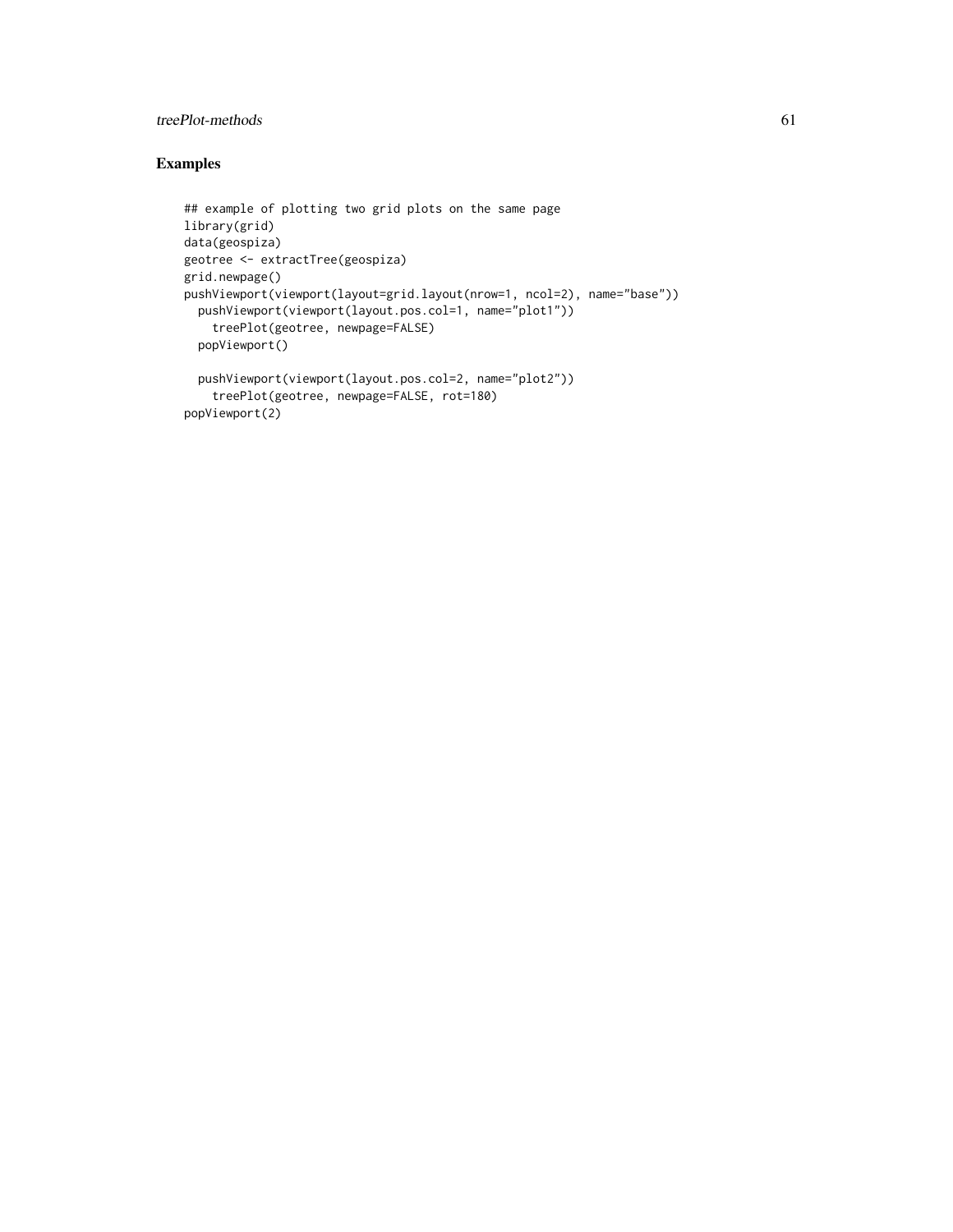# <span id="page-61-0"></span>**Index**

∗Topic classes multiPhylo-class, [25](#page-24-0) pdata-class, [28](#page-27-0) phylo4-class, [29](#page-28-0) phylo4d-class, [34](#page-33-0) phylomat-class, [42](#page-41-0) ∗Topic datasets geospiza, [12](#page-11-0) owls4, [27](#page-26-0) phylo4-methods, [32](#page-31-0) ∗Topic methods addData, [4](#page-3-0) extractTree, [9](#page-8-0) hasTipData, [19](#page-18-0) phylobubbles, [41](#page-40-0) phyloXXYY, [43](#page-42-0) plotOneTree, [44](#page-43-0) print, [46](#page-45-0) reorder-methods, [48](#page-47-0) setAs, [49](#page-48-0) subset-methods, [51](#page-50-0) summary-methods, [54](#page-53-0) tdata, [56](#page-55-0) tip.data.plot, [58](#page-57-0) treePlot-methods, [59](#page-58-0) ∗Topic misc checkPhylo4, [7](#page-6-0) formatData, [10](#page-9-0) getNode, [13](#page-12-0) hasSingle, [17](#page-16-0) Import Nexus and Newick files, [20](#page-19-0) pdata, [27](#page-26-0) phylo4d-methods, [35](#page-34-0) ∗Topic package phylobase-package, [3](#page-2-0) ∗Topic phylobase phylobase.options, [40](#page-39-0) ∗Topic validator phylobase.options, [40](#page-39-0)

[ *(*subset-methods*)*, [51](#page-50-0) [,pdata,ANY,ANY,ANY-method *(*pdata-class*)*, [28](#page-27-0) [,pdata-method *(*pdata-class*)*, [28](#page-27-0) [,phylo4,ANY,ANY,ANY-method *(*subset-methods*)*, [51](#page-50-0) [,phylo4,character,missing,missing-method *(*subset-methods*)*, [51](#page-50-0) [,phylo4,logical,missing,missing-method *(*subset-methods*)*, [51](#page-50-0) [,phylo4,missing,missing,missing-method *(*subset-methods*)*, [51](#page-50-0) [,phylo4,numeric,missing,missing-method *(*subset-methods*)*, [51](#page-50-0) [,phylo4d,ANY,character,missing-method *(*subset-methods*)*, [51](#page-50-0) [,phylo4d,ANY,logical,missing-method *(*subset-methods*)*, [51](#page-50-0) [,phylo4d,ANY,numeric,missing-method *(*subset-methods*)*, [51](#page-50-0) [<-,pdata-method *(*pdata-class*)*, [28](#page-27-0) [[,pdata,ANY,ANY-method *(*pdata-class*)*, [28](#page-27-0) [[,pdata,ANY,missing-method *(*pdata-class*)*, [28](#page-27-0) [[,pdata-method *(*pdata-class*)*, [28](#page-27-0) [[<-,pdata-method *(*pdata-class*)*, [28](#page-27-0) addData, [4](#page-3-0)

```
addData,phylo4-method (addData), 4
addData,phylo4d-method (addData), 4
addData-methods (addData), 4
ancestor, 5, 48
ancestors, 48
ancestors (ancestor), 5
as, 49
as (setAs), 49
as,nexml,phylo4-method (setAs), 49
as,nexml,phylo4d-method (setAs), 49
as,phylo,phylo4-method (setAs), 49
```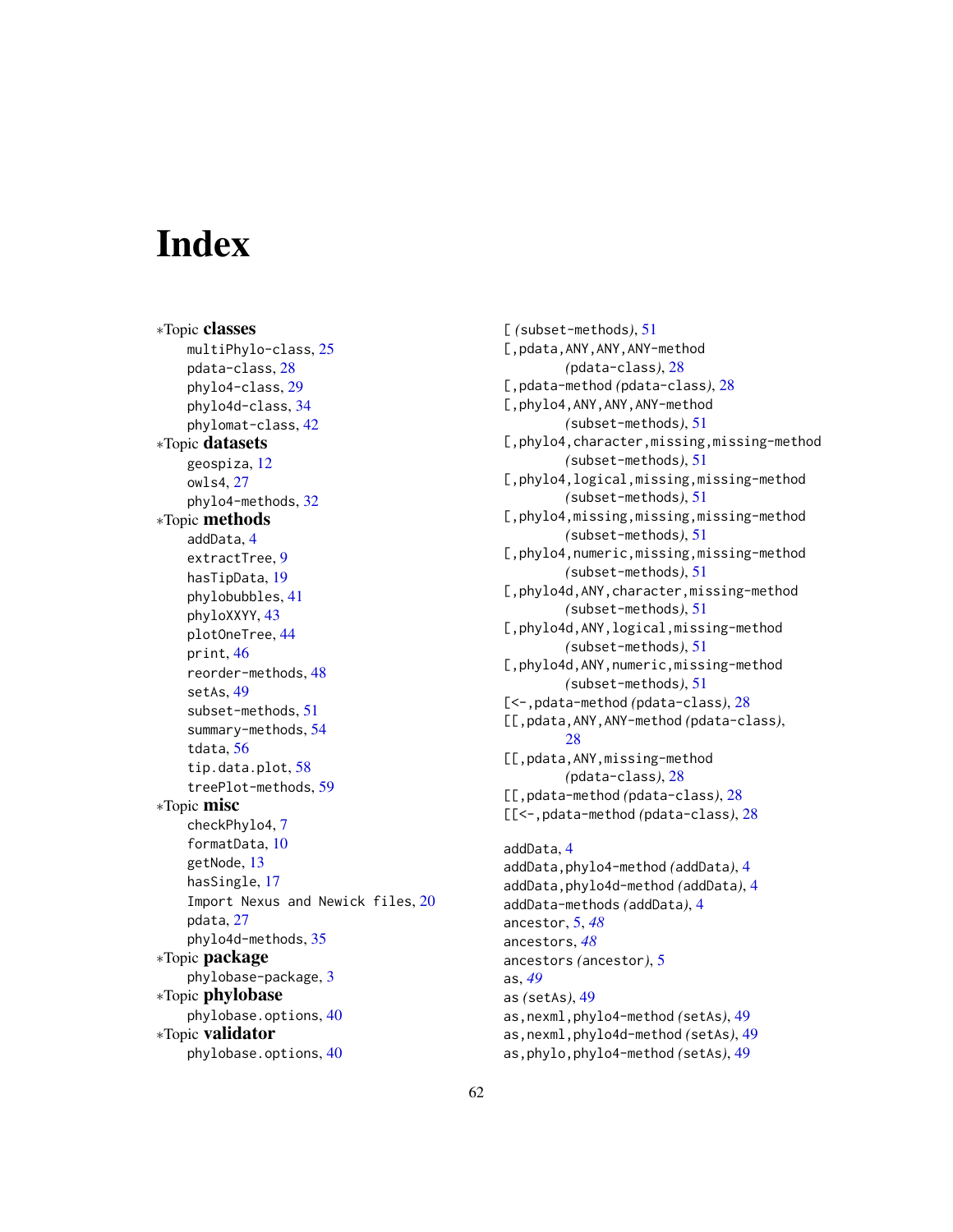#### $I<sub>N</sub>DEX$  63

```
as,phylo,phylo4d-method (setAs), 49
as,phylo4,phylo-method (setAs), 49
as-method (setAs), 49
as.phylo, 49
as_phylo4vcov (phylomat-class), 42
```
check\_pdata *(*pdata*)*, [27](#page-26-0) checkPhylo4, [7,](#page-6-0) *[29](#page-28-0)*, *[34](#page-33-0)* checkPhylo4Data *(*checkPhylo4*)*, [7](#page-6-0) checkTree *(*checkPhylo4*)*, [7](#page-6-0) children, *[48](#page-47-0)* children *(*ancestor*)*, [5](#page-4-0) coerce-methods, *[33](#page-32-0)*

depthTips *(*hasEdgeLength*)*, [15](#page-14-0) depthTips,phylo4-method *(*hasEdgeLength*)*, [15](#page-14-0) depthTips,phylo4-methods *(*hasEdgeLength*)*, [15](#page-14-0) descendants, *[48](#page-47-0)* descendants *(*ancestor*)*, [5](#page-4-0)

edgeId *(*nodeId*)*, [25](#page-24-0) edgeId,phylo4-method *(*nodeId*)*, [25](#page-24-0) edgeLabels *(*phylo4-labels*)*, [29](#page-28-0) edgeLabels,phylo4-method *(*phylo4-labels*)*, [29](#page-28-0) edgeLabels<- *(*phylo4-labels*)*, [29](#page-28-0) edgeLabels<-,phylo4-method *(*phylo4-labels*)*, [29](#page-28-0) edgeLength *(*hasEdgeLength*)*, [15](#page-14-0) edgeLength,phylo4-method *(*hasEdgeLength*)*, [15](#page-14-0) edgeLength<- *(*hasEdgeLength*)*, [15](#page-14-0) edgeLength<-,phylo4,ANY-method *(*hasEdgeLength*)*, [15](#page-14-0) edgeLength<-,phylo4-method *(*hasEdgeLength*)*, [15](#page-14-0) edgeOrder *(*edges*)*, [8](#page-7-0) edgeOrder,phylo4-method *(*edges*)*, [8](#page-7-0) edges, [8](#page-7-0) edges,phylo4-method *(*edges*)*, [8](#page-7-0) extractTree, [9,](#page-8-0) *[49](#page-48-0)*

#### formatData, [10](#page-9-0)

geospiza, [12](#page-11-0) geospiza\_raw *(*geospiza*)*, [12](#page-11-0) getEdge *(*getNode*)*, [13](#page-12-0)

getEdge,phylo4-method *(*getNode*)*, [13](#page-12-0) getEdge-methods *(*getNode*)*, [13](#page-12-0) getNode, [13](#page-12-0) getNode,phylo4-method *(*getNode*)*, [13](#page-12-0) hasDuplicatedLabels *(*phylo4-labels*)*, [29](#page-28-0) hasDuplicatedLabels,phylo4,ANY-method *(*phylo4-labels*)*, [29](#page-28-0) hasDuplicatedLabels,phylo4-method *(*phylo4-labels*)*, [29](#page-28-0) hasEdgeLabels *(*phylo4-labels*)*, [29](#page-28-0) hasEdgeLabels,phylo4-method *(*phylo4-labels*)*, [29](#page-28-0) hasEdgeLength, [15](#page-14-0) hasEdgeLength,phylo4-method *(*hasEdgeLength*)*, [15](#page-14-0) hasNodeData *(*hasTipData*)*, [19](#page-18-0) hasNodeData,phylo4d-method *(*hasTipData*)*, [19](#page-18-0) hasNodeData-methods *(*hasTipData*)*, [19](#page-18-0) hasNodeLabels *(*phylo4-labels*)*, [29](#page-28-0) hasNodeLabels,phylo4-method *(*phylo4-labels*)*, [29](#page-28-0) hasPoly *(*hasSingle*)*, [17](#page-16-0) hasPoly,phylo4-method *(*hasSingle*)*, [17](#page-16-0) hasRetic *(*hasSingle*)*, [17](#page-16-0) hasRetic,phylo4-method *(*hasSingle*)*, [17](#page-16-0) hasSingle, [17](#page-16-0) hasSingle,phylo4-method *(*hasSingle*)*, [17](#page-16-0) hasTipData, [19](#page-18-0) hasTipData,phylo4d-method *(*hasTipData*)*, [19](#page-18-0) hasTipData-method,phylo4d-method *(*hasTipData*)*, [19](#page-18-0) head *(*print*)*, [46](#page-45-0) head,phylo4-method *(*print*)*, [46](#page-45-0)

Import Nexus and Newick files, [20](#page-19-0) internalEdges *(*edges*)*, [8](#page-7-0) internalEdges,phylo4-method *(*edges*)*, [8](#page-7-0) isRooted, [23](#page-22-0) isRooted,phylo4-method *(*isRooted*)*, [23](#page-22-0) isUltrametric *(*hasEdgeLength*)*, [15](#page-14-0) isUltrametric,phylo4-method *(*hasEdgeLength*)*, [15](#page-14-0)

labels *(*phylo4-labels*)*, [29](#page-28-0) labels,phylo4-method *(*phylo4-labels*)*, [29](#page-28-0) labels<- *(*phylo4-labels*)*, [29](#page-28-0)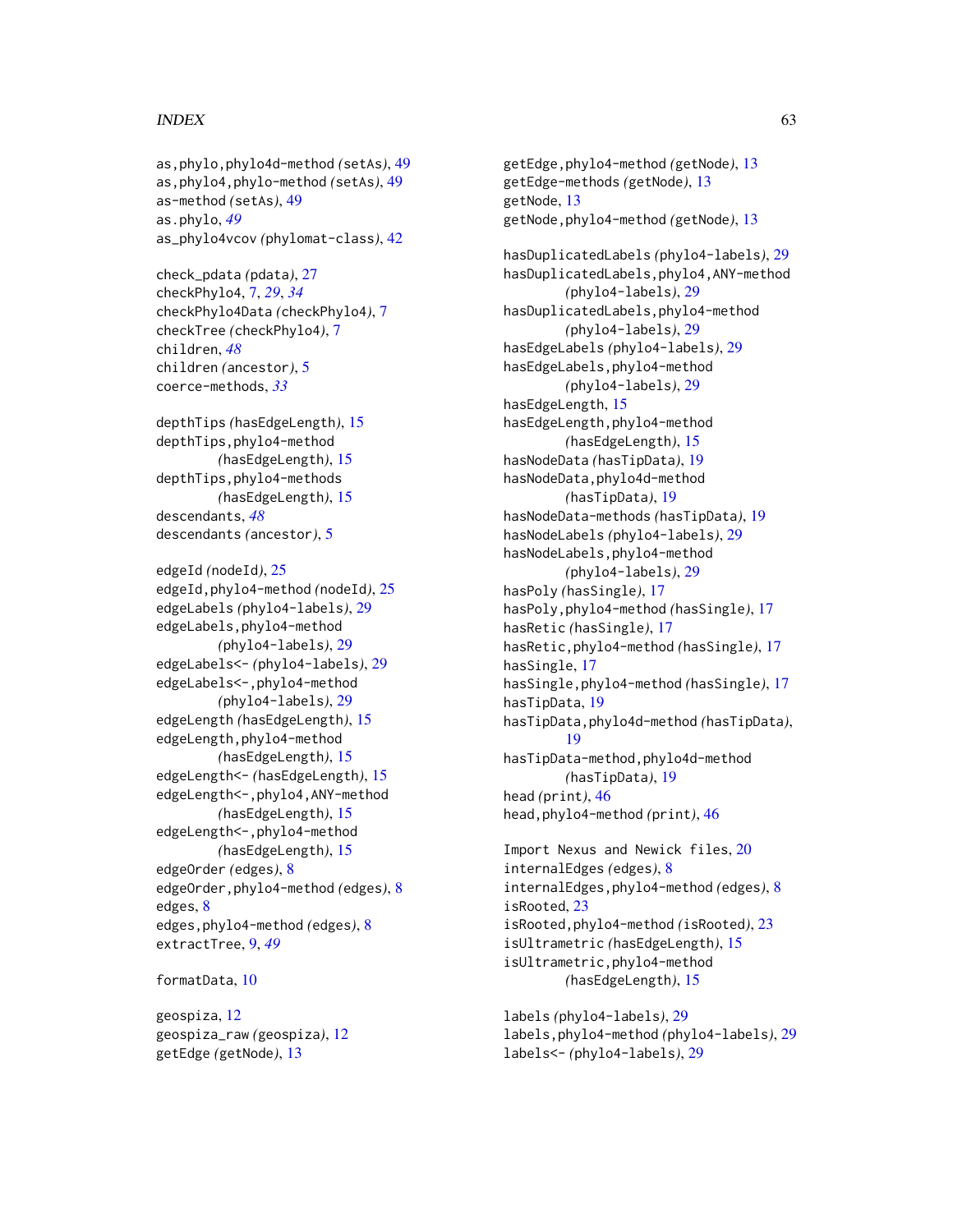labels<-,phylo4-method *(*phylo4-labels*)*,  $29$ 

make.names, *[23](#page-22-0)* MRCA, [24](#page-23-0) mrca, *[6](#page-5-0)* MRCA,phylo-method *(*MRCA*)*, [24](#page-23-0) MRCA,phylo4-method *(*MRCA*)*, [24](#page-23-0) multiPhylo-class, [25](#page-24-0) multiPhylo4-class *(*multiPhylo-class*)*, [25](#page-24-0) multiPhylo4d-class *(*multiPhylo-class*)*, [25](#page-24-0)

names *(*print*)*, [46](#page-45-0) names,phylo4-method *(*print*)*, [46](#page-45-0) nData *(*hasTipData*)*, [19](#page-18-0) nData,phylo4d-method *(*hasTipData*)*, [19](#page-18-0) nEdges *(*nTips*)*, [26](#page-25-0) nEdges,phylo4-method *(*nTips*)*, [26](#page-25-0) nexml,phylo4-method *(*phylo4-methods*)*, [32](#page-31-0) nexml,phylo4d-method *(*phylo4d-methods*)*, [35](#page-34-0) nNodes *(*nTips*)*, [26](#page-25-0) nNodes,phylo4-method *(*nTips*)*, [26](#page-25-0) nodeData *(*tdata*)*, [56](#page-55-0) nodeData,phylo4d-method *(*tdata*)*, [56](#page-55-0) nodeData-method *(*tdata*)*, [56](#page-55-0) nodeData<- *(*tdata*)*, [56](#page-55-0) nodeData<-,phylo4d,ANY-method *(*tdata*)*, [56](#page-55-0) nodeData<-,phylo4d-method *(*tdata*)*, [56](#page-55-0) nodeDepth *(*hasEdgeLength*)*, [15](#page-14-0) nodeDepth,phylo4-method *(*hasEdgeLength*)*, [15](#page-14-0) nodeHeight *(*hasEdgeLength*)*, [15](#page-14-0) nodeHeight,phylo4-method *(*hasEdgeLength*)*, [15](#page-14-0) nodeId, [25](#page-24-0) nodeId,phylo4-method *(*nodeId*)*, [25](#page-24-0) nodeLabels *(*phylo4-labels*)*, [29](#page-28-0) nodeLabels,phylo4-method *(*phylo4-labels*)*, [29](#page-28-0) nodeLabels<- *(*phylo4-labels*)*, [29](#page-28-0) nodeLabels<-,phylo4-method *(*phylo4-labels*)*, [29](#page-28-0) nodeType *(*summary-methods*)*, [54](#page-53-0) nodeType,phylo4-method *(*summary-methods*)*, [54](#page-53-0) nTips, [26](#page-25-0)

nTips,phylo-method *(*nTips*)*, [26](#page-25-0) nTips,phylo4-method *(*nTips*)*, [26](#page-25-0) owls4, [27](#page-26-0) pdata, [27,](#page-26-0) *[28](#page-27-0)* pdata-class, [28](#page-27-0) phylo4, *[6](#page-5-0)*, *[8](#page-7-0)*, *[13](#page-12-0)*, *[22,](#page-21-0) [23](#page-22-0)*, *[29](#page-28-0)*, *[33,](#page-32-0) [34](#page-33-0)*, *[38](#page-37-0)*, *[47](#page-46-0)*, *[60](#page-59-0)* phylo4 *(*phylo4-methods*)*, [32](#page-31-0) phylo4,matrix-method *(*phylo4-methods*)*, [32](#page-31-0) phylo4,nexml-method *(*phylo4-methods*)*, [32](#page-31-0) phylo4,phylo-method *(*phylo4-methods*)*, [32](#page-31-0) phylo4-class, [29](#page-28-0) phylo4-labels, [29](#page-28-0) phylo4-methods, [32](#page-31-0) phylo4\_orderings *(*phylo4-methods*)*, [32](#page-31-0) phylo4d, *[6](#page-5-0)*, *[8](#page-7-0)*, *[12,](#page-11-0) [13](#page-12-0)*, *[20](#page-19-0)*, *[22,](#page-21-0) [23](#page-22-0)*, *[29](#page-28-0)*, *[33](#page-32-0)*, *[38](#page-37-0)*, *[52,](#page-51-0) [53](#page-52-0)*, *[55](#page-54-0)*, *[57](#page-56-0)*, *[60](#page-59-0)* phylo4d *(*phylo4d-methods*)*, [35](#page-34-0) phylo4d,matrix,matrix-method *(*phylo4d-methods*)*, [35](#page-34-0) phylo4d,matrix-method *(*phylo4d-methods*)*, [35](#page-34-0) phylo4d,nexml-method *(*phylo4d-methods*)*, [35](#page-34-0) phylo4d,phylo,phylo-method *(*phylo4d-methods*)*, [35](#page-34-0) phylo4d,phylo-method *(*phylo4d-methods*)*, [35](#page-34-0) phylo4d,phylo4,phylo4-method *(*phylo4d-methods*)*, [35](#page-34-0) phylo4d,phylo4-method *(*phylo4d-methods*)*, [35](#page-34-0) phylo4d,phylo4d,phylo4d-method *(*phylo4d-methods*)*, [35](#page-34-0) phylo4d,phylo4d-method *(*phylo4d-methods*)*, [35](#page-34-0) phylo4d-class, [34](#page-33-0) phylo4d-methods, [35](#page-34-0) phylo4vcov-class *(*phylomat-class*)*, [42](#page-41-0) phylobase *(*phylobase-package*)*, [3](#page-2-0) phylobase-package, [3](#page-2-0) phylobase.options, *[8](#page-7-0)*, [40](#page-39-0) phylobubbles, [41,](#page-40-0) *[60](#page-59-0)* phylog, *[49](#page-48-0)* phylomat-class, [42](#page-41-0) phylomat-setAs *(*phylomat-class*)*, [42](#page-41-0) phyloXXYY, *[42](#page-41-0)*, [43,](#page-42-0) *[45](#page-44-0)*, *[58](#page-57-0)*